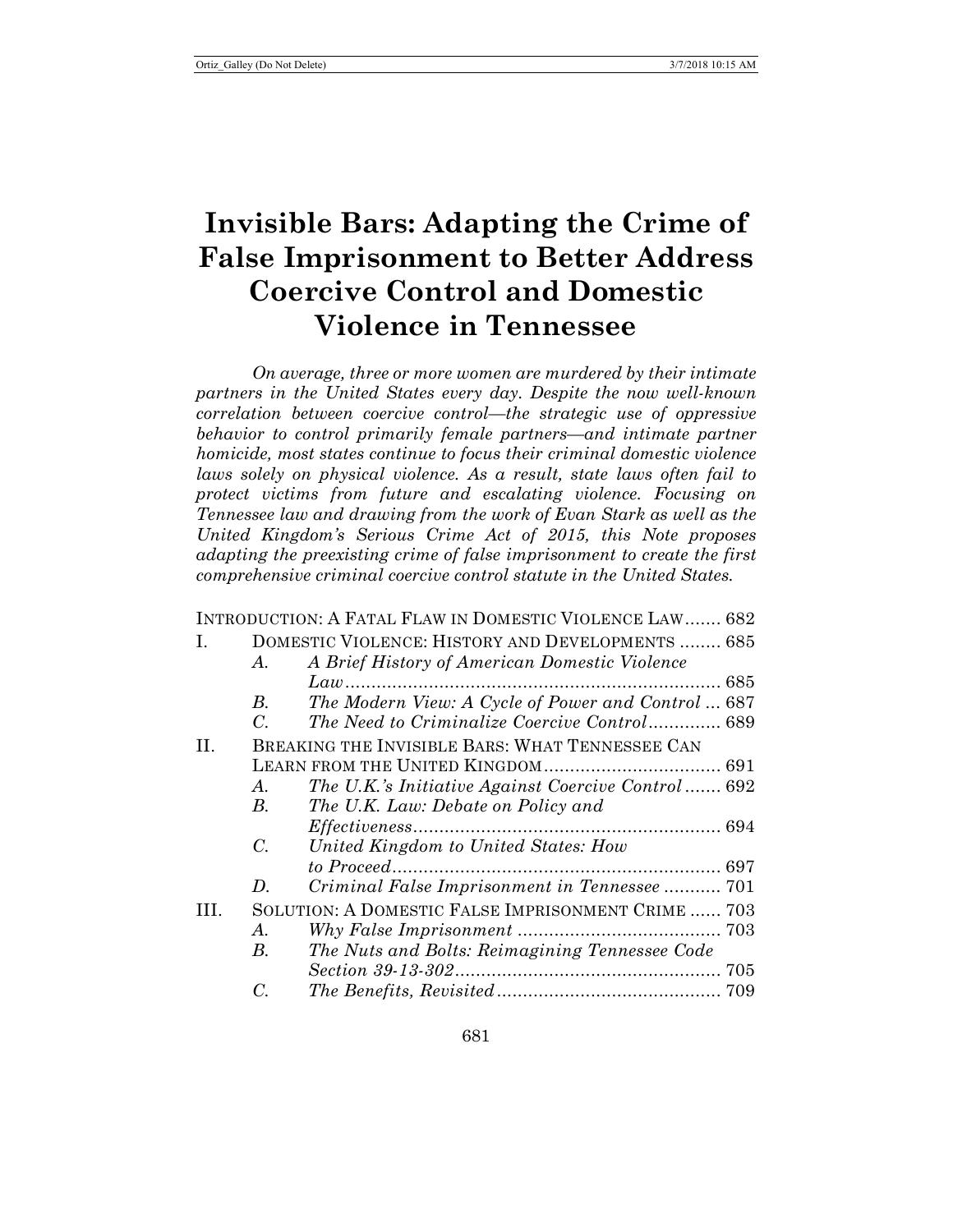| $D_{\cdot}$ |                |                                             |  |
|-------------|----------------|---------------------------------------------|--|
|             |                | 1. Promoting Enforcement Through Education  |  |
|             |                |                                             |  |
|             | 2 <sub>1</sub> | A Gradual Approach to Criminal Domestic     |  |
|             |                |                                             |  |
|             | 3.             | More Crimes and Higher Sentences in a State |  |
|             |                |                                             |  |
|             |                |                                             |  |
|             |                |                                             |  |

#### <span id="page-1-0"></span>INTRODUCTION: A FATAL FLAW IN DOMESTIC VIOLENCE LAW

On July 23, 2016, Megan Short, a wife and mother of three children living in Pennsylvania, read and commented on an article posted on Facebook titled *He Didn't Hit Me. It Was Still Abuse.*[1](#page-1-1) She had already told the police the previous week, after reporting a domestic dispute to 911, that she was afraid of her husband; but short of advising her how to apply for a protective order, there was nothing they could do for her without evidence of physical injuries.[2](#page-1-2) "It really does a number on your mental health for sure," she said in response to the kind of psychological pain outlined in the article, and later announced in her Facebook post that it was the reason she would be leaving her marriage after sixteen years.[3](#page-1-3) Two weeks later, her husband, Mark, would prevent her from leaving forever. On August 6, the day she planned to move out, he shot and killed Megan, their three children, their dog, and then himself $4$ 

<span id="page-1-6"></span>Tragic stories like Megan's happen in the United States, and around the world, every day.[5](#page-1-5) The common responses to these stories

<span id="page-1-1"></span><sup>1.</sup> Steven Henshaw & Anthony Orozco, *A Young Family's Final Anguish*, READING EAGLE (Aug. 8, 2016, 12:01 AM), http://www.readingeagle.com/news/article/a-young-familys-finalanguish [https://perma.cc/PV62-N74Q]; Melissa Jeltsen, *She Was Leaving Her Emotionally Abusive Husband. Now the Whole Family Is Dead.*, HUFFINGTON POST (Aug. 22, 2016, 2:01 PM), http://www.huffingtonpost.com/entry/megan-short-domestic-violence\_us\_

<sup>57</sup>bb20dfe4b03d51368996cf [https://perma.cc/HK5S-E439]; Leigh Stein, *He Didn't Hit Me. It Was Still Abuse.*, WASH. POST (July 15, 2016), https://www.washingtonpost.com/posteverything/ wp/2016/07/15/he-didnt-hit-me-it-was-still-abuse/?utm\_term=.a0dab9e297c0 [https://perma.cc/ R78V-JL48].

<sup>2.</sup> Jeltsen, *supra* not[e 1.](#page-1-0)

<sup>3.</sup> Henshaw & Orozco, *supra* note [1.](#page-1-0)

<sup>4</sup>*. Id.*

<span id="page-1-5"></span><span id="page-1-4"></span><span id="page-1-3"></span><span id="page-1-2"></span><sup>5.</sup> Studies show that an average of three or more women are murdered by a male partner in the United States every day. *Intimate Partner Violence*, AM. PSYCHOL. ASS'N, http://www.apa.org/topics/violence/intimate-partner-violence.pdf (last visited Oct. 14, 2017) [https://perma.cc/C5H5-K93E]. In a study examining female homicide victims globally in 2012, an estimated half were found to have been killed by an intimate partner or family member. *Global Study on Homicide*, U.N. OFF. ON DRUGS & CRIME 14 (2013), https://www.unodc.org/documents/ gsh/pdfs/2014\_GLOBAL\_HOMICIDE\_BOOK\_web.pdf [https://perma.cc/3WFV-UGU8].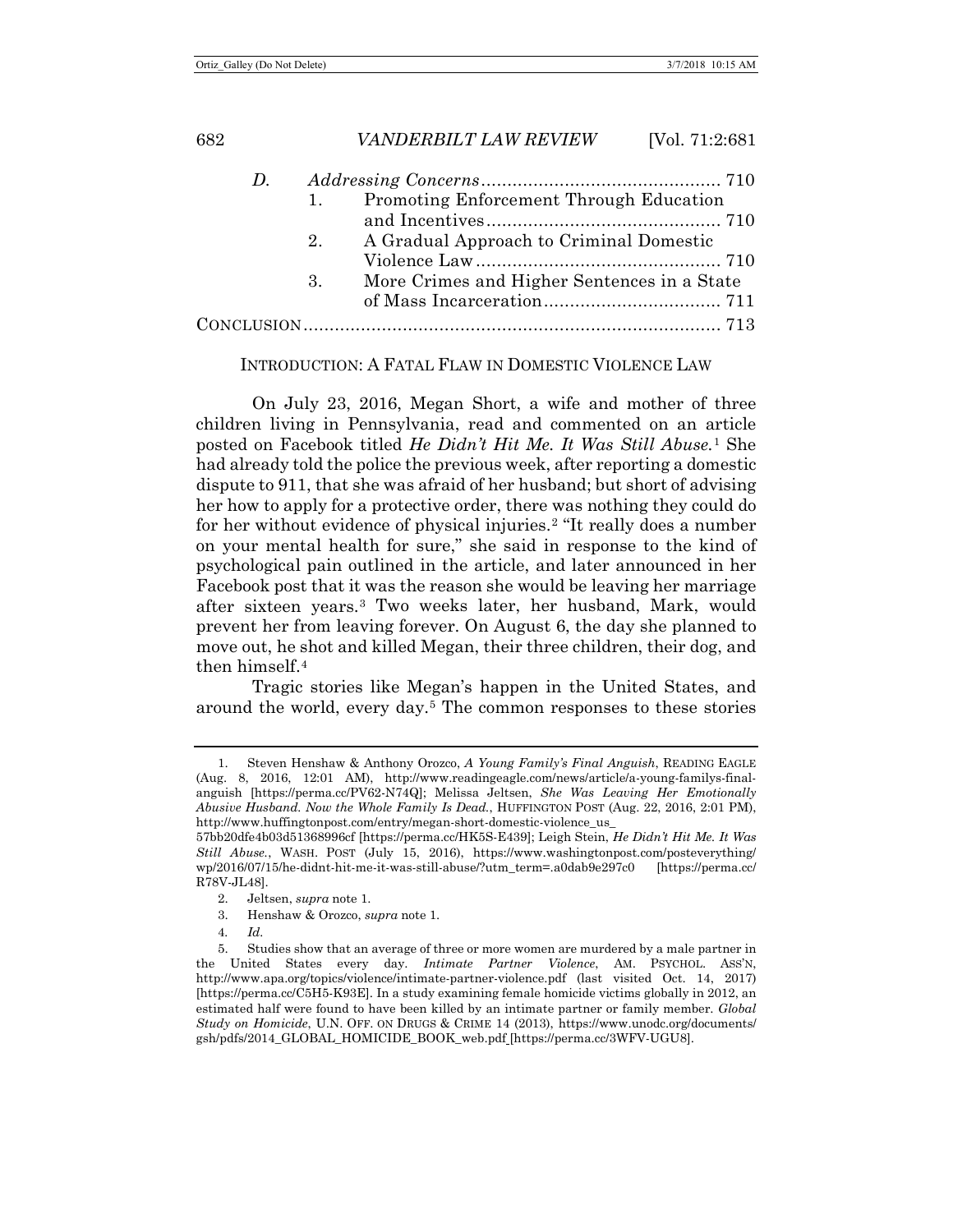inevitably start with: "Why?" and "How?". Why didn't she leave?[6](#page-2-0) How could this happen? How can we prevent this from happening again? The problem is that it does happen again. And again.

<span id="page-2-8"></span><span id="page-2-6"></span>Despite significant research demonstrating that emotional and psychological abuse often accompanies and forecasts physical domestic violence,[7](#page-2-1) few legal remedies exist to prevent, punish, or otherwise address this aspect of domestic abuse. Some states do incorporate aspects of what is known as "coercive control" into their laws outlining qualifications for a civil order of protection,[8](#page-2-2) but most states' criminal domestic violence laws are limited to physical violence or assault.<sup>[9](#page-2-3)</sup> This definition of abusive relationships not only perpetuates a false narrative of what "abuse" looks like to society, but also limits the legal remedies for those women who do understand the cycle they are stuck in.

<span id="page-2-9"></span><span id="page-2-7"></span>The state of Tennessee, which will serve as the geographic focus of this Note, is no different in this regard. Tennessee's criminal code defines domestic assault as simple assault, requiring infliction of bodily injury or causing another to fear that bodily injury is imminent, perpetrated against cohabitants, family members, or intimate partners.[10](#page-2-4) Analyzing Tennessee's domestic violence laws is appropriate for a few reasons. First, for the past seven years, Tennessee has ranked among the top ten states for the number of women murdered by men, most of whom are killed by a current or former intimate partner.<sup>[11](#page-2-5)</sup> Despite this dismal ranking, other indicators

<span id="page-2-3"></span>9*. See 50 State Statutory Surveys: Criminal Law: Crimes: Domestic Violence*, 0030 Surveys (Thomson Reuters) 7 (Oct. 2017) [hereinafter *Domestic Violence Statutory Survey*] (listing approximately twenty-six states as requiring only physical injury or threat/fear thereof).

<span id="page-2-0"></span><sup>6.</sup> Recognizing that not all victims of domestic violence are women, this Note will focus on female victims and use gendered pronouns given statistics demonstrating that women do comprise a majority of those affected by intimate partner abuse, particularly the kind involving coercive control.

<span id="page-2-1"></span><sup>7</sup>*. See, e.g.*, Christopher M. Murphy & Daniel K. O'Leary, *Psychological Aggression Predicts Physical Aggression in Early Marriage*, 57 J. CONSULTING & CLINICAL PSYCHOL. 579 (1989), http://psycnet.apa.org/?&fa=main.doiLanding&doi=10.1037/0022-006X.57.5.579 [https://perma.cc/ 7UWJ-DVXP]; *Warning Signs and Red Flags*, NAT'L DOMESTIC VIOLENCE HOTLINE, http://www.thehotline.org/is-this-abuse/abuse-defined/ (last visited Oct. 14, 2017) [https://perma.cc/C7KM-E646] [hereinafter *Warning Signs*].

<span id="page-2-2"></span><sup>8.</sup> *See* Margaret E. Johnson, *Redefining Harm, Reimagining Remedies, and Reclaiming Domestic Violence Law*, 42 U.C. DAVIS L. REV. 1107, 1133–34 (2009); Kristy Candela, Note, *Protecting the Invisible Victim: Incorporating Coercive Control in Domestic Violence Statutes*, 54 FAM. CT. REV. 112, 113 (2016).

<sup>10.</sup> TENN. CODE ANN. §§ 39-13-101, -111(b) (2017).

<span id="page-2-5"></span><span id="page-2-4"></span><sup>11.</sup> Anita Wadhwani, *Tennessee, Again, Ranks High in Women Killed by Men*, TENNESSEAN (Sept. 20, 2016, 3:36 PM), http://www.tennessean.com/story/news/crime/2016/09/20/tennesseeagain-ranks-high-women-killed-men/90741480/ [https://perma.cc/62JD-6QKF]; *When Men Murder Women: An Analysis of 2014 Homicide Data*, VIOLENCE POL'Y CTR. 19 (Sept. 2016), http://www.vpc.org/studies/wmmw2016.pdf [https://perma.cc/NPP7-6D44].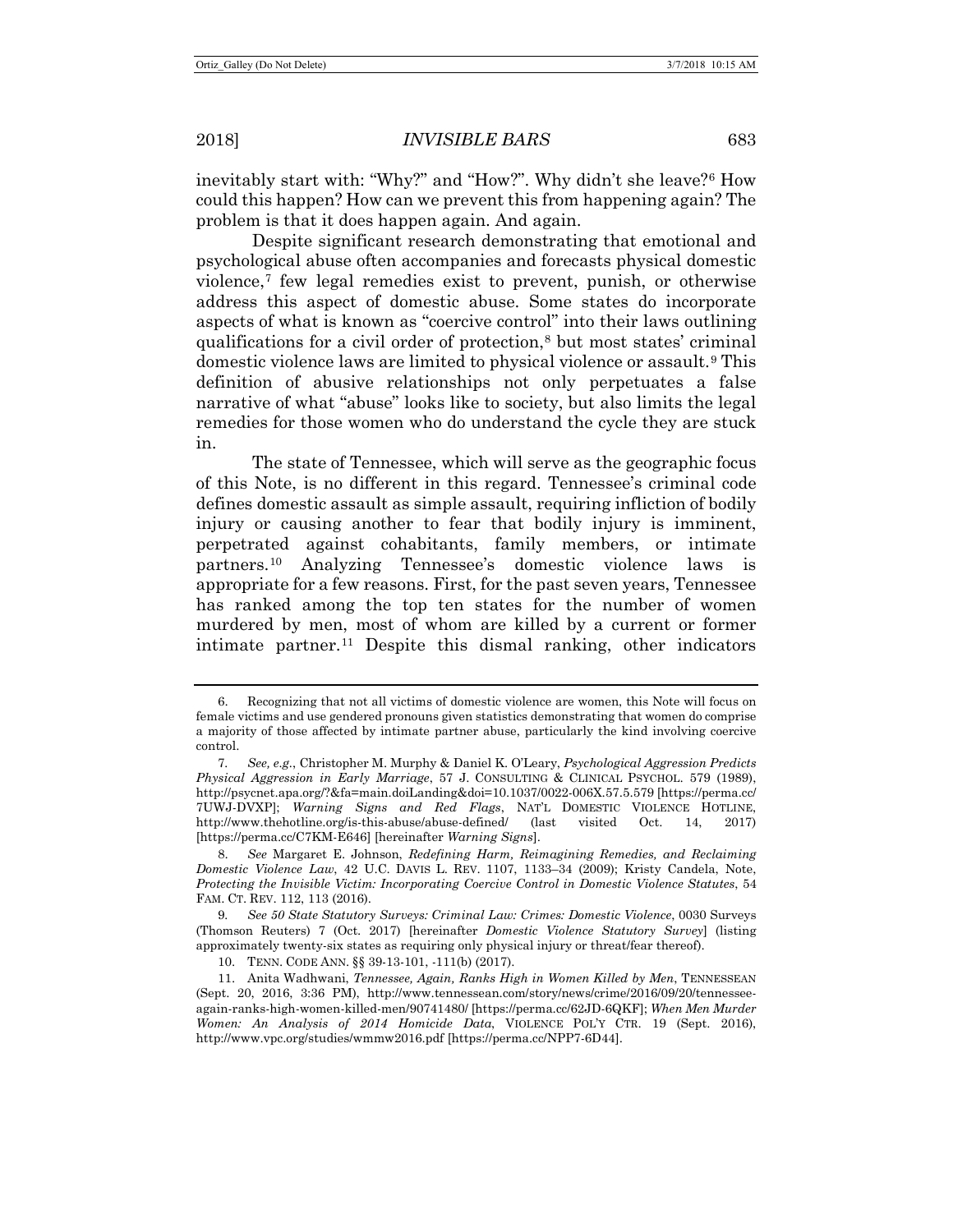suggest that Tennessee is a comparatively progressive state in terms of enacting protective domestic violence laws and policies. For example, Tennessee ranks relatively well compared to other states in its legislative efforts to bar gun possession by domestic abusers.[12](#page-3-0) Nashville, its capital, also sets a good example with its specialized general sessions court and investigative division dedicated to domestic violence cases.[13](#page-3-1) These, among other factors, demonstrate that Tennessee is generally cognizant of domestic violence as an issue deserving of attention.

This Note seeks to improve Tennessee's criminal domestic violence laws by drawing from preexisting Tennessee laws to better address nonviolent behaviors typically associated with domestic abuse. Part I provides an overview of domestic violence law in the United States and Tennessee and explains the correlation between the modern understanding of domestic violence and the need to criminalize coercive control. Part II outlines recent legal developments in the United Kingdom with the Serious Crime Act of 2015, which can provide a basis for reform in Tennessee.

Just as many state criminal domestic violence statutes have been adapted from traditional crimes of assault and battery, Part III suggests adapting Tennessee's preexisting crime of false imprisonment to criminalize nonphysical domestic abuse. Using false imprisonment as a foundation would, first, frame coercive control in a way that is already familiar to law enforcement, prosecutors, and the judiciary, abating some of the issues that could arise from criminalizing a relatively new and complex concept. Second, it allows policymakers to target a variety of systematic behaviors with one statute rather than a combination of many. Last, false imprisonment frames coercive control as primarily a crime against liberty, reflecting the current understanding of domestic abuse as a technique to exert power and

<span id="page-3-0"></span><sup>12</sup>*. See* Arkadi Gerney & Chelsea Parsons, *Women Under the Gun*, CTR. AM. PROGRESS 32– 33 (2014), https://cdn.americanprogress.org/wp-content/uploads/2014/06/ GunsDomesticViolencereport.pdf [https://perma.cc/2HBF-A55C] (demonstrating in Appendix A that Tennessee actually ranks relatively well compared to other states in terms of laws that bar gun possession by domestic abusers).

<span id="page-3-1"></span><sup>13</sup>*. See Domestic Violence*, OFF. DISTRICT ATT'Y NASHVILLE, http://da.nashville.gov/domesticviolence/ (last visited Oct. 14, 2017) [https://perma.cc/K7JV-BG8D]; *Domestic Violence Court*, GEN. SESSIONS CT., http://gscourt.nashville.gov/domestic-violence-court/ (last visited Oct. 14, 2017) [https://perma.cc/Z6Z7-QGWN]. Former Nashville Mayor Karl Dean also undertook the Domestic Violence Safety and Accountability Assessment in 2013, which laid the foundation for creating the Jean Crowe Advocacy Center for domestic violence victims. *About Jean Crowe*, NASHVILLE.GOV, http://www.nashville.gov/Office-of-Family-Safety/About-Jean-Crowe.aspx (last visited Oct. 20, 2017) [https://perma.cc/2YWB-TKYM]. Tennessee has also implemented the Lethality Assessment Program (discussed *infra*) to guide domestic violence case investigations. *See infra* note [59](#page-10-0) and accompanying text.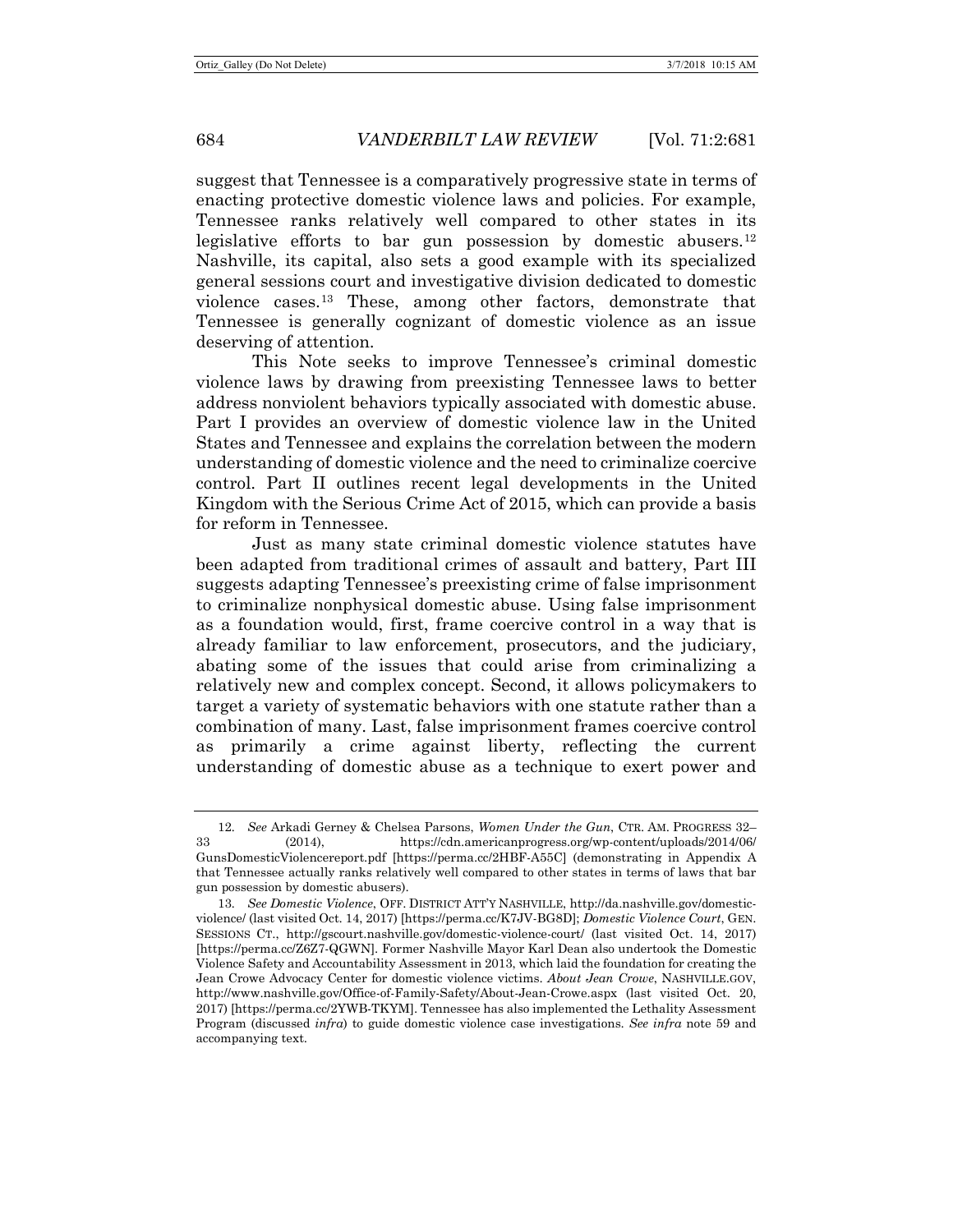<span id="page-4-8"></span>control over victims and, ultimately, to "entrap" them in their own lives.<sup>[14](#page-4-1)</sup>

# I. DOMESTIC VIOLENCE: HISTORY AND DEVELOPMENTS

Our understanding of the mechanics of domestic violence, and the laws borne out of that understanding, has changed significantly over time. To track this evolution, Section I.A provides a brief history of domestic violence law in the United States. Section I.B then explains the modern conceptualization of domestic violence as a cycle of power and control exercised by the abuser. Finally, Section I.C explains why criminalizing coercive control is necessary to bring the law in line with this modern understanding.

# *A. A Brief History of American Domestic Violence Law*

Having brought with them European opinions of women and family, early American settlers enacted laws that "explicitly permitted wife-beating for correctional purposes."<sup>[15](#page-4-2)</sup> The well-known "rule of thumb" was borne out of the common law doctrine, which permitted a husband to hit his wife as long as he used a rod smaller than the circumference of his thumb.[16](#page-4-3) Although the doctrine limited the liberties a husband could take in the corporal punishment of his wife, states and courts did not begin explicitly declaring such abuse illegal until the mid-to-late nineteenth century.[17](#page-4-4)

<span id="page-4-0"></span>Indeed, some historians credit Tennessee as the first state to outlaw "wife-beating" in 1850.[18](#page-4-5) Still, it took courts in other states two decades to begin doing the same. In 1871, the Supreme Court of Alabama in *Fulgham v. State* held that husbands in Alabama could no longer beat their wives "for her moderate correction."[19](#page-4-6) The opinion went on to say that "the privilege, ancient though it be, to beat her with a stick, to pull her hair, choke her, spit in her face or kick her about the floor, or to inflict upon her like indignities, is not now acknowledged by our law."[20](#page-4-7) Other courts followed suit, but many retained their

<span id="page-4-2"></span><span id="page-4-1"></span><sup>14</sup>*. See generally* EVAN STARK, COERCIVE CONTROL: HOW MEN ENTRAP WOMEN IN PERSONAL LIFE (2007).

<sup>15.</sup> DEL MARTIN, BATTERED WIVES 31 (1981).

<sup>16</sup>*. Id.*

<span id="page-4-7"></span><span id="page-4-6"></span><span id="page-4-5"></span><span id="page-4-4"></span><span id="page-4-3"></span><sup>17</sup>*. Id.* at 31–32. This excludes the laws enacted by the Massachusetts Bay Colony (1641) and Plymouth Colony (1672) prohibiting wife beating and spousal abuse. Elizabeth Pleck, *Criminal Approaches to Family Violence, 1640-1980*, 11 CRIME & JUST. 19, 22 (1989).

<sup>18.</sup> Pleck, *supra* not[e 17,](#page-4-0) at 29.

<sup>19.</sup> 46 Ala. 143, 146–47 (1871).

<sup>20</sup>*. Id.*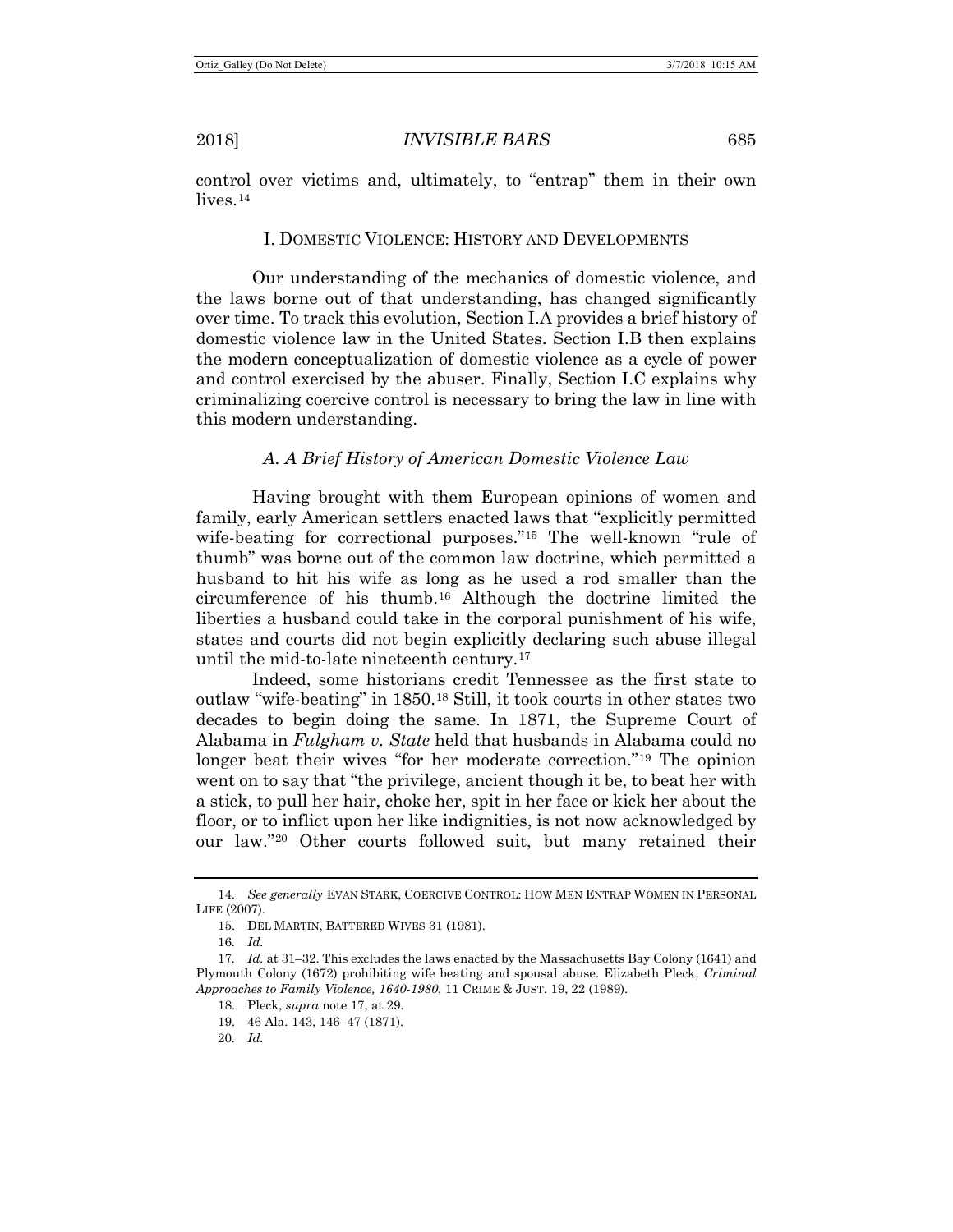reservations regarding government interference with domestic relations. For example, the Supreme Court of North Carolina officially renounced the "rule of thumb" in 1874, holding that "the husband has no right to chastise his wife, under any circumstances."[21](#page-5-0) Yet, in the same breath, it qualified its ruling by saying, "If no permanent injury is inflicted, nor malice, cruelty nor dangerous violence shown by the husband, it is better to draw the curtain, shut out the public gaze, and leave the parties to forget and forgive."<sup>[22](#page-5-1)</sup>

<span id="page-5-10"></span>This traditional hesitance by states to get involved in familial disputes has often been cited as a primary reason for the historically dismal response to domestic violence, particularly by law enforcement.<sup>23</sup> Up until the early 1980s, "[p]olice traditionally responded to domestic violence with indifference."[24](#page-5-3) Officers "ignored domestic violence calls; intentionally delayed responding; attempted to mediate cases of violence with the parties; dealt with violence by telling the abuser to take a 'time out' . . . ; and admonished the victim to be a better wife."[25](#page-5-4) Because domestic disputes often occur inside the home, "[p]olice rationalized their refusal to intervene on the ground that domestic violence was a private matter."[26](#page-5-5) While our understanding of domestic violence has undoubtedly improved over time, police failure or inability to respond to domestic disputes still persists to this day.[27](#page-5-6)

<span id="page-5-11"></span>The failure of police to respond, in turn, eventually became one of the rationales for creating a separate crime of domestic abuse, as opposed to relying on traditional crimes like assault and battery.[28](#page-5-7) Intuitively, one can see the benefit in this: creating a separate crime signals to police that domestic violence is not just a "lesser" form of another crime that can, and should be, dealt with privately between the parties.[29](#page-5-8) Instead, it tells police, and arguably society, that domestic

26*. Id.*

<span id="page-5-6"></span><span id="page-5-5"></span><span id="page-5-4"></span>27*. See, e.g.*, Town of Castle Rock v. Gonzales, 545 U.S. 748, 748 (2005). The respondent filed a civil rights action against her town and its police officers for their failure to enforce her restraining order against her ex-husband after he took their three children in violation of the order. *Id.* After an approximate eight-hour delay, the ex-husband murdered the children and opened fire at the police station with a semiautomatic weapon. *Id.* at 753–54.

<span id="page-5-7"></span>28*. See* STARK, *supra* not[e 14,](#page-4-8) at 383–84 ("The rationale for crafting distinct domestic violence statutes was to fix attention on a class of victims and perpetrators that had received an inappropriate response from law enforcement.").

<span id="page-5-8"></span>29. The criticism of such laws actually argues the opposite, i.e., that "establishing a separate offense of domestic assault may, in fact, create the impression that domestic violence is a lesser crime." *Sample National Domestic Violence Laws*, MINN. ADVOCS. FOR HUM. RTS.,

<span id="page-5-9"></span><sup>21.</sup> State v. Oliver, 70 N.C. 60, 61 (1874).

<sup>22</sup>*. Id.*

<span id="page-5-3"></span><span id="page-5-2"></span><span id="page-5-1"></span><span id="page-5-0"></span><sup>23</sup>*. See, e.g.*, D. KELLY WEISBERG & SUSAN FRELICH APPLETON, MODERN FAMILY LAW 332 (6th ed. 2016).

<sup>24</sup>*. Id.*

<sup>25</sup>*. Id.*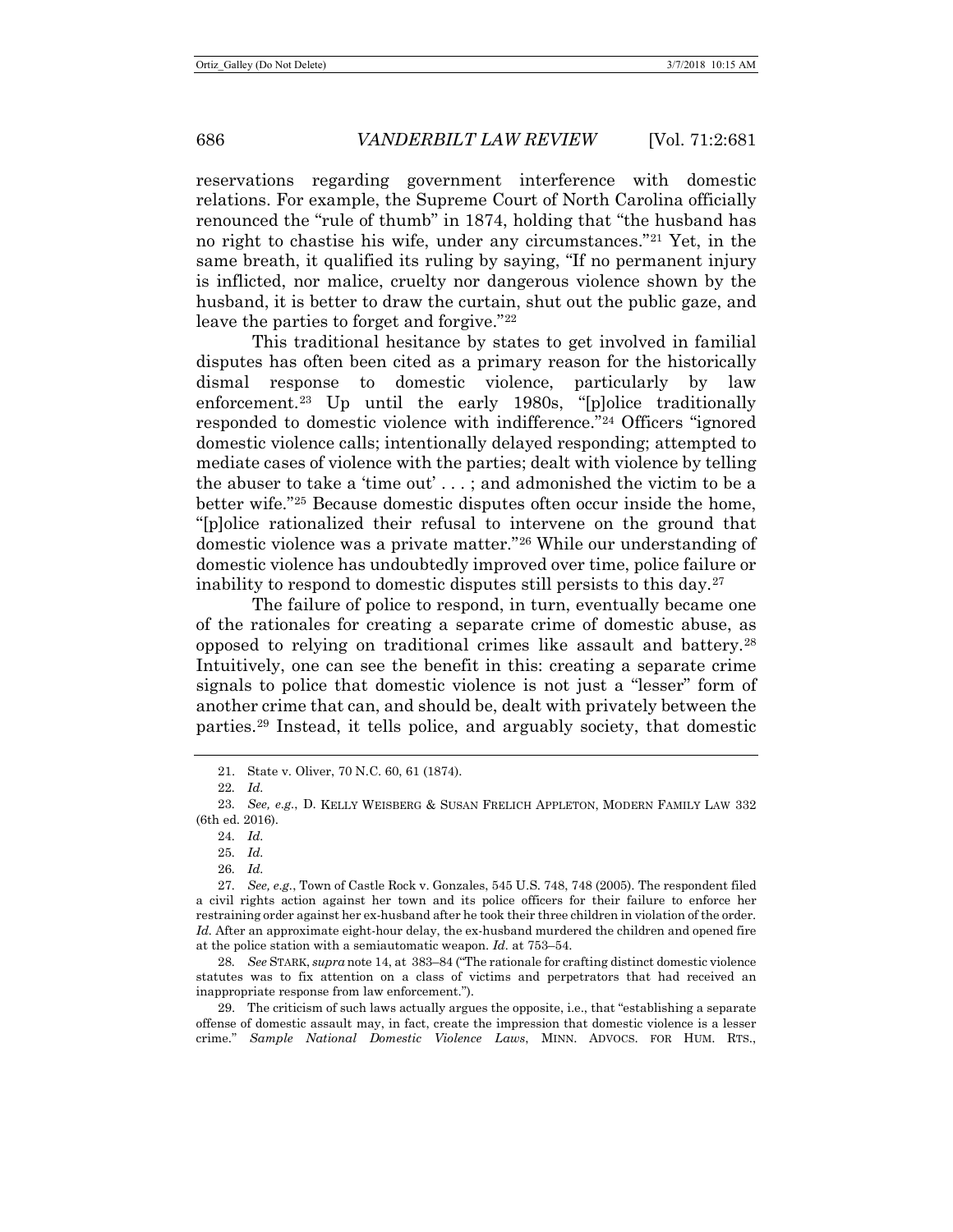violence is a crime deserving of independent recognition and should be dealt with appropriately by adequately punishing offenders and protecting victims from further abuse.[30](#page-6-0) Furthermore, creating a separate crime of domestic violence acknowledges that it is, in fact, a different *kind* of crime than your traditional barroom brawl. It recognizes that there are elements specific to domestic abuse that may be "difficult to prosecute under the rubric of general assault and battery statutes."[31](#page-6-1) It is this distinction in kind, however, that our current laws fail to fully recognize. It is one thing to treat domestic violence as a separate crime, but another entirely to truly capture the full picture of what makes it distinct in the first place.<sup>[32](#page-6-2)</sup> The following Section will paint that picture as one, not of short tempers or violent propensities, but of domination and control.

#### <span id="page-6-6"></span><span id="page-6-5"></span>*B. The Modern View: A Cycle of Power and Control*

The modern understanding and definition of domestic violence is less about physical violence than it is about the intent of the abuser. The National Coalition Against Domestic Violence, like many other organizations and scholars, defines domestic violence as "a systematic pattern of power and control perpetrated by one intimate partner against another."[33](#page-6-3) In line with this definition, the "warning signs" of abuse focus far more on nonphysical behaviors employed by abusers. These include, among others: jealousy and possessiveness; verbal abuse, including insulting, demeaning, and shaming remarks; isolation from friends and family; exerting extreme control over finances; preventing the victim from working or attending school; and generally controlling the victim's associations, movements, and activities.<sup>[34](#page-6-4)</sup> All of this combines to create what is now commonly known as "coercive

http://hrlibrary.umn.edu/svaw/domestic/laws/samplelaws.htm (last visited Oct. 14, 2017) [https://perma.cc/9Y7Q-DE7R]. It is difficult, however, to imagine how such an impression could be created so long as the domestic violence laws in place are being prosecuted with the same voracity as other violent crimes.

<sup>30.</sup> *See, e.g.*, *id.*

<span id="page-6-1"></span><span id="page-6-0"></span><sup>31.</sup> EVE S. BUZAWA & CARL G. BUZAWA, DOMESTIC VIOLENCE: THE CRIMINAL JUSTICE RESPONSE 111 (2003).

<span id="page-6-2"></span><sup>32</sup>*. See* Heather Douglas, *Do We Need a Specific Domestic Violence Offence?*, 39 MELB. U. L. REV. 434, 447 (2015) ("[I]n effect, the essence of domestic violence remains 'uncriminalised' [in the United States] because non-physical methods of power and control are still not criminalised.").

<span id="page-6-3"></span><sup>33</sup>*. What Is Domestic Violence?*, NAT'L COALITION AGAINST DOMESTIC VIOLENCE, http://ncadv.org/learn-more/what-is-domestic-violence (last visited Oct. 2, 2017) [https://perma.cc/2R3V-MKUG].

<span id="page-6-4"></span><sup>34</sup>*. Signs of an Abusive Partner*, NAT'L COALITION AGAINST DOMESTIC VIOLENCE, http://ncadv.org/learn-more/what-is-domestic-violence/abusive-partner-signs (last visited Oct. 2, 2017) [https://perma.cc/AEL4-HCQR]; *Warning Signs*, *supra* not[e 7.](#page-2-6)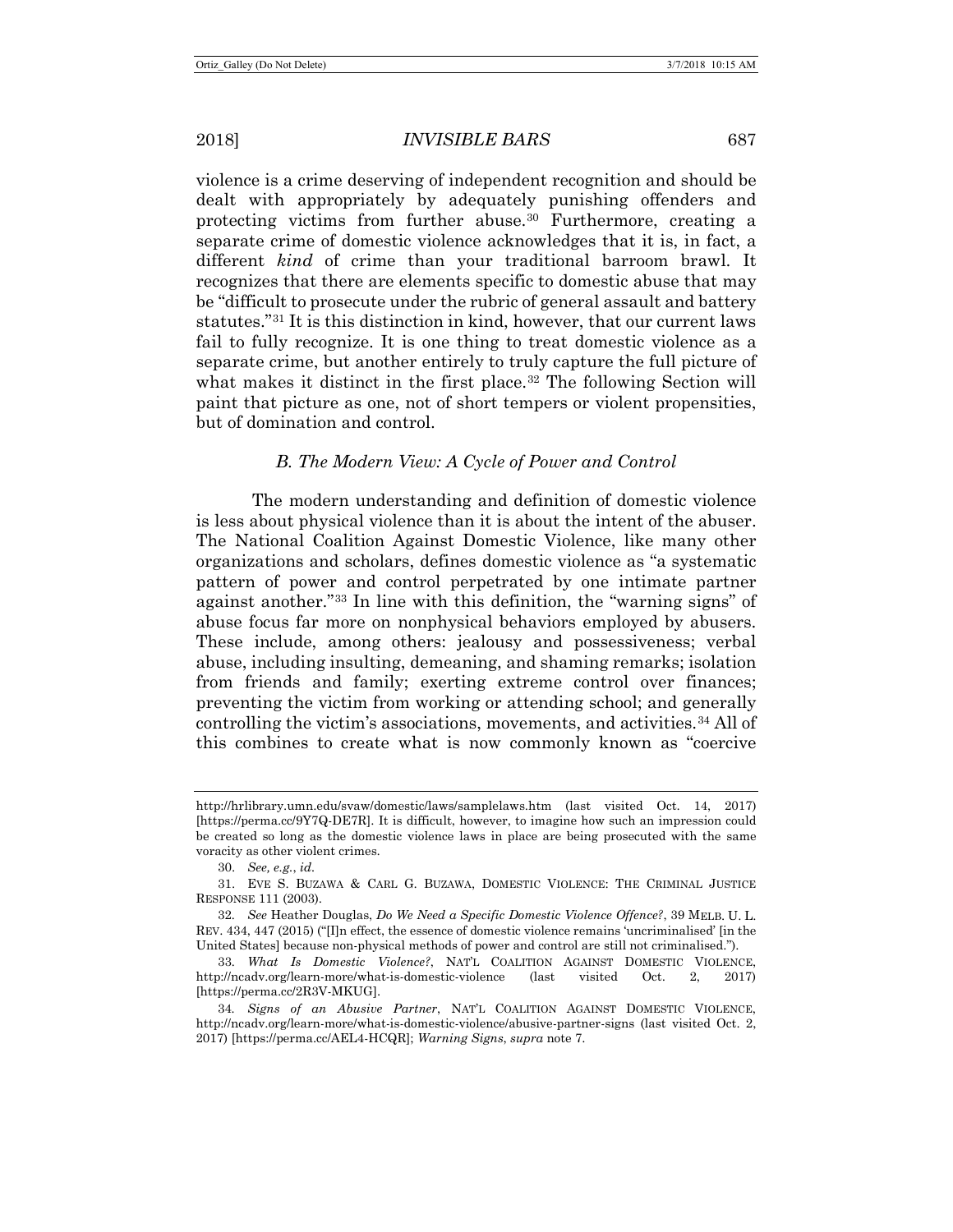<span id="page-7-6"></span>control," a conceptualization of domestic violence that sees victims as captives in a cycle of emotional and psychological abuse in addition to physical and sexual violence.[35](#page-7-0) This cycle makes domestic violence categorically different from other violent crimes, in part because it subjects the same victim to repeated abuse over time rather than occurring in an isolated incident.

Despite this clear picture of domestic abuse recognized by academics in this field, the law has yet to catch up. Most states, including Tennessee, limit criminal domestic violence charges to physical violence or assault.[36](#page-7-1) There has been some movement in the civil context toward recognizing elements of coercive control as abuse for purposes of obtaining an order of protection.[37](#page-7-2) However, no state has incorporated a prohibition on coercive control in its entirety, and twothirds of states still require that the victim prove actual physical violence or threats of violence to be eligible for a protective order[.38](#page-7-3)

While recognizing the legal improvements that have been made in recent decades, one need only look at the current domestic violence statistics in the United States and around the world to acknowledge that more work needs to be done. According to the Centers for Disease Control and Prevention, twenty people per minute are victims of intimate partner violence in the United States.[39](#page-7-4) If this alone were not appalling enough, current laws fail to protect this large group of victims from *additional* and *escalating* abuse. Three or more women are murdered by a male intimate partner in this country every day, and a study examining female homicide victims globally in 2012 found that an estimated half were killed by an intimate partner or family member.[40](#page-7-5) Furthermore, a study analyzing mass shootings in the last five years where at least four people were killed found that the shooter targeted a family member or intimate partner in fifty-seven percent of

37. Candela, *supra* not[e 8,](#page-2-8) at 117–18.

<span id="page-7-7"></span><span id="page-7-0"></span><sup>35</sup>*. See* STARK, *supra* note [14,](#page-4-8) at 203–05 (outlining the theory of coercive control). *See generally* JILL CORY & KAREN MCANDLESS-DAVIS, WHEN LOVE HURTS: A WOMAN'S GUIDE TO UNDERSTANDING ABUSE IN RELATIONSHIPS (2005) (describing the cycle of abuse, as well as the different types of abuse outlined in the "Power and Control Wheel," which includes emotional, financial, psychological, spiritual, and social abuse, in addition to physical and sexual abuse); LISA ARONSON FONTES, INVISIBLE CHAINS: OVERCOMING COERCIVE CONTROL IN YOUR INTIMATE RELATIONSHIP (2015); *Power and Control Wheel*, DOMESTIC ABUSE INTERVENTION PROGRAMS, http://www.theduluthmodel.org/pdf/PowerandControl.pdf (last visited Oct. 20, 2017) [https://perma.cc/G6UK-WEMK].

<sup>36</sup>*. See Domestic Violence Statutory Survey*, *supra* not[e 9.](#page-2-7)

<sup>38</sup>*. Id.* at 113.

<span id="page-7-5"></span><span id="page-7-4"></span><span id="page-7-3"></span><span id="page-7-2"></span><span id="page-7-1"></span><sup>39</sup>*. Facts Everyone Should Know About Intimate Partner Violence, Sexual Violence & Stalking*, CTRS. FOR DISEASE CONTROL & PREVENTION, https://www.cdc.gov/violenceprevention/pdf/nisvs-infographic.pdf (last visited Oct. 2, 2017) [https://perma.cc/3E2S-256U].

<sup>40</sup>*. See supra* not[e 5.](#page-1-6)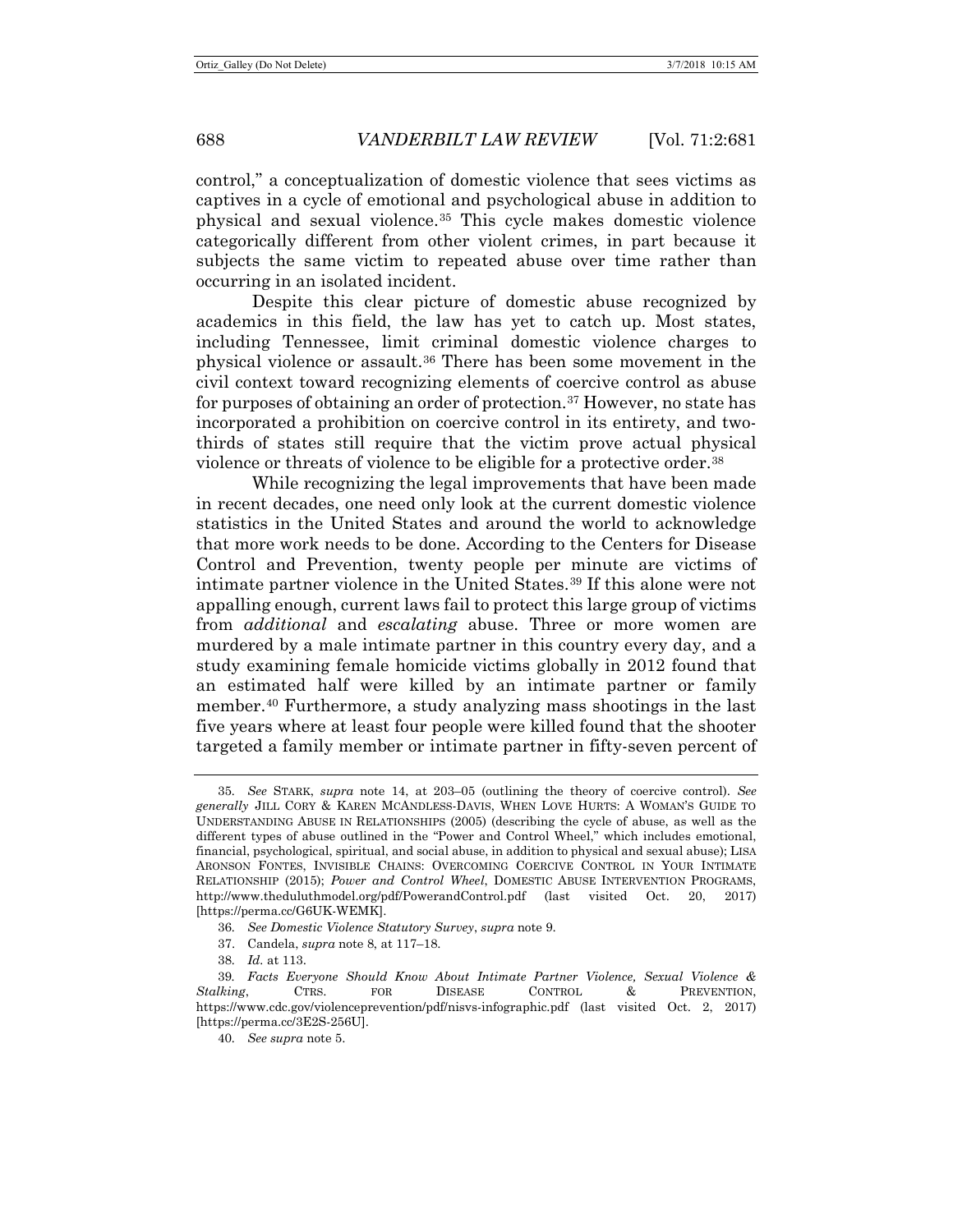2018] *INVISIBLE BARS* 689

<span id="page-8-11"></span>cases.[41](#page-8-1) As the following Section will make clear, coercive control is central to this lethal type of domestic violence in particular.[42](#page-8-2) Thus, targeting it is key to protecting the hundreds of women who die in this country every year at the hands of their intimate partners.

#### <span id="page-8-10"></span><span id="page-8-8"></span><span id="page-8-0"></span>*C. The Need to Criminalize Coercive Control*

Based on our current understanding of the realities of domestic violence, it is clear that incorporating into our laws some form of restrictions on coercive control, or at least recognizing some nonphysical behaviors associated with it, is the next logical step. First, laws that restrict the definition of domestic abuse to physical violence or threats thereof ignore a significant portion of the abuse that victims experience, as well as the serious impact that emotional and psychological abuse alone can have on victims.[43](#page-8-3) Numerous empirical studies have shown that psychological abuse is as detrimental to women's health, if not more so, than physical abuse.<sup>[44](#page-8-4)</sup> Psychological abuse has been found to correlate with a host of physical ailments,<sup>[45](#page-8-5)</sup> in addition to feelings of isolation and low self-esteem.<sup>[46](#page-8-6)</sup> It has also been linked to serious mental illness, including depression, post-traumatic stress disorder, and anxiety.[47](#page-8-7)

<span id="page-8-9"></span>The story of a woman named Joanne illustrates this linkage well. In the past, if Joanne questioned the authority of her husband,

- <span id="page-8-6"></span>46. Pico-Alfonso et al., *supra* note [44,](#page-8-0) at 609.
- <span id="page-8-7"></span>47. *Id.*

<span id="page-8-1"></span><sup>41.</sup> Melissa Jeltsen, *We're Missing the Big Picture on Mass Shootings*, HUFFINGTON POST (Aug. 25, 2015, 1:44 PM), http://www.huffingtonpost.com/entry/mass-shootings-domestic-violencewomen\_us\_55d3806ce4b07addcb44542a [https://perma.cc/56XB-8U64].

<sup>42</sup>*. See infra* note[s 55](#page-9-0)[–60](#page-10-1) and accompanying text.

<span id="page-8-3"></span><span id="page-8-2"></span><sup>43</sup>*. See* NAT'L INST. OF JUSTICE, U.S.DEP'T OF JUSTICE, PRACTICAL IMPLICATIONS OF CURRENT DOMESTIC VIOLENCE RESEARCH: FOR LAW ENFORCEMENT, PROSECUTORS AND JUDGES 30 (2009), https://www.ncjrs.gov/pdffiles1/nij/225722.pdf [https://perma.cc/BE57-XZYE] ("Studies have found up to 88 percent of battered women in shelters suffer from post-traumatic stress disorder (PTSD). Other studies have found that as many as 72 percent of abuse victims experience depression and 75 percent experience severe anxiety." (citations omitted)).

<span id="page-8-4"></span><sup>44</sup>*. E.g.*, Ann L. Coker et al., *Physical Health Consequences of Physical and Psychological Intimate Partner Violence*, 9 ARCHIVES FAM. MED. 451, 456 (2000) ("We found that psychological violence was associated with many of the same health outcomes as was physical IPV."); Maria A. Pico-Alfonso et al., *The Impact of Physical, Psychological, and Sexual Intimate Male Partner Violence on Women's Mental Health: Depressive Symptoms, Posttraumatic Stress Disorder, State Anxiety, and Suicide*, 15 J. WOMEN'S HEALTH 599, 609 (2006):

<sup>[</sup>P]sychological IPV is . . . as detrimental to women's mental health as is physical violence, having independent effects on depressive and anxiety symptoms and being the only factor contributing to PTSD . . . . Thus, psychological IPV . . . should be considered a major type of violence that deserves the full attention of researchers, clinicians, lawyers, and policymakers.

<span id="page-8-5"></span><sup>45.</sup> Coker et al., *supra* not[e 44,](#page-8-0) at 455 tbl.4.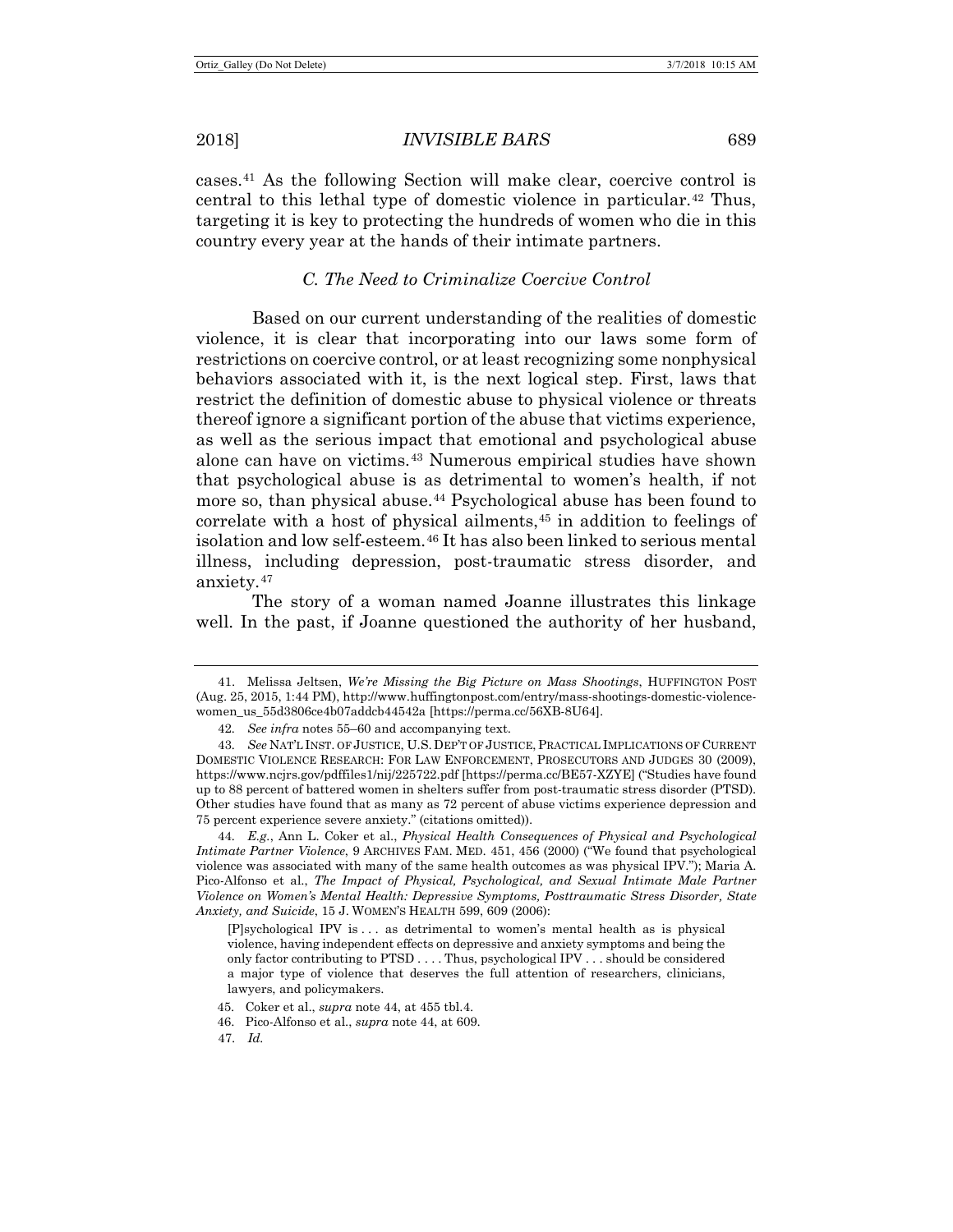<span id="page-9-12"></span>Carl, he would respond by choking her.<sup>[48](#page-9-1)</sup> However, after participating in group psychotherapy, Carl learned to curb his violent tendencies.[49](#page-9-2) Still, as Carl improved, Joanne seemed to deteriorate, becoming increasingly depressed, isolated, and angry.[50](#page-9-3) His group facilitators realized that, far from learning to relinquish his control over his wife, Carl merely learned to control her without violence—for example, by putting himself in harm's way to coerce her into doing what he wanted.[51](#page-9-4) Joanne was more intimidated and isolated than ever, but no longer had an obvious reason for her feelings.<sup>52</sup>

<span id="page-9-13"></span>Research suggests that, apart from their effects on women's health in isolation, psychological and emotional abuse can also be predictive of future, and escalating, physical violence.[53](#page-9-6) One study on the psychological effects of partner abuse on women found that, while some subjects experienced only psychological abuse, all women who experienced physical abuse were also subjected to some form of psychological abuse.[54](#page-9-7) This indicates that the two forms of abuse are inexorably linked.

<span id="page-9-0"></span>Furthermore, nonphysical abusive behaviors can actually be seen as more dangerous, in the sense that they are often predictive of not just physical violence but also lethal violence.[55](#page-9-8) For example, one author identified "obsessive possessiveness or morbid jealousy" as a red flag that "the research literature consistently identifies . . . as central to intimate partner homicides.["56](#page-9-9) Another found that, based on a national study, "partner control over the victim's daily activities" in an intimate relationship more than quintupled the odds of homicide. $57$ Both of these behaviors are listed as common "warning signs" of an abusive relationship by the National Coalition Against Domestic Violence.[58](#page-9-11) The Lethality Assessment Program ("LAP"), which some states—including Tennessee—have employed as a method of assessing

<sup>48.</sup> STARK, *supra* note [14,](#page-4-8) at 73.

<sup>49</sup>*. Id.*

<sup>50</sup>*. Id.*

<span id="page-9-4"></span><span id="page-9-3"></span><span id="page-9-2"></span><span id="page-9-1"></span><sup>51</sup>*. Id.* (describing an instance in which Carl took a "time out" and walked home from a restaurant on the interstate after becoming upset that Joanne was spending time with a friend he did not like).

<sup>52</sup>*. Id.*

<span id="page-9-6"></span><span id="page-9-5"></span><sup>53</sup>*. See* Murphy & O'Leary, *supra* note [7,](#page-2-6) at 579 (finding that psychological aggression by a partner can be predictive of future physical violence).

<sup>54.</sup> Pico-Alfonso et al., *supra* not[e 44,](#page-8-0) at 602.

<span id="page-9-8"></span><span id="page-9-7"></span><sup>55</sup>*. See* STARK, *supra* note [14,](#page-4-8) at 276 ("Not only is coercive control the most common context in which women are abused, it is also the most dangerous.").

<span id="page-9-11"></span><span id="page-9-10"></span><span id="page-9-9"></span><sup>56.</sup> Neil Websdale, *Assessing Risk in Domestic Violence Cases*, *in* ENCYCLOPEDIA OF DOMESTIC VIOLENCE 38, 40 (Nicky Ali Jackson ed., 2007).

<sup>57.</sup> NAT'L INST. OF JUSTICE, *supra* note [43,](#page-8-8) at 27.

<sup>58</sup>*. See supra* not[e 34](#page-6-5) and accompanying text.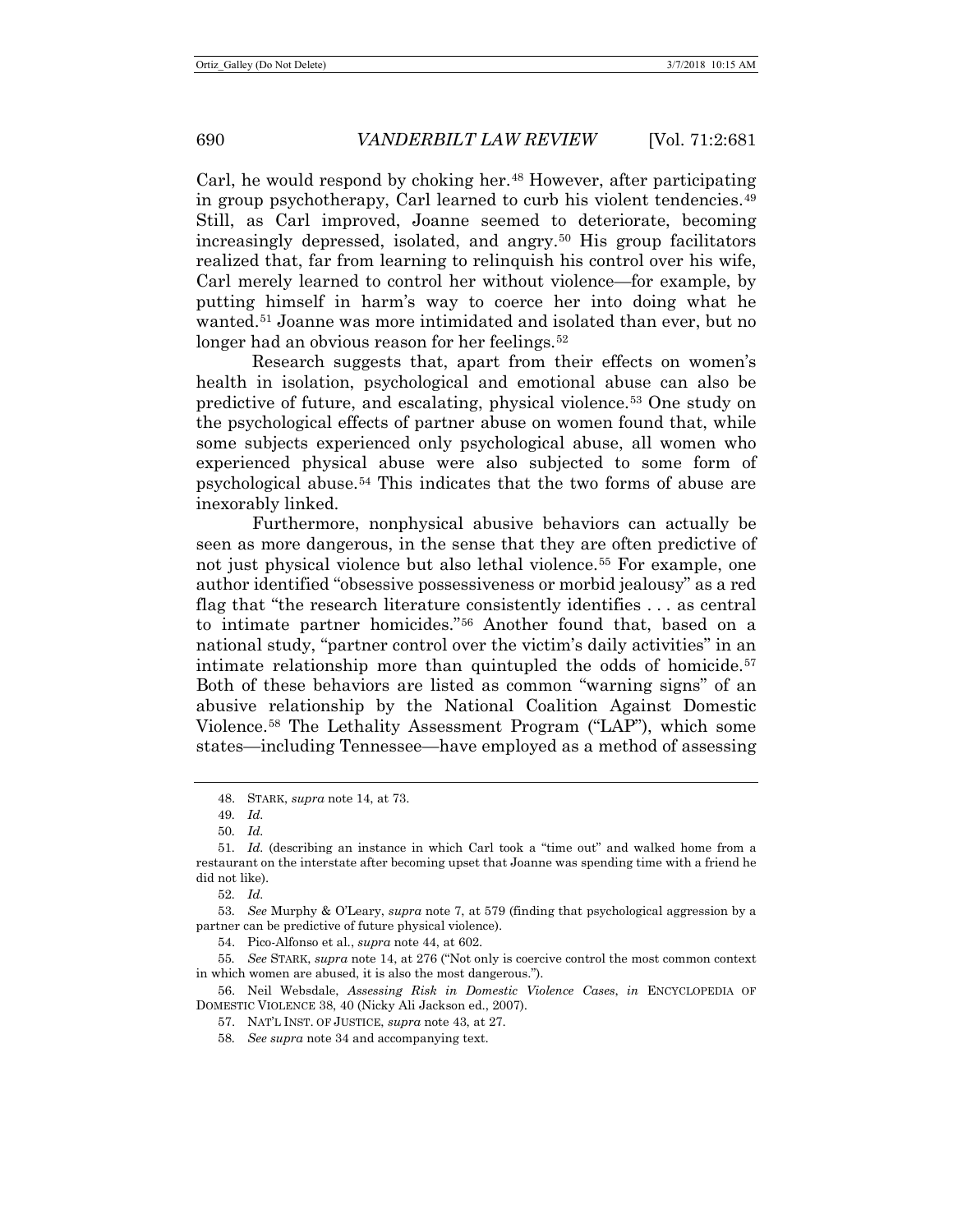<span id="page-10-0"></span>victims' risk of homicide by their intimate partner, also provides further support for the link between nonphysical abuse and lethal violence.<sup>[59](#page-10-2)</sup> The LAP's website warns that "physical violence isn't necessarily the most accurate predictor of homicide" and, thus, "first responders need to also look for other, non-physical tactics that abusers use . . . that could indicate the victim is in danger of being killed."[60](#page-10-3)

<span id="page-10-1"></span>In limiting legal remedies for domestic violence to situations that already involve physical abuse, the law effectively leaves behind a significant portion of women suffering under the control of their intimate partners.[61](#page-10-4) As such, these women are left unprotected and without recourse until *after* the abuse has escalated to physical violence. All too often, in cases like Megan Short's, this help can arrive too late.[62](#page-10-5)

Lastly, to the extent we as a society look to the law as a behavioral guide, the law as it currently stands perpetuates a fundamental misconception about what constitutes domestic abuse. This, in turn, propagates a false impression that emotionally and psychologically abusive behaviors by intimate partners are acceptable.[63](#page-10-6) In situations like Joanne's, this misunderstanding of abuse can work significant harm on victims' mental health by depriving them of a framework to explain and justify their feelings.[64](#page-10-7) And, to the extent that victims themselves often must be the ones to step forward and report their abusers, this false impression is a disservice to every current and future victim looking for a sign that that reads "this is not okay." Criminalizing coercive control sends that message to victims and abusers alike.

# II. BREAKING THE INVISIBLE BARS: WHAT TENNESSEE CAN LEARN FROM THE UNITED KINGDOM

Acknowledging the need for improvements to domestic violence law, some countries *have* targeted aspects of coercive control or

60*. Id.*

62*. See supra* Introduction.

<span id="page-10-2"></span><sup>59</sup>*. Talking Points*, LETHALITY ASSESSMENT PROGRAM, https://lethalityassessmentprogram.org/about-lap/talking-points/ (last visited Oct. 2, 2017) [https://perma.cc/Q43N-UNFP].

<span id="page-10-4"></span><span id="page-10-3"></span><sup>61</sup>*. See* Coker et al., *supra* note [44,](#page-8-0) at 456 ("If we had not included psychological IPV, we would have missed 25% of women who had ever experienced IPV.").

<span id="page-10-7"></span><span id="page-10-6"></span><span id="page-10-5"></span><sup>63.</sup> *See Women and Violence: Legislation to Reduce the Growing Problem of Violent Crime Against Women: Hearing Before the S. Comm. on the Judiciary*, 101st Cong. 2 (1990) (statement of Sen. Joseph Biden, Chairman, S. Comm. on the Judiciary) ("I know of no circumstance under which the Nation has concluded that there is a serious problem where that problem has not been reflected in legislative form.").

<sup>64</sup>*. See supra* notes [48](#page-9-12)[–52](#page-9-13) and accompanying text.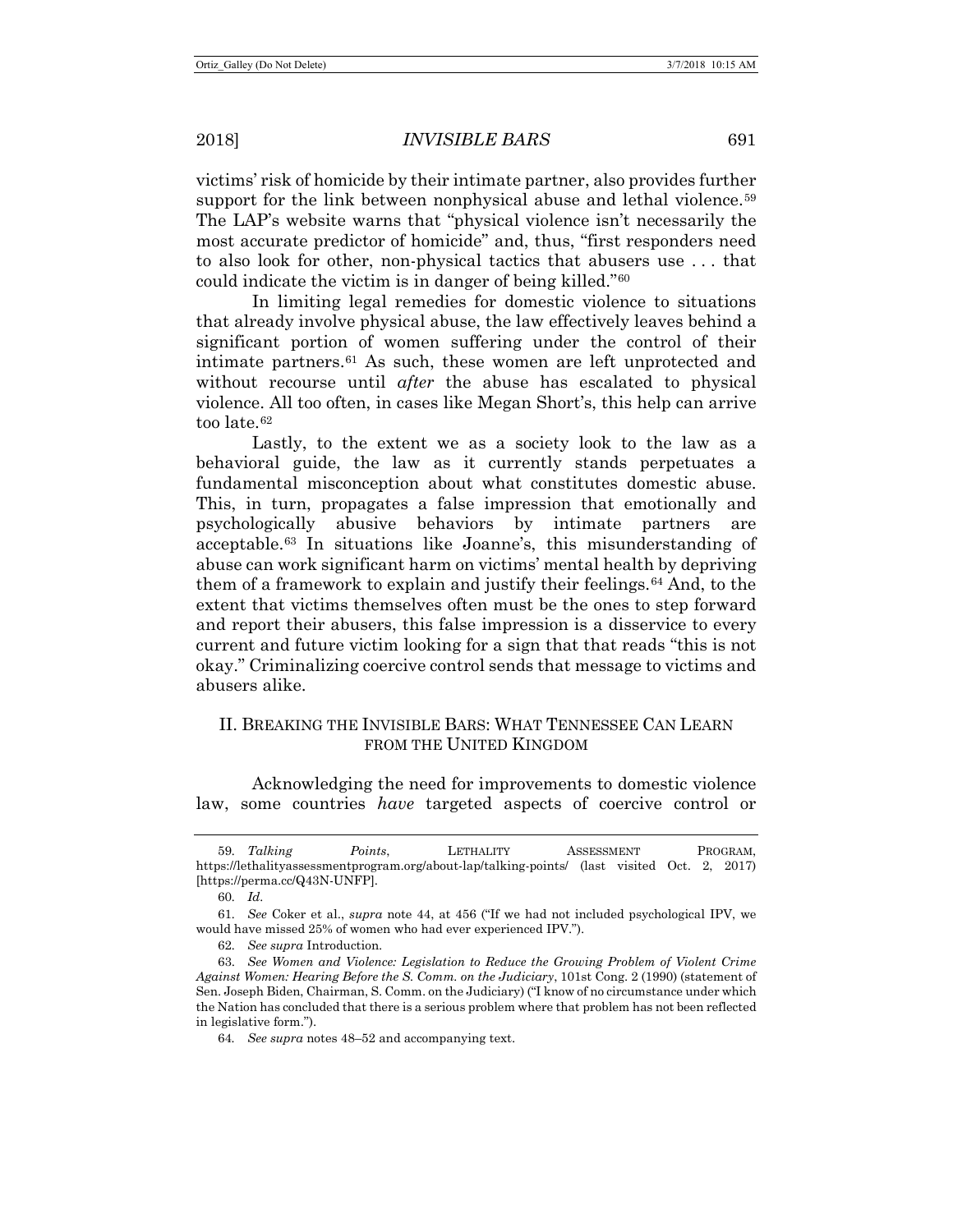psychological abuse more generally. Section II.A outlines the reforms enacted in the United Kingdom, the first country to enact a comprehensive criminal coercive control statute. Section II.B addresses the debate surrounding the U.K. law and the issues that have arisen with its implementation and effectiveness. Section II.C questions the wisdom of following the U.K.'s approach in the United States, and explores potential alternatives as applied to Tennessee law. Finally, Section II.D examines Tennessee's current criminal false imprisonment law as a possible starting point.

## <span id="page-11-0"></span>*A. The U.K.'s Initiative Against Coercive Control*

Unlike many states in this country, the United Kingdom did not previously have a separate criminal offense for domestic violence, but instead prosecuted most domestic abuse as common assault.[65](#page-11-1) Recognizing that more needed to be done, the Home Office<sup>[66](#page-11-2)</sup> implemented a reform in 2009 called the Domestic Violence Disclosure Scheme, which allowed law enforcement to disclose an abuser's past violent offenses to victims who report abuse by that offender.[67](#page-11-3) The Home Office announced the scheme in response to the murder of a woman named Clare Wood by a man she had met on an internet dating site, who had a hidden history of violence. Assessment of the police response to her case revealed that she had contacted police in the months before her murder, alleging the man had caused criminal damage, harassed her, threatened her, and sexually assaulted her.[68](#page-11-4) He was arrested a week before her death for breaking down her front door but was subsequently released, leaving Clare unprotected.<sup>[69](#page-11-5)</sup>

<span id="page-11-7"></span>In 2014, leaders began pushing for more reforms to provide greater protection to domestic violence victims, looking specifically at the possibility of creating a separate criminal offense to deal with domestic violence.[70](#page-11-6) The Law Commission, an independent body

<span id="page-11-1"></span><sup>65</sup>*. The Briefing: Policing Domestic Abuse*, POLICE FOUND. 5–6 (Oct. 2014), http://www.policefoundation.org.uk/uploads/holding/projects/policing\_domestic\_abuse.pdf [https://perma.cc/SHL7- XMBM] [hereinafter *The Briefing*].

<span id="page-11-2"></span><sup>66.</sup> The Home Office is the leading government department in the United Kingdom for immigration, drug policy, crime, fire, counterterrorism, and police. *About Us*, HOME OFF., https://www.gov.uk/government/organisations/home-office (last visited Oct. 4, 2017) [https://perma.cc/VSW8-X82Q].

<sup>67</sup>*. The Briefing*, *supra* not[e 65,](#page-11-0) at 6.

<sup>68</sup>*. Id.*

<span id="page-11-5"></span><span id="page-11-4"></span><span id="page-11-3"></span><sup>69</sup>*. Salford Murder Victim Clare Wood "Was Not Protected*,*"* BBC NEWS (May 23, 2011), http://www.bbc.com/news/uk-england-manchester-13506721 [https://perma.cc/8JBB-9EFR].

<span id="page-11-6"></span><sup>70</sup>*. See* Owen Bowcott, *Should Domestic Violence Be a Specific Criminal Offense, Asks Law Commission?*, GUARDIAN (Nov. 11, 2014, 19.01 EST), https://www.theguardian.com/society/2014/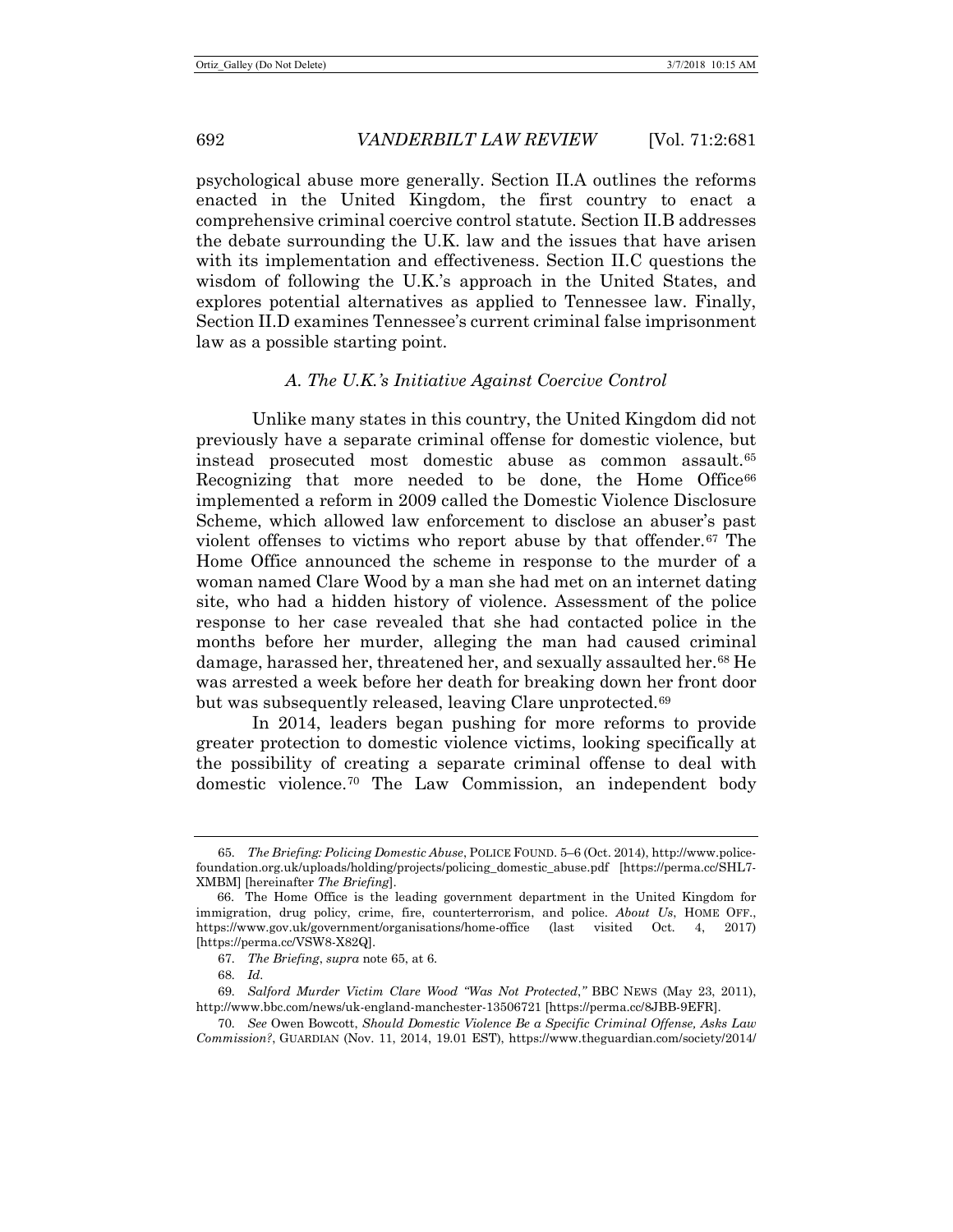charged with reviewing the laws of England and Wales and making recommendations for reforms,<sup>[71](#page-12-0)</sup> indicated that part of the impetus for reform was the "widespread concern that domestic violence [was] not being effectively policed."[72](#page-12-1) It also recognized the distinct harm of domestic abuse compared to other crimes, and noted that prosecution of such offenses had "a part to play in correcting the power imbalance between the sexes."[73](#page-12-2)

This reform came to pass with the Serious Crime Act of 2015. Far from enacting a simple domestic assault law like the one in Tennessee, section 76 of the Act makes it a crime, punishable by up to five years in prison, to "repeatedly or continuously [engage] in behavior towards another person that is controlling or coercive."[74](#page-12-3) The behavior must be directed at a person with whom the perpetrator has a "personal connection," which includes by definition a current or former intimate partner or family member, but excludes minor, dependent children.[75](#page-12-4) Further, the coercive or controlling behavior must have "a serious effect" upon the victim, and the perpetrator must have known, or should have known, that such an effect would result.<sup>[76](#page-12-5)</sup> Such behavior has "a serious effect" if the victim has been in fear of violence on at least two occasions or if it causes the victim serious alarm or distress that adversely affects his or her usual day-to-day activities.[77](#page-12-6)

<span id="page-12-9"></span>While the law itself does not define what precisely constitutes "controlling or coercive" behavior, the statutory guidance provided by the Home Office sheds some light on the types of behavior targeted by the law.[78](#page-12-7) First, it is generally categorized as "a purposeful pattern of behavior" designed "to exert power, control or coercion over another."[79](#page-12-8) Controlling behavior is described as that which is designed to make a person subordinate and/or dependent through isolation, exploitation,

72. Bowcott, *supra* note [70.](#page-11-7)

73*. Id.*

<span id="page-12-4"></span><span id="page-12-3"></span><span id="page-12-2"></span>74. Serious Crime Act 2015, c. 9, § 76 (U.K.), http://www.legislation.gov.uk/ukpga/2015/9/ part/5/crossheading/domestic-abuse/enacted [https://perma.cc/Q6WX-JLF3].

76*. Id.*

79*. Id.* at 3.

nov/12/domestic-violence-specific-criminal-offence-law-commission [https://perma.cc/PWC2- MASZ].

<span id="page-12-1"></span><span id="page-12-0"></span><sup>71.</sup> LAW COMMISSION, http://www.lawcom.gov.uk (last visited Oct. 4, 2017) [https://perma.cc/ V4QJ-NVP4].

<sup>75</sup>*. Id.*

<sup>77</sup>*. Id.*

<span id="page-12-8"></span><span id="page-12-7"></span><span id="page-12-6"></span><span id="page-12-5"></span><sup>78</sup>*. Controlling or Coercive Behaviour in an Intimate or Family Relationship: Statutory Guidance Framework*, HOME OFF. 3–4 (Dec. 2015), https://www.gov.uk/government/uploads/system/uploads/attachment\_data/file/482528/Controllin g\_or\_coercive\_behaviour\_-\_statutory\_guidance.pdf [https://perma.cc/P79V-ZD5A] [hereinafter *Statutory Guidance*].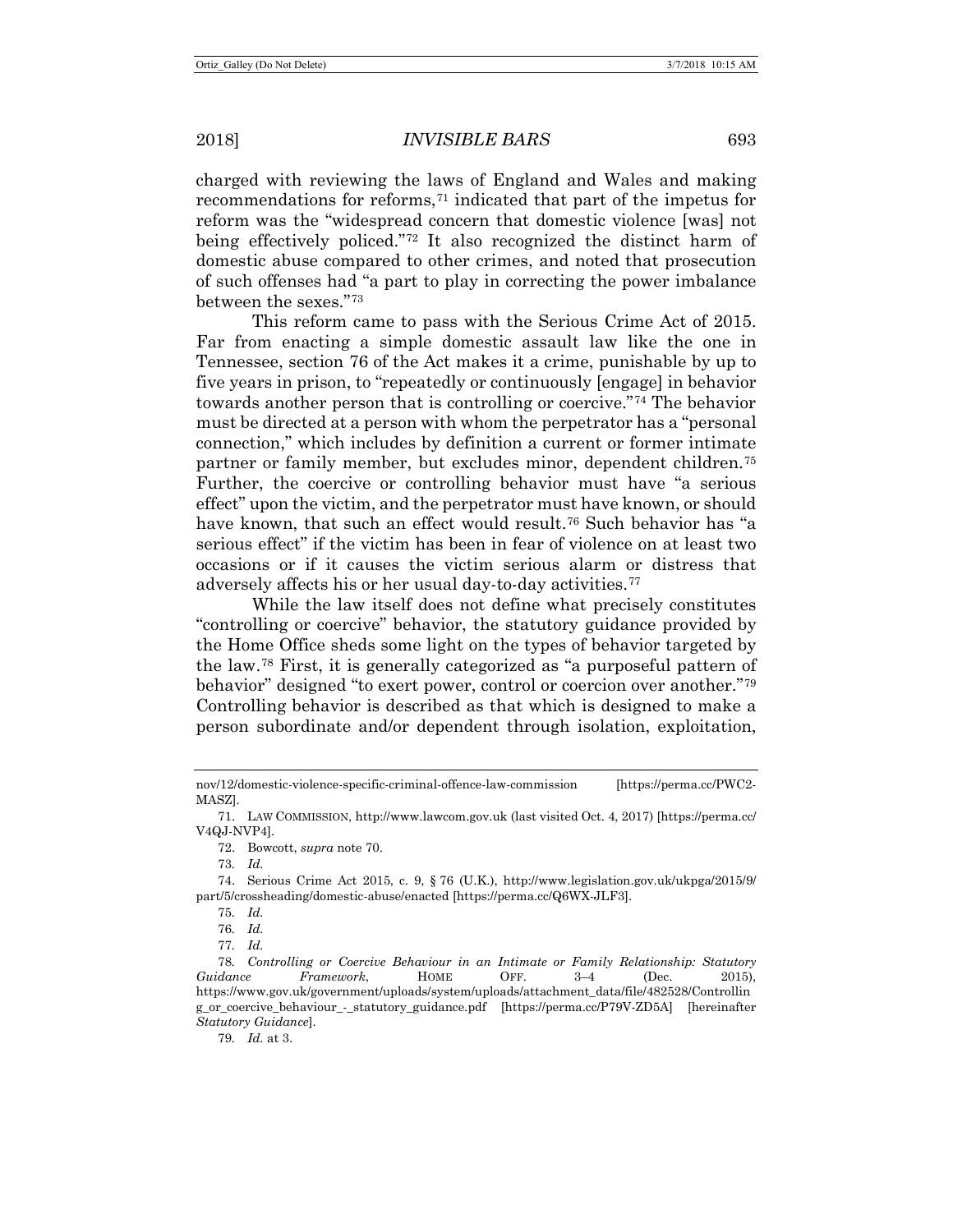deprivation, and regulation of daily behavior.<sup>80</sup> Coercive behavior involves "acts of assault, threats and intimidation or other abuse that is used to harm, punish, or frighten" the victim.<sup>[81](#page-13-2)</sup> Examples of such behavior may include isolating a person from friends and family; monitoring and controlling their time, movements, or communications; exercising control over financial resources; and depriving them of access to medical or support services.<sup>[82](#page-13-3)</sup> As the first of its kind, this law provides ample opportunity to examine how best to address the nonphysical behaviors associated with domestic violence.

## <span id="page-13-11"></span><span id="page-13-10"></span>*B. The U.K. Law: Debate on Policy and Effectiveness*

The U.K. law making coercive control a crime has received mixed reviews since its enactment. One domestic abuse advocacy group, which had campaigned for the law's implementation, lauded the effort as "a landmark moment in the U.K.'s approach to domestic abuse.["83](#page-13-4) Some expressed optimism about the law in practice as well, with a police officer in one area commenting that the law now allows responders to better support victims and identify mentally abusive behaviors before the abuse escalates to physical violence.<sup>[84](#page-13-5)</sup>

<span id="page-13-0"></span>In contrast, another domestic violence advocacy group opposed the law for a number of reasons.<sup>[85](#page-13-6)</sup> The chief executive saw the effort as futile, expressing skepticism that enacting more laws was the appropriate solution and advocating instead for improved police implementation of laws already in place.<sup>[86](#page-13-7)</sup> She expressed further concern about the evidentiary challenges in detecting such subtle behavior and proving it in satisfaction of criminal evidentiary standards, as well as potential unintended consequences, like treating the new law as a separate, less serious category of domestic abuse.<sup>[87](#page-13-8)</sup>

<span id="page-13-9"></span><sup>80</sup>*. Id.*

<sup>81</sup>*. Id.*

<sup>82</sup>*. Id.* at 4.

<span id="page-13-4"></span><span id="page-13-3"></span><span id="page-13-2"></span><span id="page-13-1"></span><sup>83</sup>*. Women's Aid Welcomes Coercive Control Law*, WOMEN'S AID (Dec. 29, 2015), https://www.womensaid.org.uk/womens-aid-welcomes-coercive-control-law/ [https://perma.cc/ 3U58-7N7T].

<span id="page-13-5"></span><sup>84.</sup> Jonathan Humphries, *"Obsession, Control and Violence"—How New Laws Protect Domestic Abuse Victims in Merseyside*, ECHO (Dec. 28, 2016, 11:00 AM), http://www.liverpoolecho.co.uk/news/liverpool-news/obsession-control-violence-how-new-12375796 [https://perma.cc/F6QZ-VYJL].

<span id="page-13-6"></span><sup>85</sup>*. Refuge Opposes Criminalisation of Coercive Control*, REFUGE (Dec. 18, 2014), http://www.refuge.org.uk/2014/12/18/refuge-opposes-criminalisation-of-coercive-control/

<span id="page-13-8"></span><span id="page-13-7"></span><sup>[</sup>https://perma.cc/P6LH-UCSN]. Refuge, like Women's Aid, also seeks to protect women and children from domestic violence and empower them for the future. *Who We Are*, REFUGE, http://www.refuge.org.uk/who-we-are/ (last visited Oct. 4, 2017) [https://perma.cc/55N5-4YV9].

<sup>86.</sup> *Refuge Opposes Criminalisation of Coercive Control*, *supra* not[e 85.](#page-13-0)

<sup>87</sup>*. Id.*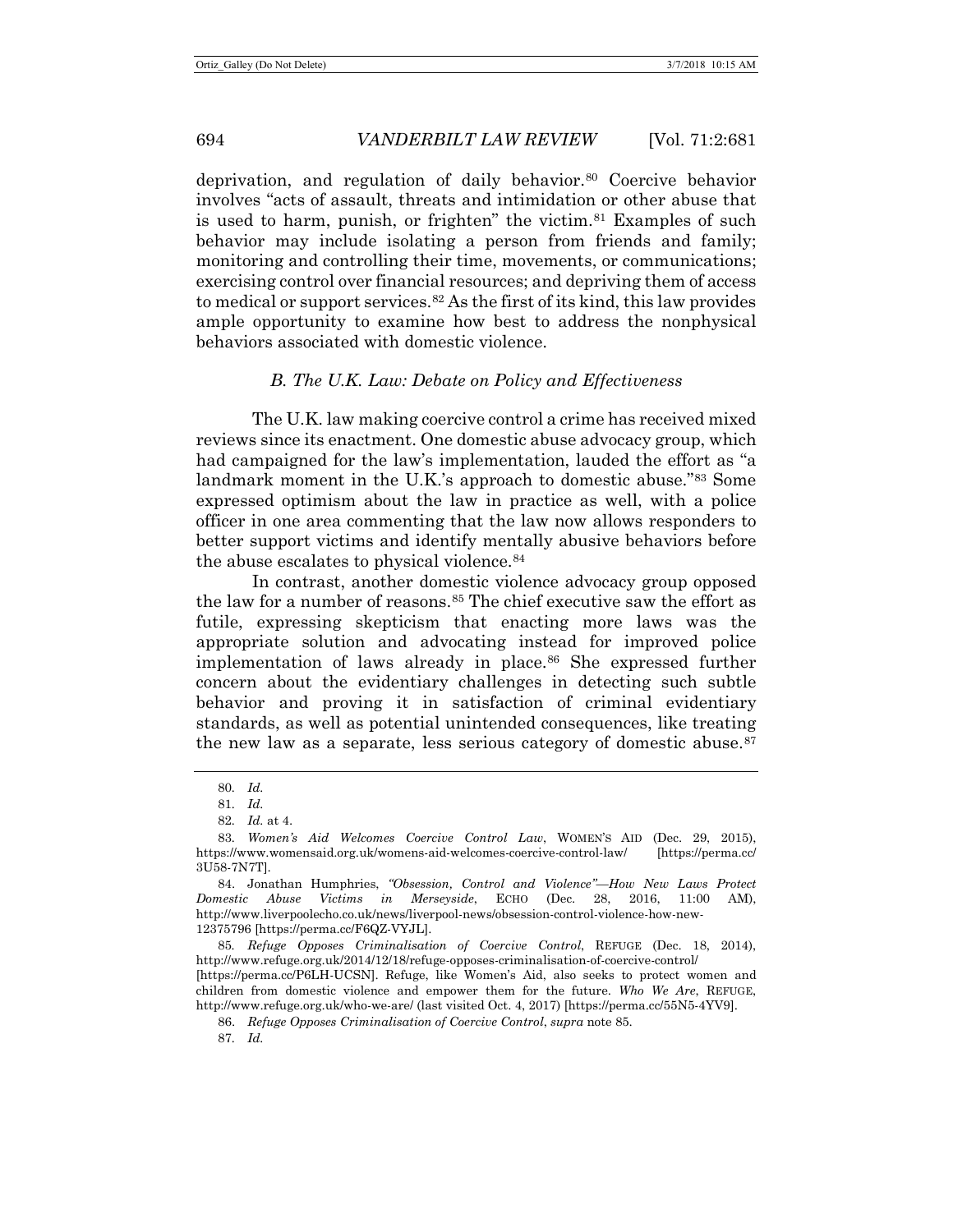Similar concerns have been cited elsewhere in opposition to the idea of having a separate crime of domestic violence in general.<sup>[88](#page-14-1)</sup>

<span id="page-14-0"></span>The law's effectiveness since its enactment remains unclear. Police only used the law sixty-two times in the first six months of it going into effect, with eight out of twenty-two police forces in England and Wales failing to charge anyone with the offense.<sup>[89](#page-14-2)</sup> As of October 1, 2016, seven police forces had still not charged anyone.[90](#page-14-3) Because the majority of charging decisions in the United Kingdom are made by police forces rather than prosecutors, law enforcement receives most of the criticism that the law is not being used to its full potential.<sup>[91](#page-14-4)</sup> One possible barrier to this law's success is the police force's historical ambivalence to domestic violence,  $92$  as well as the aforementioned advocacy group's criticism that police were not adequately enforcing preexisting criminal laws.[93](#page-14-6) Coercive control is also a relatively new theory, such that both police and victims may fail to recognize and identify it. For this reason, some have advocated for "more dedicated training" to ensure police forces fully understand the importance and scope of the new law.[94](#page-14-7)

Another problem is proof.<sup>[95](#page-14-8)</sup> Unlike physical abuse, which leaves bruises and broken bones, the psychological trauma caused by coercive and controlling behavior is often invisible, making it difficult to prove

- 93*. See supra* notes [85](#page-13-0)[–86](#page-13-9) and accompanying text.
- 94. *See* Hill, *supra* not[e 89.](#page-14-0)

<span id="page-14-1"></span><sup>88</sup>*. See* Bowcott, *supra* note [70](#page-11-7) (fearing that a separate offense would "create a misleading impression that domestic violence is primarily an offence against family relationships, to be distinguished from 'real' violence"); *Sample National Domestic Violence Laws*, *supra* note [29](#page-5-9) (noting that establishing a separate offense could create the impression that domestic violence is actually a lesser crime).

<span id="page-14-2"></span><sup>89.</sup> Amelia Hill, *Police Failing to Use New Law Against Coercive Domestic Abuse*, GUARDIAN (Aug. 31, 2016, 11:34 AM), https://www.theguardian.com/society/2016/aug/31/police-failing-to-usenew-law-against-coercive-domestic-abuse [https://perma.cc/Y5C9-HZE5].

<span id="page-14-3"></span><sup>90</sup>*. No-one Charged Under New Domestic Violence Laws*, STRATFORD OBSERVER (Oct. 1, 2016), http://stratfordobserver.co.uk/news/no-one-charged-new-domestic-violence-laws/ [https://perma.cc/CCU7-L8FL] (quoting a detective who explained that "[g]athering evidence for these offences can be complex and only incidents occurring from the date coercive or controlling abuse became a crime can be taken into account").

<span id="page-14-4"></span><sup>91.</sup> In contrast to the United States, approximately seventy-two percent of charging decisions in the United Kingdom are made by police forces, while the Crown Prosecution Service ("CPS") is the primary public prosecuting agency. CPS "determines the appropriate charges in more serious or complex cases." *Charging and CPS Direct*, CROWN PROSECUTION SERV., http://www.cps.gov.uk/about/charging.html (last visited Oct. 4, 2017) [https://perma.cc/ULD5- KEUX].

<sup>92</sup>*. See supra* notes [23](#page-5-10)[–27](#page-5-11) and accompanying text.

<span id="page-14-8"></span><span id="page-14-7"></span><span id="page-14-6"></span><span id="page-14-5"></span><sup>95.</sup> Grace Earl, *Avon and Somerset Constabulary: Domestic Abuse "Will Not be Tolerated*,*"* MERCURY (Jan. 7, 2017, 10:00 AM), http://www.thewestonmercury.co.uk/news/ avon\_and\_somerset\_constabulary\_domestic\_abuse\_will\_not\_be\_tolerated\_1\_4838087 [https://perma.cc/V37R-JQGM] (citing one police officer who conceded that "this type of crime could be difficult to prove").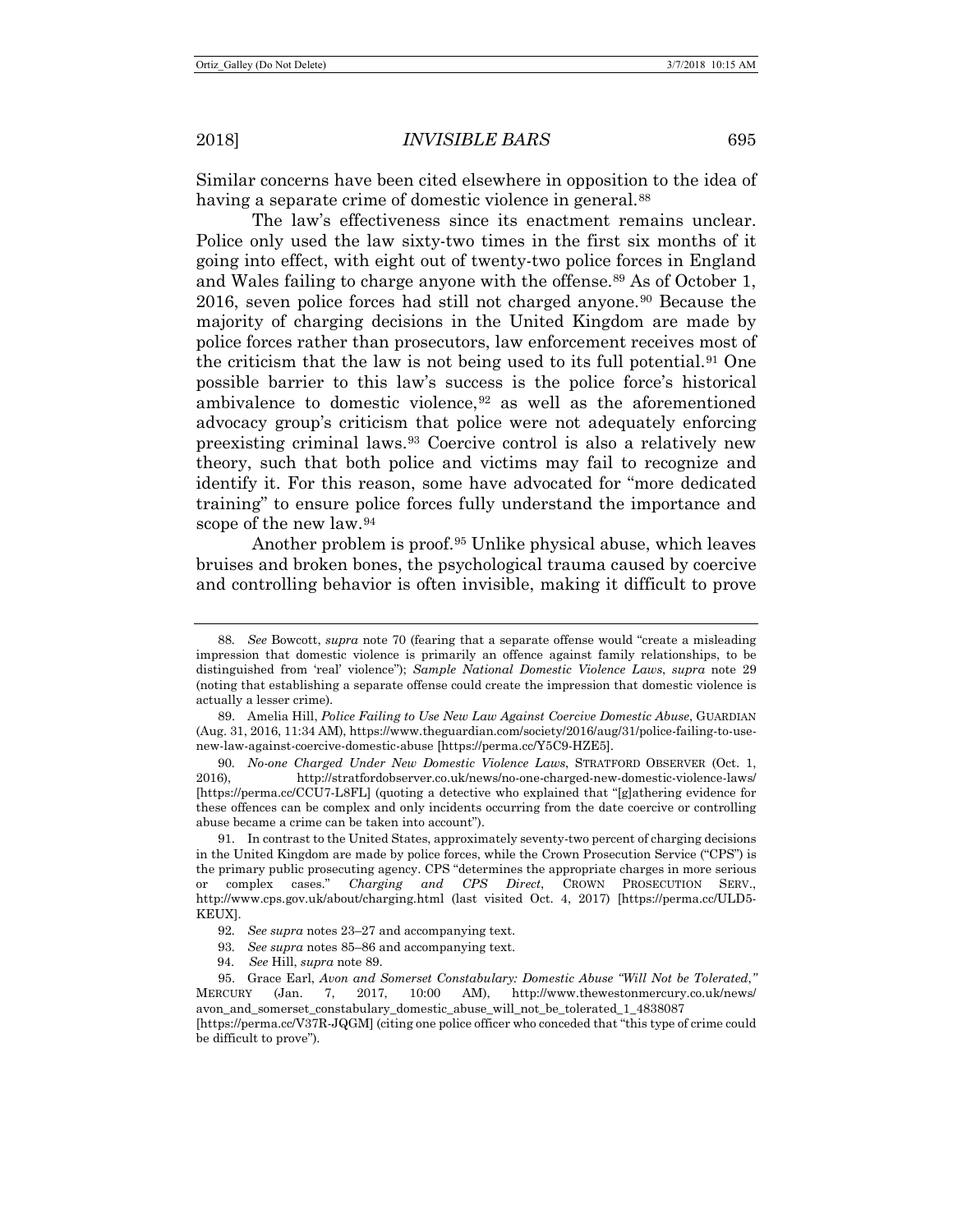without the victim's testimony. To make matters more difficult, domestic violence victims are often notoriously hesitant to report abuse and cooperate in their abuser's prosecution, even when physical abuse is obvious to police.[96](#page-15-1) These evidentiary hurdles are likely further compounded by the breadth of the coercive control definition. Even with the Home Office's guidance, the volume of behavior covered by "coercive control" could be overwhelming to juries. As one BBC correspondent asked, "Where do the normal power dynamics of a relationship end and 'coercive or controlling' behaviour begin?"[97](#page-15-2)

<span id="page-15-0"></span>It is also unclear whether abusers who have been charged are being sentenced appropriately, again bearing on the law's effectiveness. Exercising coercive control over a partner makes an abuser eligible for punishment of up to five years in prison;[98](#page-15-3) however, even when abusers were charged with multiple crimes, including coercive control, their sentences were insubstantial.[99](#page-15-4) Of the four specific cases reported in which defendants were charged with coercive control, the longest sentence was twenty-one months.<sup>[100](#page-15-5)</sup> In that case, the abuser not only forbade his twenty-one-year-old girlfriend from wearing or doing certain things, but he also physically assaulted her on a "daily basis," culminating in an attack in which he poured beer on her and hit her so hard that she went deaf in one ear.<sup>[101](#page-15-6)</sup> The case with the shortest sentence involved physical and psychological assaults on a mother *and* her child, which the detective described as "dreadful attack[s]" and acts of "degrading" control.[102](#page-15-7) Still, the court ultimately ordered the abuser to pay just £300 in compensation to the victim, do forty hours of

<span id="page-15-6"></span>101. Baker, *supra* not[e 100.](#page-15-0)

<sup>96</sup>*. See* NAT'L INST. OF JUSTICE, *supra* not[e 43,](#page-8-8) at 5, 43.

<span id="page-15-2"></span><span id="page-15-1"></span><sup>97</sup>*. New Domestic Abuse Law Comes into Force*, BBC NEWS (Dec. 29, 2015), http://www.bbc.com/news/uk-35192256 [https://perma.cc/6MC8-RNT4].

<span id="page-15-3"></span><sup>98.</sup> Serious Crime Act 2015, c. 9, § 76(11)(a) (U.K.), http://www.legislation.gov.uk/ukpga/ 2015/9/part/5/crossheading/domestic-abuse/enacted [https://perma.cc/Q6WX-JLF3].

<sup>99.</sup> Based on those arrests and convictions that have been publicized by various news sources.

<span id="page-15-5"></span><span id="page-15-4"></span><sup>100.</sup> Keiligh Baker, *Controlling Boyfriend, 24, Who Assaulted Woman "On a Daily Basis" Leaving Her Deaf in One Ear Is First to Be Jailed Without Evidence from His Victim*, DAILY MAIL (Sept. 9, 2016, 11:05 AM), http://www.dailymail.co.uk/news/article-3781918/Man-jailed-coercivecontrol-offences-new-law.html [https://perma.cc/X3BG-CY25] (twenty-one months); Humphries, *supra* note [84](#page-13-10) (twenty-six week sentence where the defendant repeatedly held his partner down, threatened to punch her, isolated her from family, and took away her cell phone); *Man Convicted of Controlling Ex-Partner*, NEWS & STAR (Oct. 6, 2016, 2:22 PM), http://www.newsandstar.co.uk/ news/latest/Man-convicted-of-controlling-ex-partner-efdfccc1-2087-4023-9d58-b389429a5c78-ds [https://perma.cc/DK5C-8VDL] (ninety-day suspended sentence); Carl Stroud, *Man Who Repeatedly Threatened to Kill Himself if Partner Dumped Him Jailed Under New Law to Combat Emotional Blackmail*, SUN (Aug. 8, 2016, 11:36 AM), https://www.thesun.co.uk/news/1571968/ man-who-repeatedly-threatened-to-kill-himself-if-partner-dumped-him-jailed-under-new-law-tocombat-emotional-blackmail/ [https://perma.cc/L7N8-YKRL] (fifteen months in prison despite an astounding 288 prior criminal convictions).

<span id="page-15-7"></span><sup>102.</sup> *Man Convicted of Controlling Ex-Partner*, supra note [100.](#page-15-0)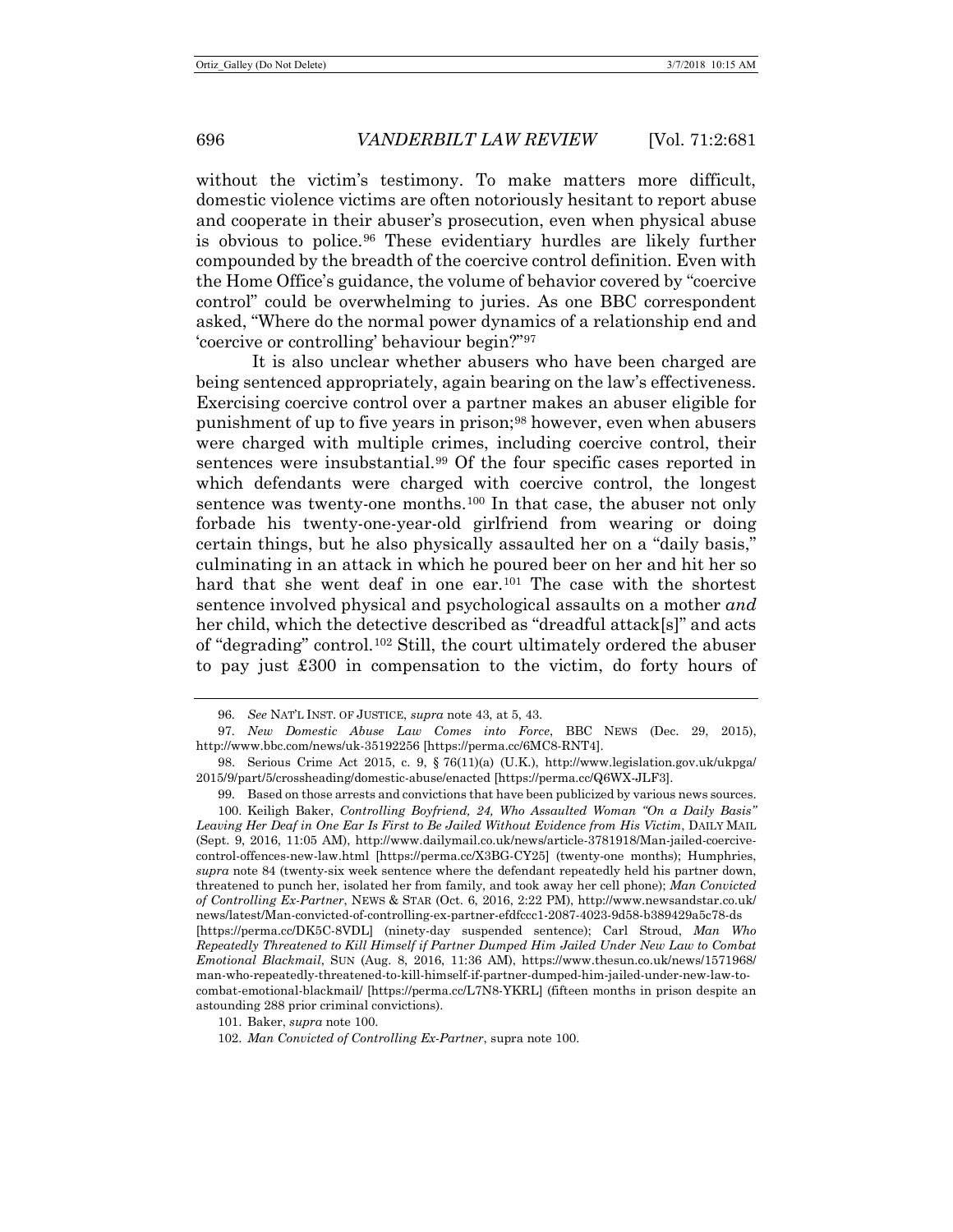2018] *INVISIBLE BARS* 697

volunteer work, and participate in a rehabilitation program.[103](#page-16-0) These, of course, are just a small sample of the convictions, and leniency for acts of violence against women is a problem that does not apply solely to the U.K.'s coercive control statute. However, to the extent that even physical violence is not being severely punished, it is clear that the new law has not substantially changed the trend.[104](#page-16-1) Whether this has to do with the language of the law or the discretion of sentencing judges is unclear. Problems with enforcement, proof, and sentencing are just as applicable in the United States, and are just some of the issues that should be considered in drafting and implementing a coercive control law in Tennessee.

## *C. United Kingdom to United States: How to Proceed*

Regardless of the potential difficulties of implementation that have arisen since coming into force, the U.K. law is undoubtedly a substantial step forward for the many scholars and advocates who have supported incorporating prohibitions of coercive control into domestic violence law. Some have even advocated for the wholesale integration of the language in the Serious Crime Act and corresponding guidance into U.S. law.[105](#page-16-2) However, while the U.K. law can undoubtedly serve as a foundation for legislators in the United States, this Note argues that a verbatim reproduction is not the best approach.

In addition to the potential problems with implementation and effectiveness,[106](#page-16-3) incorporating the U.K. law as is into state criminal codes in the United States arguably runs the risk of violating the Constitution, particularly the Due Process Clauses of the Fifth and Fourteenth Amendments. Because the Serious Crime Act itself does not define coercive control, it would likely be deemed impermissibly vague if enacted wholesale in the United States. Vagueness doctrine prohibits criminal laws that either do not adequately define the punishable offense or that encourage or authorize its arbitrary enforcement.<sup>[107](#page-16-4)</sup> As stated by the Supreme Court in *Connally v. General Construction Co.*, "[A] statute which either forbids or requires the doing of an act in terms so vague that men of common intelligence must necessarily guess at its

<sup>103</sup>*. Id.*

<span id="page-16-1"></span><span id="page-16-0"></span><sup>104</sup>*. See* Louise Tickle, *Why Is Domestic Abuse Still Not Taken Seriously in UK Courts?*, GUARDIAN (Mar. 8, 2016, 5:00 AM), https://www.theguardian.com/society/2016/mar/08/domesticabuse-court-female-victims-bbc-documentary [https://perma.cc/9QLQ-5435] (discussing low sentences even with grievous bodily harm).

<sup>105</sup>*. See, e.g.*, Candela, *supra* not[e 8,](#page-2-8) at 119–20.

<sup>106</sup>*. See supra* Section II.B.

<span id="page-16-4"></span><span id="page-16-3"></span><span id="page-16-2"></span><sup>107.</sup> *Vagueness Doctrine*, CORNELL L. SCH. LEGAL INFO. INST., https://www.law.cornell.edu/ wex/vagueness\_doctrine (last visited Jan. 23, 2017) [https://perma.cc/P4NF-WEDT].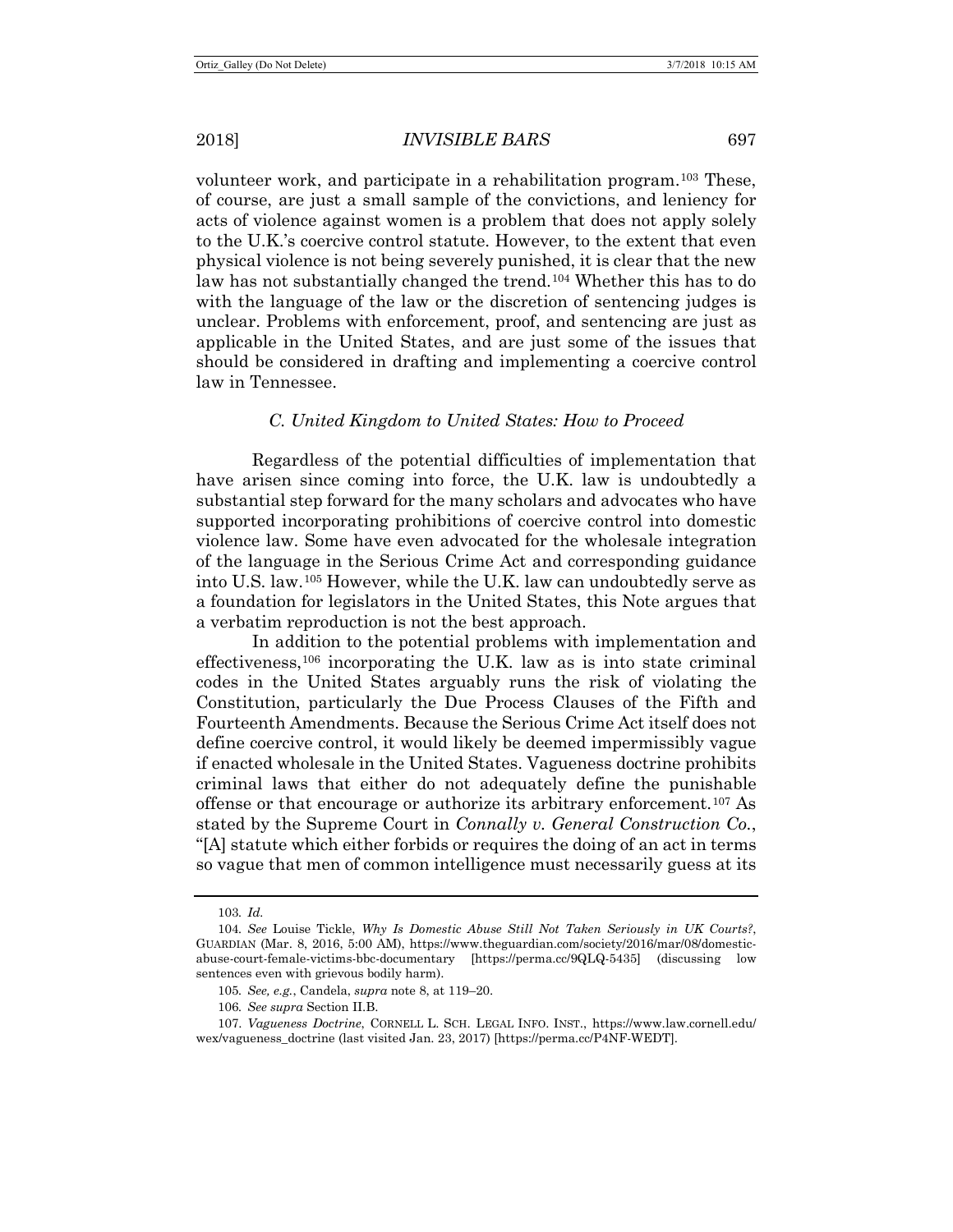meaning and differ as to its application violates the first essential of due process of law."[108](#page-17-0) In addition to discouraging discriminatory implementation and ensuring that criminal statutes are sufficiently well defined to allow citizens to conform their behavior accordingly, vagueness doctrine also seeks to avoid criminalizing otherwise innocuous behavior.[109](#page-17-1)

Because coercive control is a relatively new concept encompassing a range of behaviors, it arguably does not have a "technical," "special," or otherwise "well-settled common-law meaning" to inform its enforcement.[110](#page-17-2) As such, simply criminalizing "repeatedly or continuously engag[ing] in behavior towards another person that is controlling or coercive"[111](#page-17-3) would likely beg the question of what actions qualify. For example, would incentivizing a spouse to do chores around the house with the promise of a dinner date be "coercive?" Vagueness doctrine seeks to invalidate laws that trigger precisely these lingering questions. Since the United States does not use statutory guidance as a supplement to its criminal laws, coercive control would need to be adequately defined and explained on its own within the criminal statute itself. However, even if constitutionally permissible, incorporating sections of the U.K.'s statutory guidance into the law for definitional purposes, without specific prohibited acts, would likely cause judges, police, attorneys, and juries alike to be confused and overwhelmed, reducing the potential efficacy of the act.<sup>112</sup>

But reinventing the wheel is not necessary either. One need only look at the U.K. statutory guidance to notice similarities between those behaviors listed as being associated with coercive control and preexisting criminal laws already on the books in many states. Indeed, this U.K. guidance acknowledges that coercively controlling behaviors can "constitute . . . criminal offense[s] in their own right."[113](#page-17-5) Of course, prosecutors are not currently limited to charging domestic abuse if other nonphysical crimes have been committed in conjunction. For example, harassment and stalking are two crimes that technically do not involve physical violence, which may be charged in a domestic violence case.[114](#page-17-6) In fact, some states explicitly include these crimes in

<sup>108.</sup> 269 U.S. 385, 391 (1926).

<sup>109</sup>*. See* Papachristou v. City of Jacksonville, 405 U.S. 156, 163–64 (1972).

<sup>110</sup>*. See Connally*, 269 U.S. at 391.

<span id="page-17-4"></span><span id="page-17-3"></span><span id="page-17-2"></span><span id="page-17-1"></span><span id="page-17-0"></span><sup>111.</sup> Serious Crime Act 2015, c. 9, § 76 (U.K.), http://www.legislation.gov.uk/ukpga/2015/9/ part/5/crossheading/domestic-abuse/enacted [https://perma.cc/Q6WX-JLF3].

<sup>112</sup>*. See Statutory Guidance*, *supra* note [78.](#page-12-9)

<sup>113</sup>*. Id.* at 4.

<span id="page-17-6"></span><span id="page-17-5"></span><sup>114</sup>*. See, e.g.*, Kara Apel, *Man Arrested for Domestic Assault, Stalking in Montgomery County*, WSMV 4 (June 27, 2016, 6:27 AM), http://www.wsmv.com/story/32313064/man-arrested-for-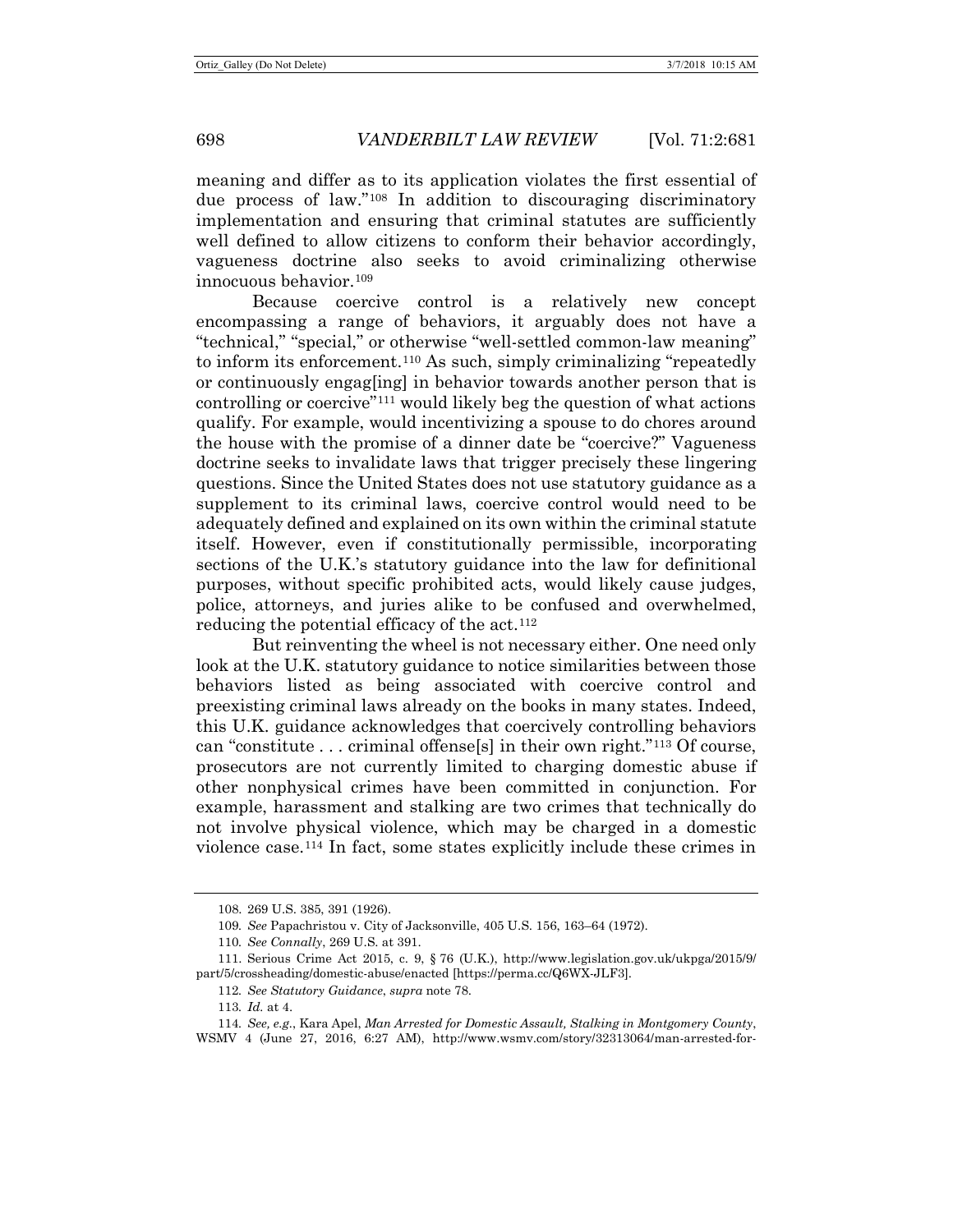their definitions of domestic abuse if they are committed against a partner or family member.<sup>[115](#page-18-0)</sup>

<span id="page-18-9"></span>Whether the legislature knew it or not, Tennessee's recent amendments to its stalking law are a step in the right direction toward addressing coercive control.[116](#page-18-1) At the very least, the amendments demonstrate that the state is mindful of legal and social developments regarding domestic violence crimes and willing to adapt accordingly. Stalking in Tennessee is defined as "a willful course of conduct involving repeated or continuing harassment of another individual that would cause a reasonable person to feel," and does cause the victim to feel, "terrorized, frightened, intimidated, threatened, harassed, or molested."[117](#page-18-2) "Harassment" in this context includes "repeated or continuing unconsented conduct" that causes the victim to reasonably suffer emotional distress.<sup>[118](#page-18-3)</sup> The 2016 amendment expanded the definition of "course of conduct" to include "acts in which the defendant directly, indirectly, or through third parties, by any action, method, device, or means, follows, monitors, observes, surveils, threatens, or communicates to a person, or interferes with a person's property."[119](#page-18-4)

If used to its full potential, this law could be utilized to address some of the "red flag" behaviors outlined by domestic abuse advocacy organizations and the U.K. guidance.[120](#page-18-5) Repeated threats to cause harm or "to reveal or publish private information" would qualify as the requisite course of conduct for harassment, so long as the victim could show she reasonably suffered emotional distress. Similarly, "monitoring a person via online communication tools,"<sup>[121](#page-18-6)</sup> "repeatedly" putting them down such as telling them they are worthless,  $i^{122}$  $i^{122}$  $i^{122}$  and, more generally, continued verbal abuse that includes insults, demeaning, or shaming the victim,[123](#page-18-8) should all fit into the amended "course of conduct" definition designed to harass and cause emotional

121*. Statutory Guidance*, *supra* not[e 78,](#page-12-9) at 4.

<span id="page-18-8"></span>123*. See supra* not[e 34.](#page-6-5)

domestic-assault-stalking-in-montgomery-county [https://perma.cc/UD7A-6LC2] (detailing the arrest of a Clarksville, Tennessee man).

<span id="page-18-0"></span><sup>115</sup>*. See, e.g.*, ALASKA STAT. § 18.66.990 (2017) (including harassment); ILL. COMP. STAT. § 60/103 (2013) (including harassment and intimidation); N.J. STAT. ANN. § 2C:25-19 (West 2016) (including stalking and harassment).

<span id="page-18-4"></span><span id="page-18-3"></span><span id="page-18-2"></span><span id="page-18-1"></span><sup>116</sup>*. See Legislative Achievements*, AWAKE, http://www.awaketn.org/our\_legislative \_achievements (last visited Jan. 27, 2017) [https://perma.cc/B2U9-92WX] (discussing the need to update Tennessee's stalking laws to address third-party contact and technological developments that have enabled stalkers to contact and harass their victims via a greater number of methods).

<sup>117.</sup> TENN. CODE ANN. § 39-17-315 (2017).

<sup>118</sup>*. Id.*

<sup>119</sup>*. Id.*

<span id="page-18-6"></span><span id="page-18-5"></span><sup>120</sup>*. See supra* notes [34,](#page-6-5) [82](#page-13-11) and accompanying text.

<span id="page-18-7"></span><sup>122</sup>*. Id.*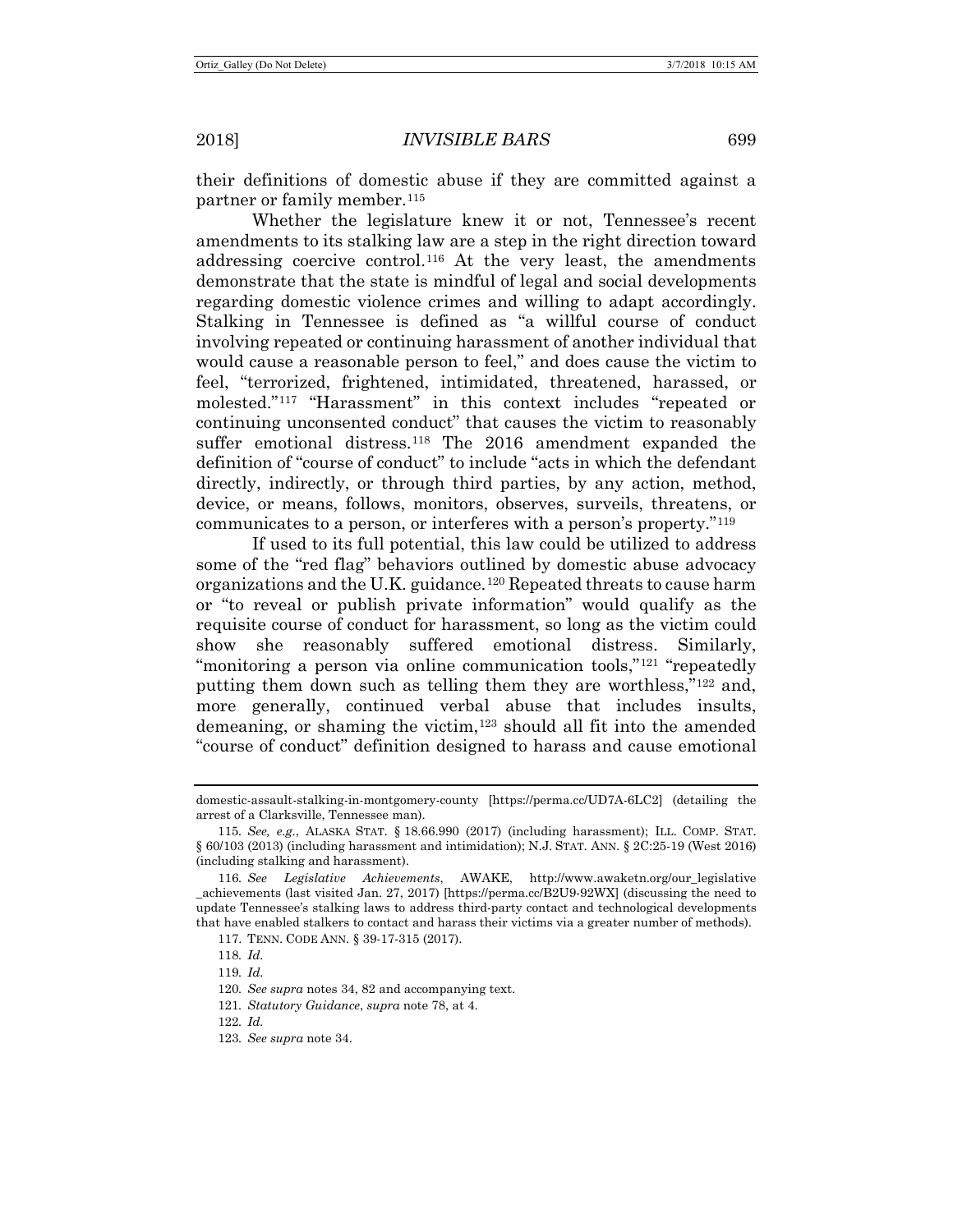distress. As a result, this law alone can cover a significant portion of the harassment and scrutiny that victims of coercive control experience. Whether this law is being used to this extent, however, remains to be seen.

Since the primary impetus behind the 2016 amendments was to more clearly cover technological methods of stalking, Tennessee legislators probably did not contemplate that the law could stretch this far.[124](#page-19-0) Even if they did, however, Tennessee criminal law would still fail to paint the full picture of, and thus effectively recognize, coercive control. By acknowledging a remedy for emotional distress in the stalking law, Tennessee touches on the emotional and psychological abuse that can be so damaging to victims. However, the stalking and domestic assault<sup>[125](#page-19-1)</sup> laws only include a small subset of abusive behaviors, and both ignore the abuser's intent behind his actions. This is not to say that no mens rea is required for these crimes. Domestic assault, for example, tracks the simple assault statute in requiring the intentional, knowing, or reckless cause of bodily injury or the intentional or knowing cause of fear of bodily injury.[126](#page-19-2) But these intent requirements do not reflect the intent to establish power and control, with the result being to trap the victim in the cycle of abuse.<sup>[127](#page-19-3)</sup> In so doing, the current statutes conceal the reasons that men batter women and perpetuate the idea that domestic abuse results from short tempers or inherently volatile relationships. Furthermore, these crimes still do not fully comprehend the damage to the victim and her way of life.

Of course, as with any criminal knowledge requirement, it may be difficult to prove that an abuser specifically intended through his course of conduct toward the victim to establish power and control over her. The purpose behind domestic violence is not necessarily intuitive to an outside observer, let alone the batterer himself. In fact, one goal of many batterer intervention programs is to expose this underlying, subconscious motivation to the abusers so they can better understand the reasons for their behavior in the hopes of changing it.[128](#page-19-4) Still, if an

<span id="page-19-5"></span><sup>124</sup>*. See supra* not[e 116.](#page-18-9)

<sup>125</sup>*. See* TENN. CODE ANN. §§ 39-13-101, -111(b) (2017).

<sup>126.</sup> § 39-13-101.

<sup>127</sup>*. See supra* notes [33](#page-6-6)[–35](#page-7-6) and accompanying text.

<span id="page-19-4"></span><span id="page-19-3"></span><span id="page-19-2"></span><span id="page-19-1"></span><span id="page-19-0"></span><sup>128</sup>*. See, e.g.*, *Frequently Asked Questions*, DOMESTIC ABUSE INTERVENTION PROGRAMS, http://www.theduluthmodel.org/about/faqs.html (last visited Oct. 20, 2017) [https://perma.cc/ UAY2-Z2AY] (explaining that their program holds batterers accountable "while offering the opportunity for men who batter to examine and change the beliefs they hold that allow them to be violent or controlling of their partners"). Note that the effectiveness of these programs is debated, and will be discussed *infra* note [185](#page-31-0) and accompanying text. *See Effectiveness of Batterer's Intervention Programs*, ADVOCS. FOR HUM. RTS., http://www.stopvaw.org/Effectiveness\_of \_Batterers\_Intervention\_Programs.html (last updated Oct. 17, 2008) [https://perma.cc/G5WG-SARE].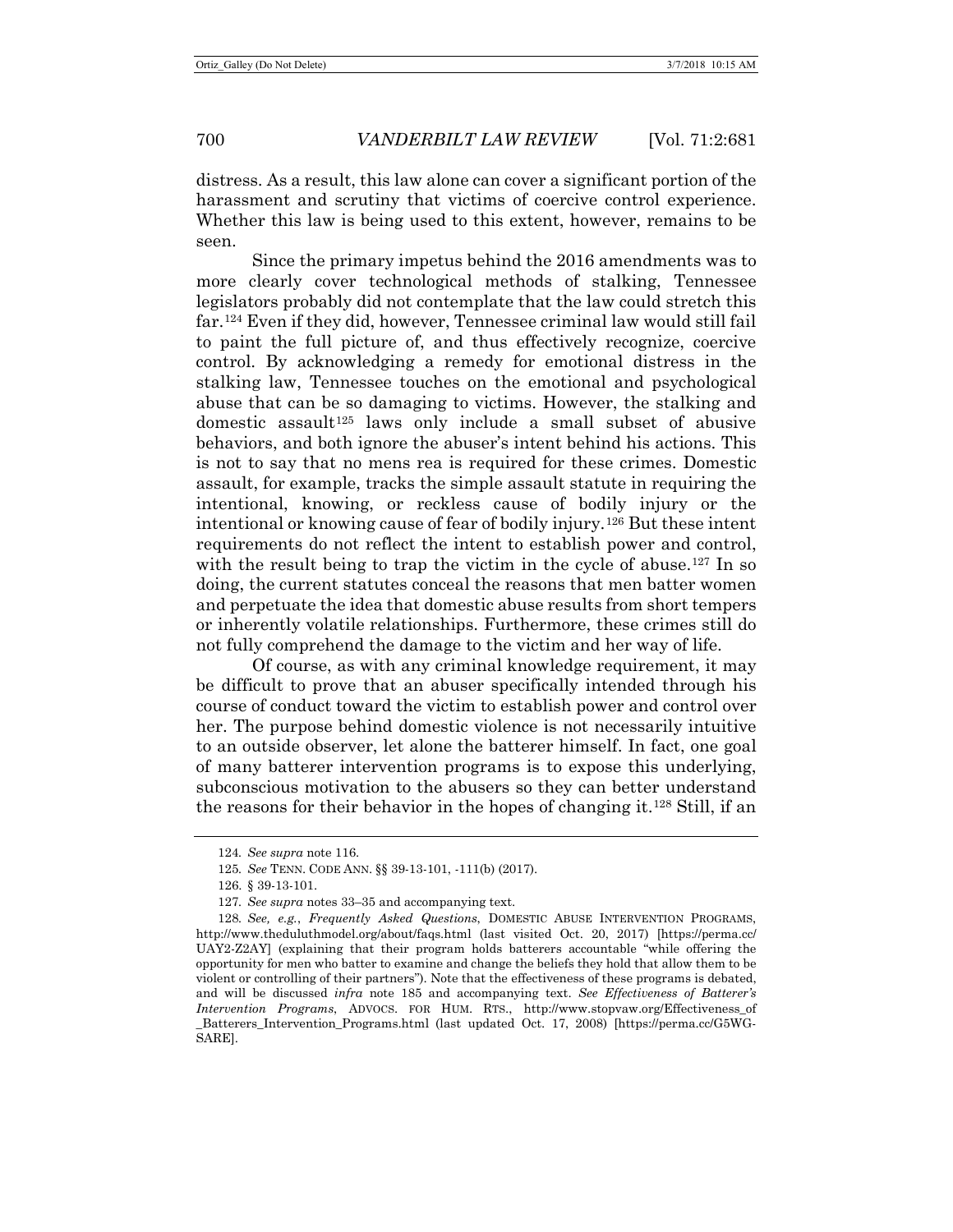*intent* to exert power and control cannot be feasibly criminalized, perhaps the resulting restrictions on the victim's agency and freedom can be. There is one preexisting crime that lends itself to this approach already: false imprisonment.

## *D. Criminal False Imprisonment in Tennessee*

Criminal false imprisonment in Tennessee is a Class A misdemeanor. Tennessee Code Annotated Section 39-13-302 defines false imprisonment as "knowingly remov[ing] or confin[ing] another unlawfully so as to substantially interfere with the other's liberty."[129](#page-20-0) "Unlawful" for purposes of this section is defined as removal or confinement "accomplished by force, threat, or fraud."[130](#page-20-1) Since various levels of kidnapping crimes are merely false imprisonment with aggravating factors,<sup>[131](#page-20-2)</sup> the false imprisonment crime has been logically interpreted by courts to be a precursor to, or lesser included offense of, kidnapping[.132](#page-20-3)

<span id="page-20-7"></span><span id="page-20-6"></span>Few courts have interpreted Tennessee's crime of false imprisonment outside the context of an arrest. However, the statute's text, available cases, and pattern jury instructions suggest that, while physical force is not required, the concept of "liberty" is interpreted to mean restrictions on physical movements alone. Tennessee's pattern jury instructions for false imprisonment specify that

Although the law requires no specific period of time of confinement or distance of removal, a removal or confinement "interferes substantially" with another's liberty if the time of confinement is significant or the distance of removal is considerable. . . . ["Force" means compulsion by the use of physical power or violence.] ["Fraud" is defined as the term is used in ordinary conversation and includes, but is not limited to, deceit, trickery, misrepresentation and subterfuge.] $133$ 

In referencing "[significant] time of confinement" and "[considerable] distance of removal," the instructions suggest a focus on physical restrictions.[134](#page-20-5)

The instances in which criminal convictions for false imprisonment have been upheld similarly suggest that the crime

<sup>129.</sup> TENN. CODE ANN. § 39-13-302.

<span id="page-20-1"></span><span id="page-20-0"></span><sup>130.</sup> § 39-13-301. Note that this section defines "unlawful" differently "in the case of a person who is under the age of thirteen or incompetent." *Id.*

<span id="page-20-2"></span><sup>131</sup>*. See, e.g.*, § 39-13-303 (defining kidnapping as "false imprisonment . . . under circumstances exposing the other person to substantial risk of bodily injury").

<span id="page-20-3"></span><sup>132</sup>*. See* State v. Cecil, 409 S.W.3d 599, 604–05 (Tenn. 2013) (describing the history of false imprisonment as "the definitional 'building block' " of kidnapping offenses).

<span id="page-20-5"></span><span id="page-20-4"></span><sup>133.</sup> 7 TENNESSEE PATTERN JURY INSTRUCTIONS–CRIMINAL § 8.05 (TENN. JUDICIAL CONFERENCE 2017) (citing State v. White, 362 S.W.3d 559, 576–77 (Tenn. 2012); TENN. CODE ANN.  $§ 39-11-106(a)$ .

<sup>134</sup>*. Id.*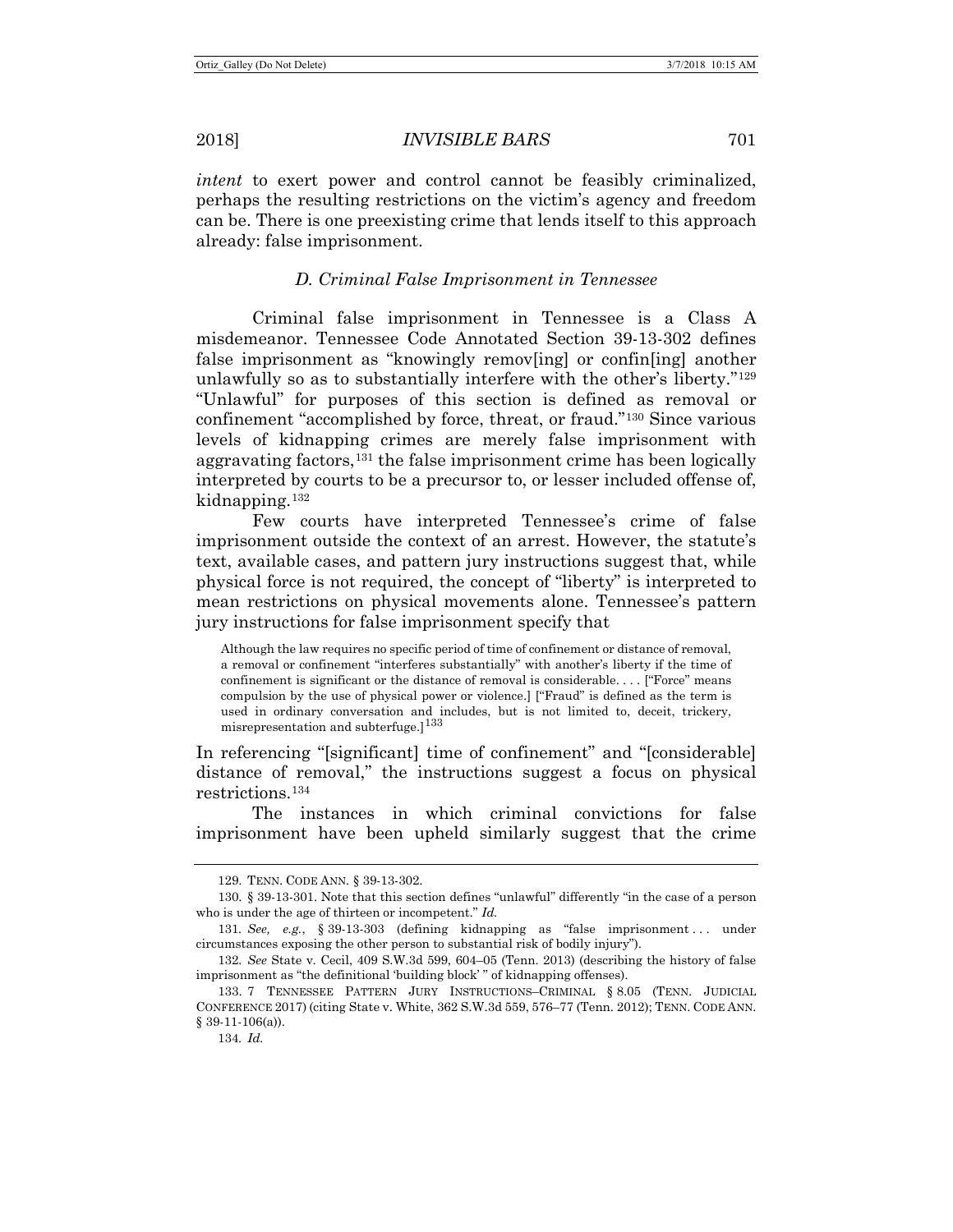targets physical imprisonment. For example, in *State v. Holman*, the court upheld the defendant's conviction for false imprisonment where he had threatened the victim with a gun during a robbery of her home and "physically manhandled" her, including pinning her to the ground.[135](#page-21-0) The court also upheld a conviction in *State v. Curry*, in which the defendant similarly held the victim at gunpoint, ordered him to the ground, and tied him up with an electrical cord.[136](#page-21-1) Of course, confinement in slightly larger spaces also qualifies, as the court held in *State v. Carman-Thacker* where the defendant "locked the victim in a small room for two days with no electricity, light, running water, food, or a working toilet.["137](#page-21-2) This interpretation of restriction on physical movements makes sense in light of false imprisonment's association to kidnapping offenses.

Given this focus on physical movement, Tennessee's false imprisonment law as currently written and interpreted is too limited to apply to many of the behaviors that comprise coercive control. While batterers, as discussed, do often place restrictions on a victim's ability to move about freely, in the sense of keeping her from going certain places or seeing certain people, most victims are probably not so confined to one place for the restrictions to qualify as false imprisonment. Instead, the "substantial interference with liberty" can be much more subtle, involving restrictions on everyday actions and choices that most people take for granted.[138](#page-21-3)

The story of Terry Traficonda—as recounted by Evan Stark, the sociologist who coined the phrase "coercive control"—is illustrative.[139](#page-21-4) Prior to murdering Terry in their home, her husband had locked Terry out of their bedroom and forced her to sleep on the couch, limited her to just one meal a day, refused to provide her with toilet paper, and forbade her to go to work, speak to anyone, or watch TV.[140](#page-21-5) This "entrapment of women in personal life,"—as Stark calls it—can be just

138*. See* STARK, *supra* not[e 14,](#page-4-8) at 15:

<span id="page-21-5"></span>140*. Id.* at 2.

<span id="page-21-0"></span><sup>135.</sup> No. E2012–01143–CCA–R3–CD, 2014 WL 295610, at \*10 (Tenn. Crim. App. Jan. 27, 2014).

<span id="page-21-1"></span><sup>136.</sup> No. W2015–01083–CCA–R3–CD, 2016 WL 4357176, at \*9 (Tenn. Crim. App. Aug. 15, 2016).

<span id="page-21-3"></span><span id="page-21-2"></span><sup>137.</sup> No. M2014–00757–CCA–R3–CD, 2015 WL 1881135, at \*8 (Tenn. Crim. App. Apr. 24, 2015).

The entrapment of women in personal life is also hard to discern because many of the rights it violates are so basic—so much a part of the taken-for-granted fabric of the everyday lives we lead as adults, and so embedded in female behaviors that are constrained by their normative consignment to women—that their abridgement passes largely without notice.

<span id="page-21-4"></span><sup>139</sup>*. Id.* at 1–3.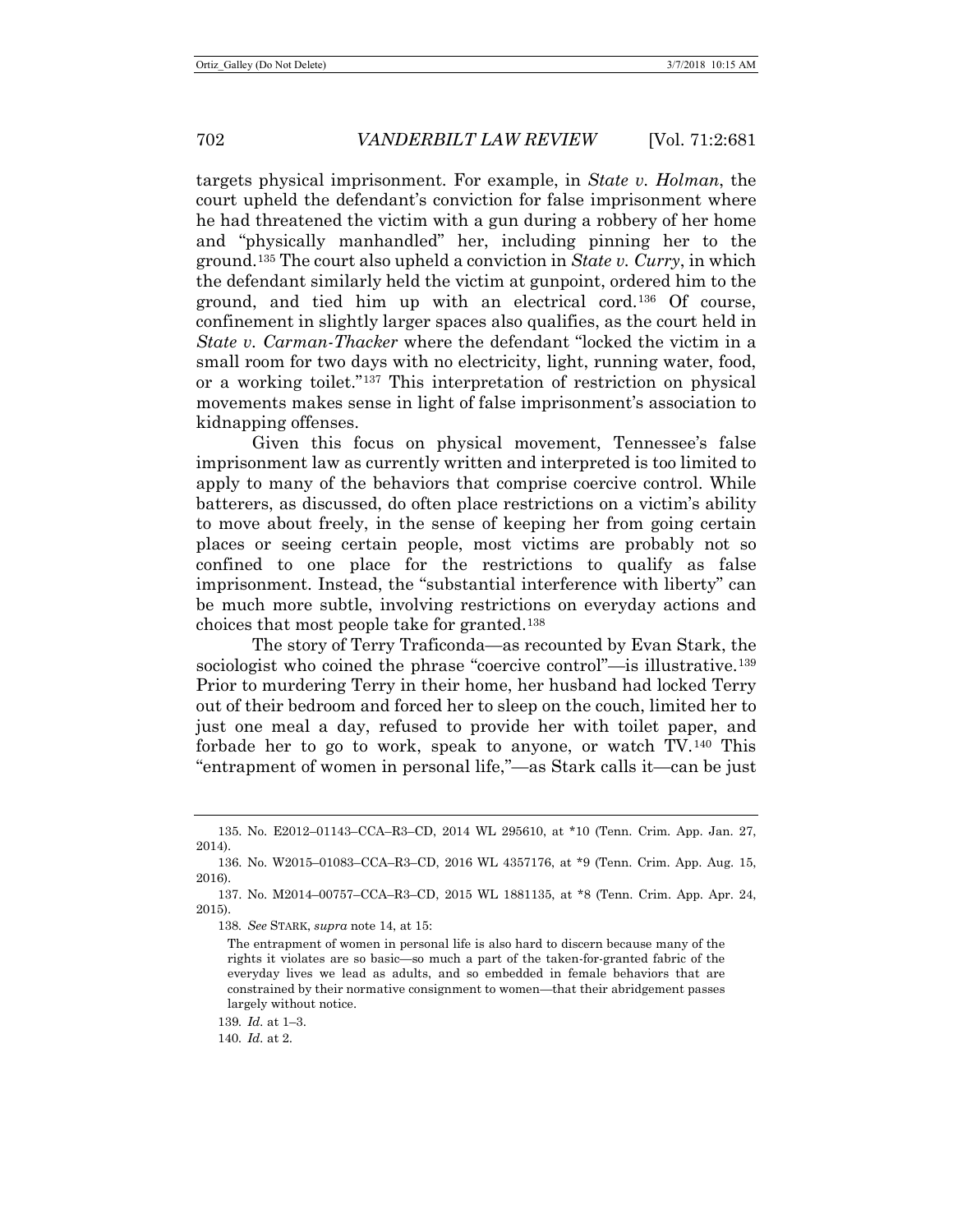as debilitating, if not more so, than physical confinement in one place.<sup>[141](#page-22-0)</sup> It is for this reason that, in his book advocating for the criminalization of coercive control, Stark suggests "reframing battering as a liberty crime."[142](#page-22-1) Though his conceptualization of criminalizing coercive control is more comprehensive than merely enacting one statute, with adjustments to criminal false imprisonment laws, Stark's suggestion can come closer to reality.

# III. SOLUTION: A DOMESTIC FALSE IMPRISONMENT CRIME

This Part suggests establishing a prohibition on coercive and controlling behavior by adapting Tennessee's crime of false imprisonment. Section III.A begins by explaining why this approach makes sense before suggesting revisions to the current false imprisonment law, incorporating language from both preexisting Tennessee laws and the U.K. Serious Crime Act, to create a new "domestic false imprisonment" crime. Section III.C explains the benefits of this new law and addresses some potential challenges, while Section III.D concludes by acknowledging and responding to potential arguments against this suggested approach.

## *A. Why False Imprisonment*

In his framing of coercive control as a crime against liberty, Evan Stark spends a significant portion of his book recounting the agonizing stories of victims who became trapped in their own lives by their abusers. He frequently likens their experiences to those of hostages or prisoners, prevented from "freely developing their personhood, utilizing their capacities, or practicing citizenship."[143](#page-22-2) Similarly, many of these women only escape by either killing or being killed.[144](#page-22-3) When our criminal justice system must wait to respond until an abusive relationship reaches this point, true justice can never be served.

It is clear that the power and control exerted over victims of coercive control is a restraint on their liberty, and should be treated as

<sup>141</sup>*. See id.* at 15 (explaining why this entrapment is so uniquely debilitating).

<sup>142</sup>*. Id.* at 380.

<span id="page-22-2"></span><span id="page-22-1"></span><span id="page-22-0"></span><sup>143</sup>*. Id.* at 4. Stark says, "Like hostages, victims of coercive control are frequently deprived of money, food, access to communication or transportation, and other survival resources even as they are cut off from family, friends, and other supports." *Id.* at 5. He also comments that "it is hard . . . to conceive of a situation outside of prison, a mental hospital, or a POW camp where another adult would control or even care to control [someone's] everyday routines." *Id.* at 15.

<span id="page-22-3"></span><sup>144</sup>*. See id.* at 1–3 (telling the stories of Terry Traficonda and Nicole Brown Simpson); *id.* at ch. 9 ("When Battered Women Kill").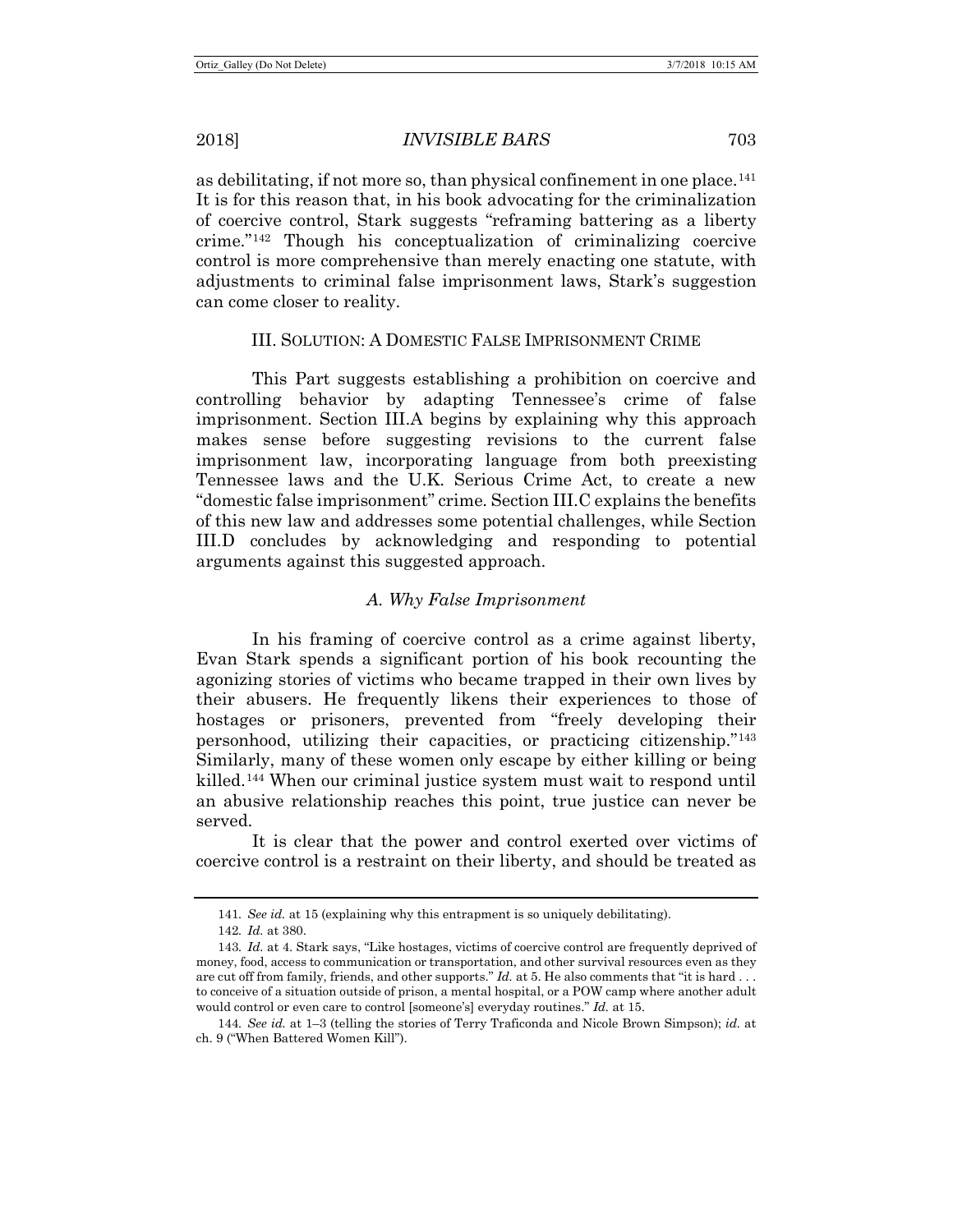such. Adapting the crime of false imprisonment can do this, and using a preexisting crime rather than starting from scratch has three primary benefits.[145](#page-23-0) First, adapting rather than recreating allows law enforcement and prosecutors to work with laws they should already be familiar with. Effectively analogizing to a preexisting crime establishes a better understanding of a concept that can otherwise be complicated. Second, it immediately frames the newly prohibited behavior as being *worthy* of being a crime given its similarities to preexisting crimes, sending an important signal to both law enforcement and society that it is equally intolerable. Third, some states already associate false imprisonment with domestic violence in their domestic abuse statutes, so, like stalking and harassment, its connection to domestic violence is not far-fetched.[146](#page-23-1)

Ideally, while Tennessee's stalking law could *conceivably* cover a range of behaviors listed by the Serious Crime Act guidance and other domestic violence advocacy organizations as indicative of coercive control, an adapted false imprisonment crime would explicitly target such behaviors. These might include, for example: controlling a person's movements, including preventing them from going to work or school; isolating them from friends and family, either through explicit prohibitions or psychological tactics; depriving them of basic needs or access to services, such as medical care, transportation, and other support; maintaining control over and restricting access to finances; and more generally "taking control over aspects of their everyday life, such as where they can go, who they can see, what to wear, and when they can sleep."[147](#page-23-2)

While reaching these behaviors via the criminal law may seem sweeping and unrealistic at first glance, some states have already incorporated some of these behaviors into their criminal domestic violence laws. For example, in Missouri, domestic assault in the fourth degree includes knowing attempts to isolate a victim "by unreasonably and substantially restricting or limiting his or her access to other persons, telecommunication devices or transportation for the purpose of isolation.["148](#page-23-3) Colorado includes committing a crime or violating a municipal ordinance "when used as a method of coercion" or "control" in

<span id="page-23-0"></span><sup>145.</sup> In fact, many current domestic violence statutes already do this by defining the crime in terms of other, preexisting criminal laws, like assault and battery. *See supra* note [10](#page-2-9) and accompanying text (describing Tennessee's definition of domestic assault).

<span id="page-23-3"></span><span id="page-23-2"></span><span id="page-23-1"></span><sup>146</sup>*. See, e.g.*, FLA. STAT. § 741.28 (2017) (defining domestic violence to include false imprisonment); NEV. REV. STAT. § 33.018 (2015) (same); N.J. STAT. ANN. § 2C:25-19 (West 2017) (same).

<sup>147</sup>*. See Statutory Guidance*, *supra* not[e 78,](#page-12-9) at 4.

<sup>148.</sup> MO. REV. STAT. § 565.076 (2016).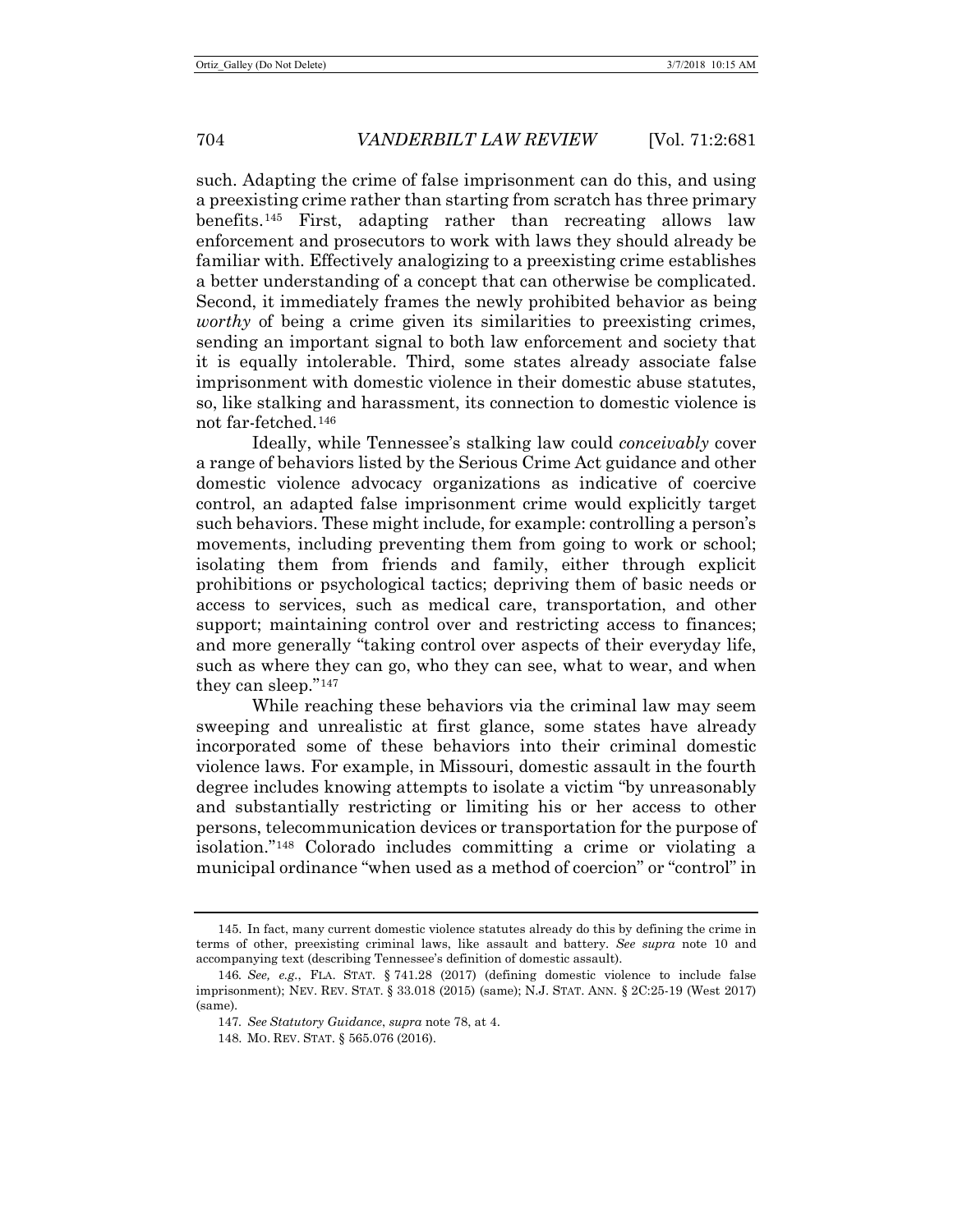its criminal domestic violence definition.[149](#page-24-0) Minnesota's domestic abuse statute prohibits "interference with an emergency call."[150](#page-24-1) And Nevada law dictates that, for purposes of obtaining an order of protection, it is an act of domestic violence to "[compel another] by force or threat of force to perform an act from which he has a right to refrain or to refrain from an act which he has a right to perform."[151](#page-24-2) Each of these demonstrates that a crime like the one proposed here is neither impossible nor unrealistic.

As these states have done, it would be possible to criminalize individual manifestations of coercive and controlling behavior; however, this Note argues that such a piecemeal<sup>[152](#page-24-3)</sup> approach is not ideal. In his book, Evan Stark argues for a "single coordinated strategy" rather than a combination of separate charges for a single crime.[153](#page-24-4) He asserts that the latter approach is "inadequate" and "reduces what would constitute a Class A felony if charged as a single crime to a potpourri of second-class misdemeanors.["154](#page-24-5) Drafting a host of statutes to target what is truly one comprehensive course of conduct not only runs the risk of leaving out certain behaviors, but also makes prosecution more complicated and less efficient. For these reasons, the following Section will construct one comprehensive law to address coercive control as a whole.

## *B. The Nuts and Bolts: Reimagining Tennessee Code Section 39-13-302*

To ensure that the crime of false imprisonment adequately addresses coercive control, this Note proposes several concrete changes to the language of Tennessee's current law. Section 39-13-302 of the Tennessee Criminal Code provides, "A person commits the offense of false imprisonment who knowingly removes or confines another unlawfully so as to interfere substantially with the other's liberty.["155](#page-24-6) To adapt this to encompass coercive control, what currently seems to be a discrete act should be changed into a "course-of-conduct" crime. This tracks suggestions made by Evan Stark, and more accurately reflects the nature of coercive control as a pattern of behavior rather than a few

<sup>149.</sup> COLO. REV. STAT. § 18-6-800.3 (2017).

<sup>150.</sup> MINN. STAT. § 518B.01 (2016).

<sup>151.</sup> NEV. REV. STAT. § 33.018.

<span id="page-24-6"></span><span id="page-24-5"></span><span id="page-24-4"></span><span id="page-24-3"></span><span id="page-24-2"></span><span id="page-24-1"></span><span id="page-24-0"></span><sup>152.</sup> By "piecemeal," I refer to a criminal code that would use many statutes to criminalize *many* behaviors that could be considered coercively controlling, rather than one statute that could conceivably cover them all.

<sup>153.</sup> STARK, *supra* note [14,](#page-4-8) at 383.

<sup>154</sup>*. Id.*

<sup>155.</sup> TENN. CODE ANN. § 39-13-302 (2017).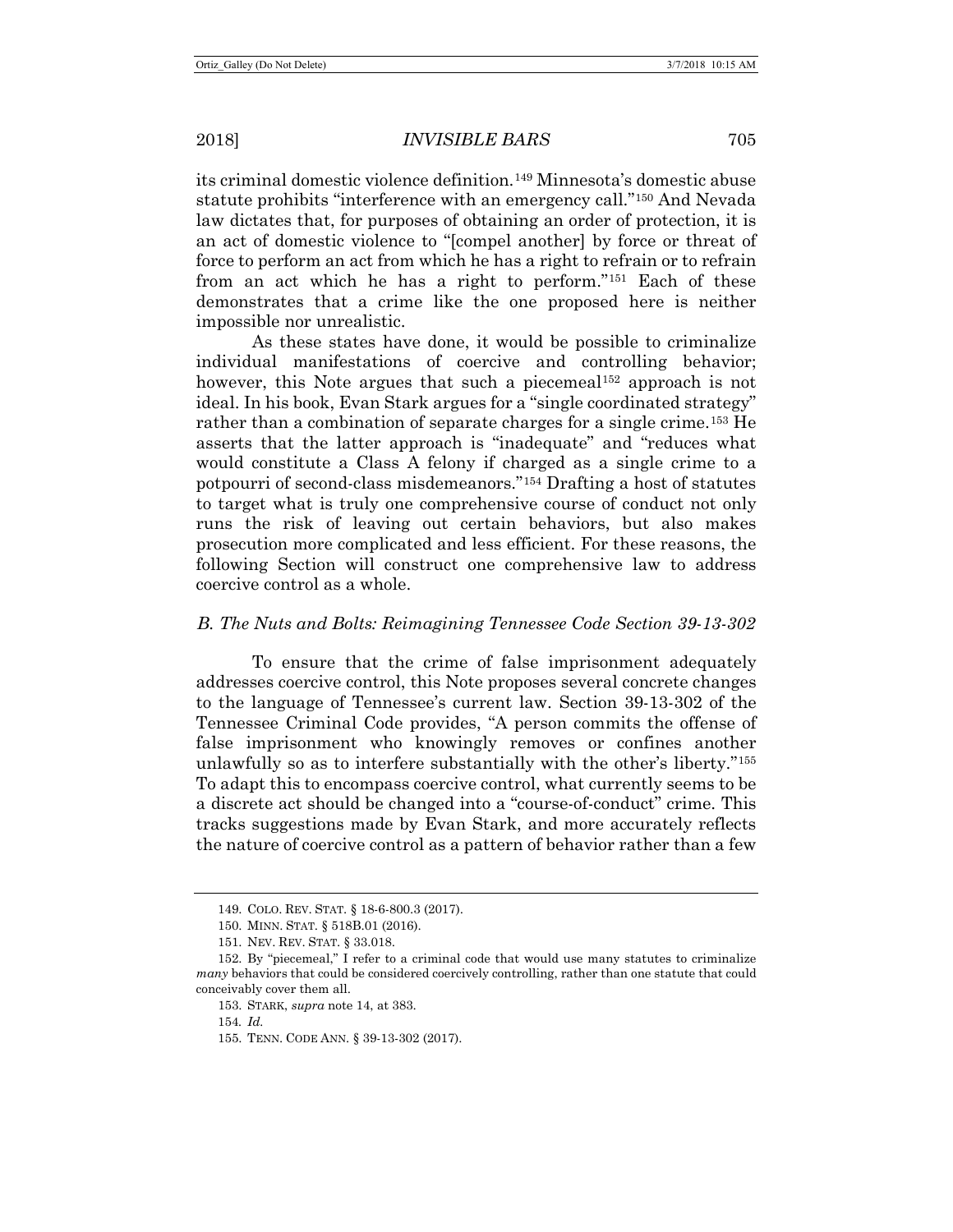discrete acts.[156](#page-25-0) For continuity and uniformity, the law should retain the definition of "course of conduct" set forth in Tennessee's stalking statute.[157](#page-25-1)

Next, in order to specify this as a crime of domestic violence, the act must be directed toward a specific class of persons. Here, the language found in the U.K.'s Serious Crime Act could be used. The Act prohibits coercive control directed toward a person with whom the perpetrator has a "personal connection," which by definition includes a current or former intimate partner or family member, but excludes minor, dependent children.[158](#page-25-2) Excluding children for whom the actor is responsible is very important in this context, since many of the behaviors criminalized here between adults could reasonably and justifiably occur in a guardian/child relationship.

For the reasons mentioned *supra* in Section II.C regarding the potential difficulties in proving a batterer's intent with respect to his coercive and controlling behaviors, the intent language should be changed from "knowingly" to "negligently."[159](#page-25-3) This way, the batterer need not necessarily intend to restrict the victim's liberties through his actions, although the requisite mental state would also be established if the batterer acted intentionally, knowingly, or recklessly.[160](#page-25-4) At a minimum, criminal negligence only requires that the actor *should have been aware* of a "substantial and unjustifiable risk that the circumstances exist *or* the result [i.e. restrictions on liberty] will occur."[161](#page-25-5) This would include batterers who do not themselves understand the reason behind their actions, but whose actions could nonetheless be understood as tactics of control. This language is also more realistic and provides more protection than a strict liability statute, while still maintaining enough flexibility to avoid disqualifying many batterers from prosecution.

<span id="page-25-2"></span>158. Serious Crime Act 2015, c. 9, § 76 (U.K.), http://www.legislation.gov.uk/ukpga/2015/9/ part/5/crossheading/domestic-abuse/enacted [https://perma.cc/Q6WX-JLF3].

<span id="page-25-1"></span><span id="page-25-0"></span><sup>156</sup>*. See* STARK, *supra* not[e 14,](#page-4-8) at 382 ("At a minimum, the new statutes would define coercive control as a course-of-conduct crime much like harassment, stalking, or kidnapping, rather than as a discrete act, and highlight its effects on liberty and autonomy.").

<sup>157.</sup> TENN. CODE ANN. § 39-17-315:

<sup>[</sup>A] pattern of conduct composed of a series of two (2) or more separate, noncontinuous acts evidencing a continuity of purpose, including, but not limited to, acts in which the defendant directly, indirectly, or through third parties, by any action, method, device, or means, follows, monitors, observes, surveils, threatens, or communicates to a person, or interferes with a person's property.

<sup>159</sup>*. See* TENN. CODE ANN. § 39-11-302 (defining the various states of mental culpability).

<span id="page-25-5"></span><span id="page-25-4"></span><span id="page-25-3"></span><sup>160</sup>*. See* § 39-11-301 ("When the law provides that criminal negligence suffices to establish an element of an offense, that element is also established if a person acts intentionally, knowingly or recklessly.").

<sup>161.</sup> § 39-11-302 (emphasis added).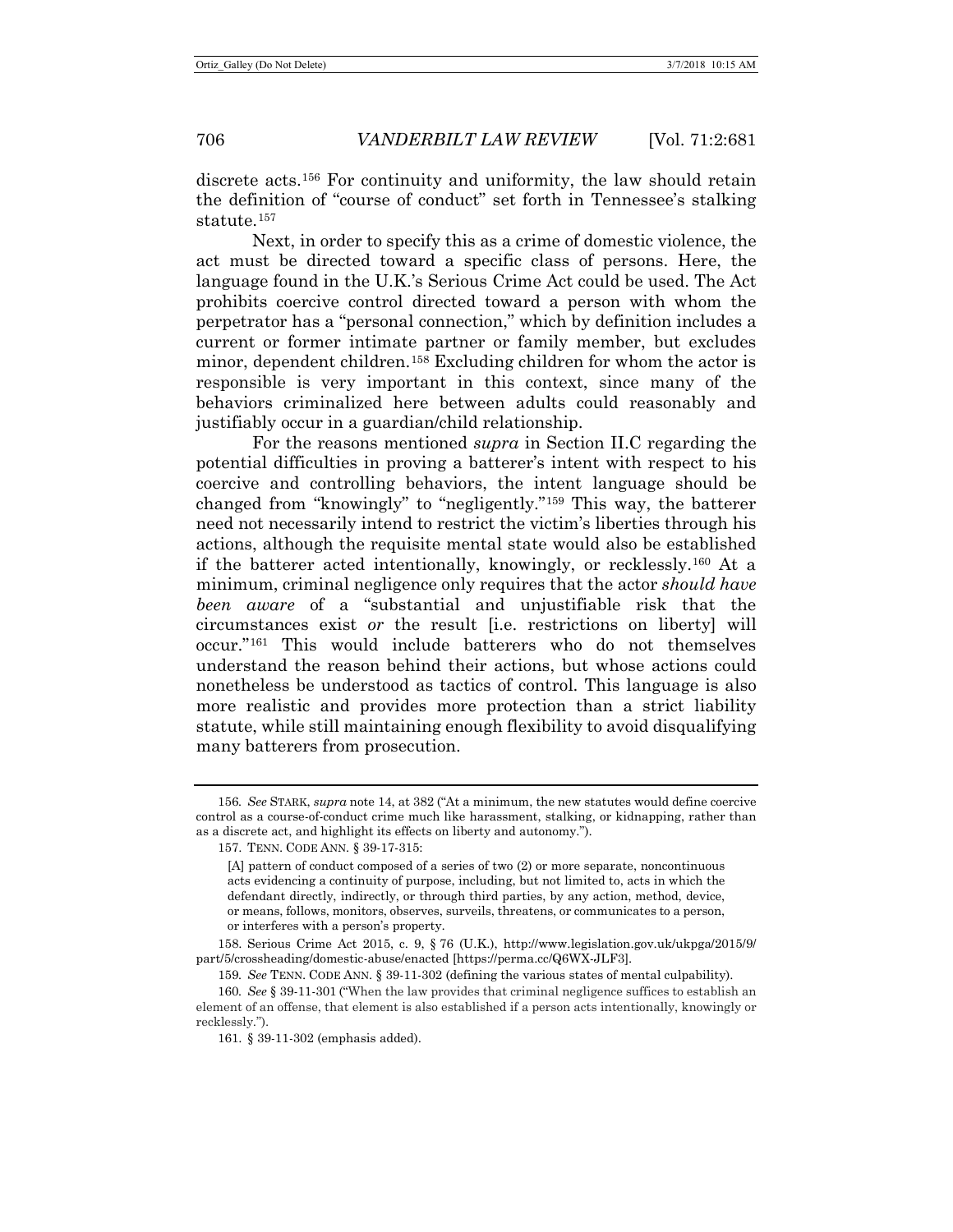Because "remove or confine" have already been interpreted and understood to mean restrictions on physical movements alone, this language could be replaced with some of the tactics of coercive control outlined by Stark in his book. Namely, harassment, intimidation, exploitation, humiliation, isolation, and/or control should be included.[162](#page-26-0) While harassment, exploitation, and humiliation are either already defined by law or commonly understood terms, expanding upon intimidation, isolation, and control would be beneficial. Again, Stark is helpful in this. He describes the purpose of intimidation as instilling "fear, secrecy, dependence, compliance, loyalty, and shame," induced through three primary ways: "threats, surveillance, and degradation."[163](#page-26-1) The inclusion of surveillance in particular is important, not just because some types of unauthorized surveillance are already illegal[164](#page-26-2) or because this is another typical "warning sign" of abuse and control. Surveillance and monitoring in their own right substantially interfere with victims' liberty. Stark illustrates this in saying:

Persons subjected to constant or visible surveillance become isolated from outside support or isolate themselves and severely curtail their coming or going; where, how, or whether they work or attend school; what they say to neighbors, friends, family members, or strangers; whom they see; and what they do when they are alone.[165](#page-26-3)

Such monitoring is already dealt with to a great extent by the criminal stalking law. However, referencing it in this new law would additionally recognize stalking's behavior-constraining effects on victims beyond causing them to feel frightened or harassed.

Isolation is used by batterers to "prevent disclosure, instill dependence, express exclusive possession, monopolize [victims'] skills and resources, and keep them from getting help or support."[166](#page-26-4) Lastly, control involves "an array of tactics that directly install women's subordination to an abusive partner."[167](#page-26-5) Control tactics deprive victims of "the means needed for autonomy or escape" and regulate behavior "to conform with stereotypic gender roles," which in turn "constrains the sphere where independent action is possible."[168](#page-26-6)

After all of this, we are left with a comprehensive definition of the crime of domestic false imprisonment: A course of conduct involving

165. STARK, *supra* note [14,](#page-4-8) at 255.

<span id="page-26-0"></span><sup>162</sup>*. See* STARK, *supra* note [14,](#page-4-8) at 228–88, 382 (describing the tactics used in coercive control and advocating for their inclusion in statutes).

<sup>163</sup>*. Id.* at 249.

<span id="page-26-5"></span><span id="page-26-4"></span><span id="page-26-3"></span><span id="page-26-2"></span><span id="page-26-1"></span><sup>164</sup>*. See* TENN. CODE ANN. § 39-13-601 (wiretapping and electronic surveillance); § 39-13-604 (recording or dissemination of phone communications); § 39-13-606 (electronic tracking of a motor vehicle).

<sup>166</sup>*. Id.* at 262.

<sup>167</sup>*. Id.* at 271.

<span id="page-26-6"></span><sup>168</sup>*. Id.*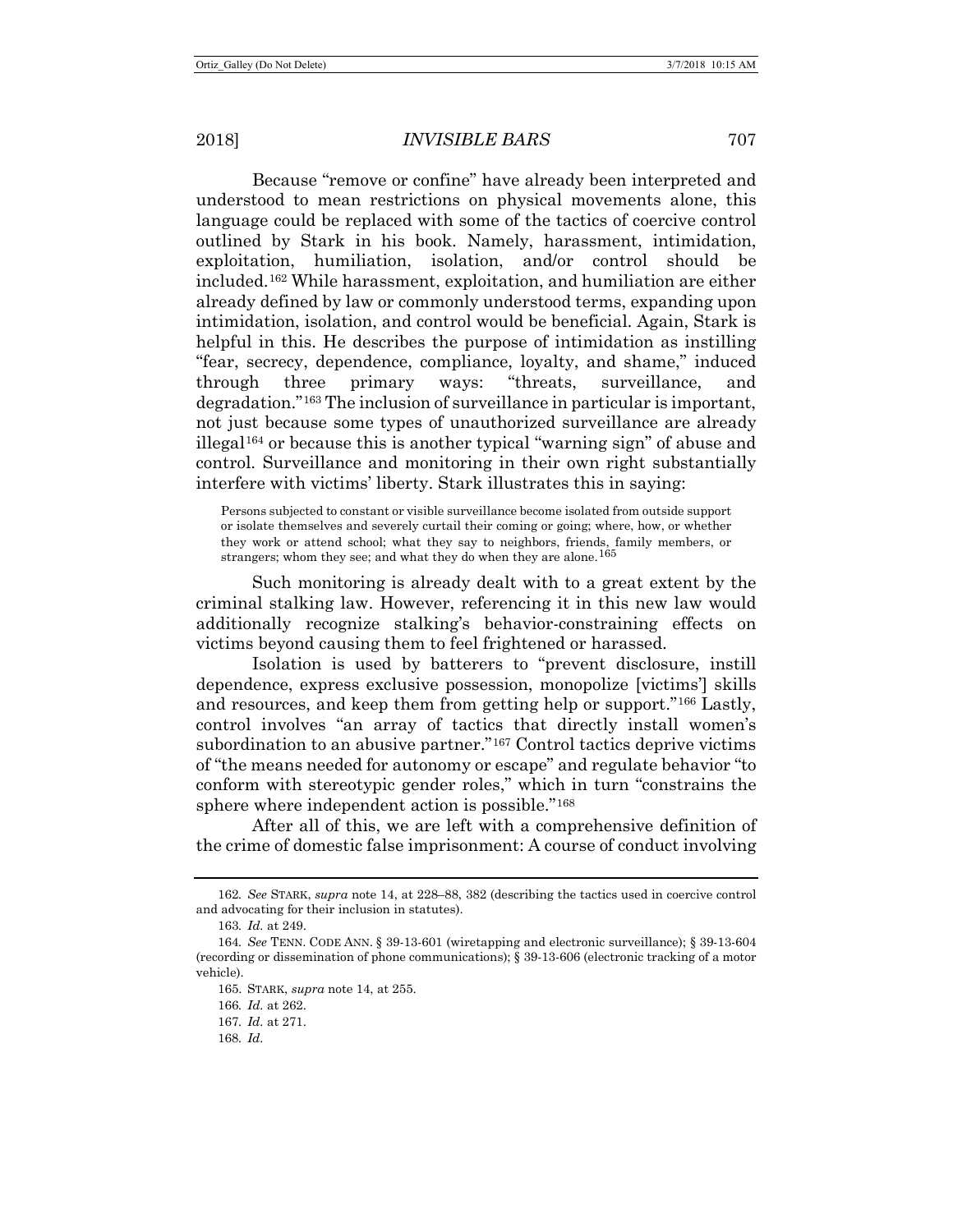intentional, knowing, reckless, or negligent repeated or continuing harassment, intimidation, exploitation, humiliation, isolation, and/or control, directed toward a person with whom the perpetrator has a personal connection, which interferes substantially with that person's liberty and autonomy. It would be made clear that "liberty" in this context is not limited merely to restrictions of physical movements to a finite, confined space, but may extend to freedoms such as, but not limited to, liberty of association, movement, labor, personal finance, and access to services.[169](#page-27-0) "Autonomy" is included to reflect the freedom to make personal decisions on a day-to-day basis, including but not limited to choices most people take for granted, such as who to see, what to wear, where to go, what to eat, and when to sleep. Lastly, the word "substantially" ensures that a complete deprivation of liberty, such that a victim would even be prevented from reporting her abuse to police, is not required for the statute to be applicable.

Just as ordinary false imprisonment can rise to various levels of kidnapping depending on the circumstances and the severity of the actions,[170](#page-27-1) this type of false imprisonment could be "aggravated" by placing someone in fear of or actually inflicting bodily injury and/or sexual assault. The aggravation could increase additionally depending on the severity of the injury sustained. Having a baseline crime that does not require physical violence permits intervention before the coercive control escalates to cause the victim physical injury. Providing for aggravation in the case of physical harm further allows this one crime to deal with both psychological and physical harm and signals that coercive control is often a precursor to physical violence.

Lastly, despite this Note's use of gendered pronouns in the above explanations, it would be important for the language of this crime to remain gender neutral. It is true that most victims of domestic violence are women, particularly in the coercive control arena.[171](#page-27-2) However, using gender-neutral pronouns for both batterer and victim allows for no ambiguity as to the law's applicability in the rare cases in which the traditional roles are reversed. It would also ensure that the statute

<span id="page-27-2"></span><span id="page-27-1"></span><span id="page-27-0"></span><sup>169.</sup> By way of comparison, Tennessee's crime of involuntary servitude addresses such restraints on liberty to some extent. *See* § 39-13-307 (tactics for subjecting another to forced labor include threats of violence to control a person's movements, confiscation of identification documents, and threats of financial harm to exercise financial control).

<sup>170</sup>*. Supra* notes [131–](#page-20-6)[132](#page-20-7) and accompanying text.

<sup>171</sup>*. See* STARK, *supra* not[e 14,](#page-4-8) at 5–6:

Numerous studies in the United States indicate that women of all ages assault male and female partners in large numbers and for many of the same reasons and with much the same consequences as men. However, there is no counterpart in men's lives to women's entrapment by men in personal life due to coercive control.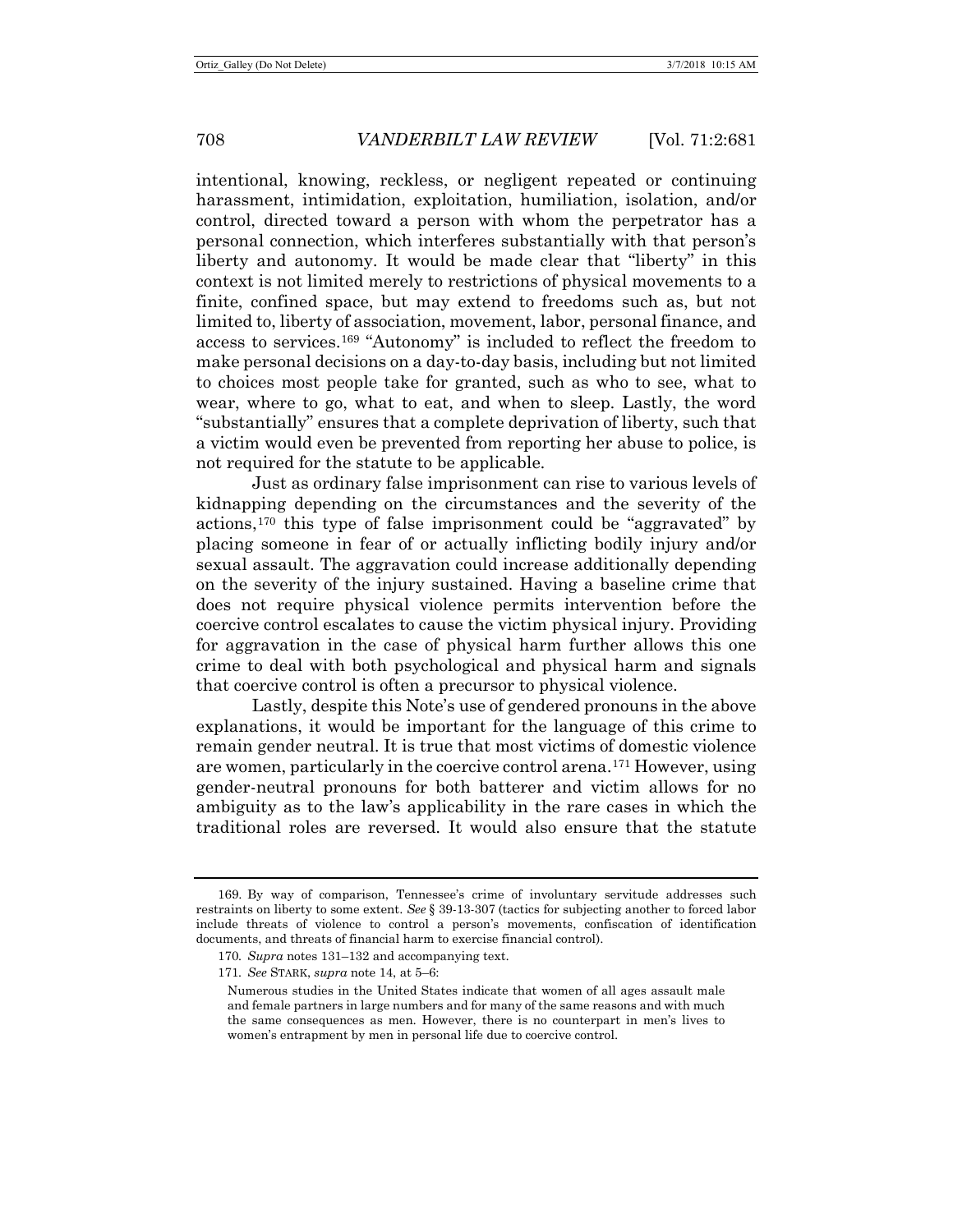applied to all types of relationships, regardless of the parties' sexuality or gender identity.

## *C. The Benefits, Revisited*

First, enacting a law such as the one proposed in this Note would give victims a remedy for the emotional and psychological injuries they sustain and would recognize the severity of this harm on its own. It would provide victims an avenue for escape before the abuse turns physically violent or before preexisting violence escalates to cause serious injury or death. More broadly, passage of such a law would demonstrate that our government is committed to protecting women, not just from physical and potentially lethal violence but also from those who would deprive them of the liberties to which all humans should be entitled.[172](#page-28-0) Consequently, society's understanding of domestic violence would appropriately "expand to comprehend the fundamental human rights violations inherent in batterer tactics of coercive control."[173](#page-28-1)

In addition to these, another obvious benefit to adding to the criminal domestic violence law arsenal is the ability to impose greater sentences on batterers. Domestic assault in Tennessee is a Class A misdemeanor, punishable by incarceration for no more than one year.[174](#page-28-2) Even if combined with stalking and harassment charges, these crimes are also Class A misdemeanors barring any predetermined aggravating factors and, as such, would impose the same length of incarceration, assuming the defendant receives a concurrent sentence.[175](#page-28-3) Ideally, domestic false imprisonment could be classified as a felony, eligible for a more severe sentence on its own. This classification would not necessarily be unprecedented in the United States, as some states already classify some forms of domestic violence as felonies.[176](#page-28-4) However, even if it were not, perhaps the additional crime could persuade a judge to sentence consecutively rather than concurrently, depending on the

175. §§ 39-17-308, -315.

<span id="page-28-0"></span><sup>172</sup>*. See* Barbara Hart, *DV and the Law*, 21 Nat'l Bull. on Domestic Violence Prevention (Quinlan) para. 13 (Nov. 2015) ("Passage [of a coercive control crime] would provide evidence of the strength of the political commitment of legislators and governors to ending the impunity of batterers in depriving battered women of their liberty and agency.").

<sup>173</sup>*. Id.*

<sup>174.</sup> TENN. CODE ANN. §§ 39-13-111, 40-35-111.

<span id="page-28-4"></span><span id="page-28-3"></span><span id="page-28-2"></span><span id="page-28-1"></span><sup>176</sup>*. See, e.g.*, IDAHO CODE § 18-918 (2017) (classifying a battery which inflicts "traumatic injury" upon a household member as a felony, where "traumatic injury" is defined as a minor or serious wound or injury caused by physical force). Given what we know about the severity of the trauma caused by coercive control even absent physical harm, it seems plausible to punish these acts the same way a state punishes "minor" physical injuries. *See supra* notes [44](#page-8-0)[–46](#page-8-9) and accompanying text.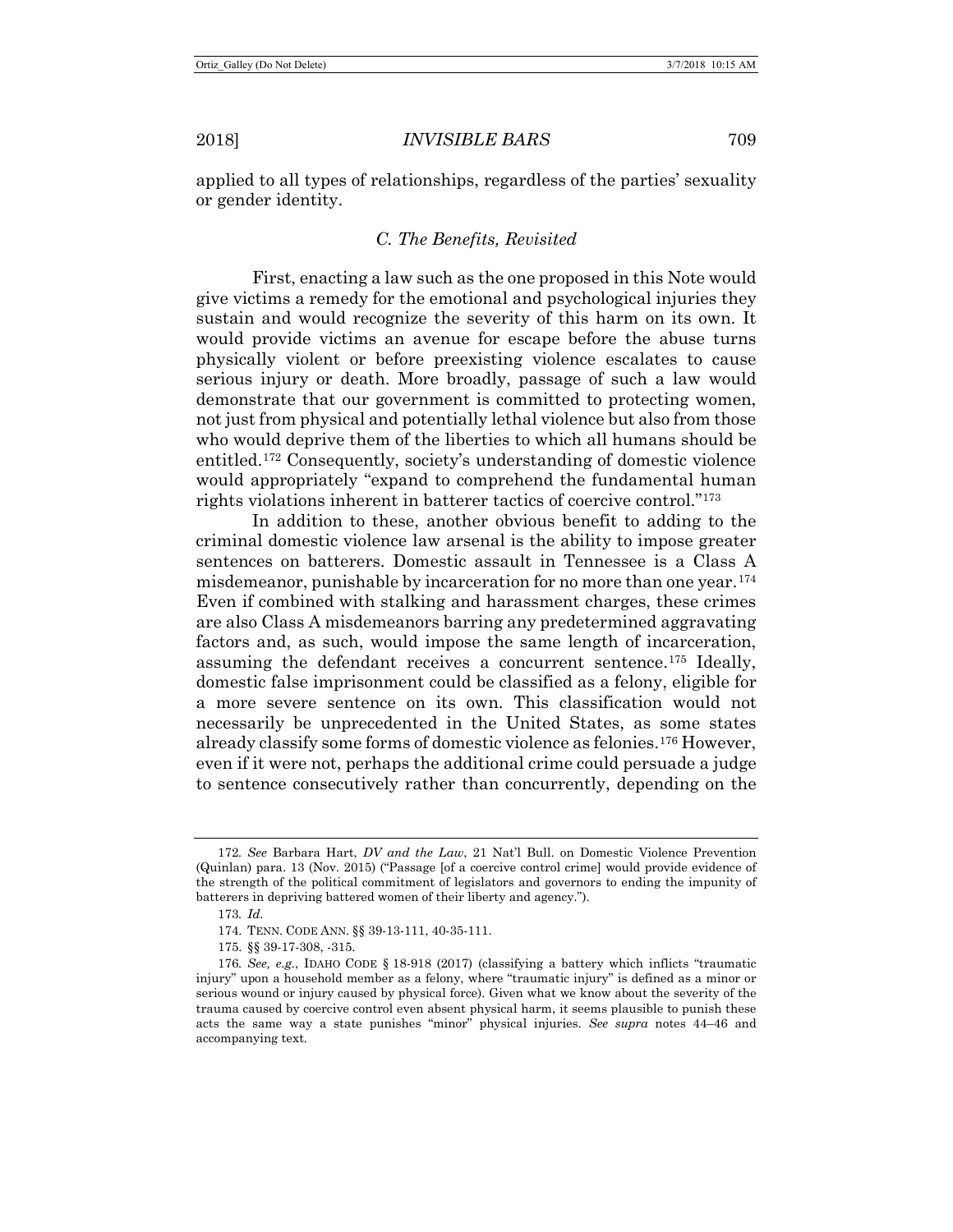severity of the situation.<sup>[177](#page-29-0)</sup> Longer sentences would again serve to signal the seriousness of and harm caused by coercive control.

## *D. Addressing Concerns*

## 1. Promoting Enforcement Through Education and Incentives

As mentioned *supra* in Section II.B regarding the issues with the U.K.'s Serious Crime Act, regardless of the maximum sentence available by law, appropriate charging and sentencing is contingent upon law enforcement, prosecutors, and judges understanding the crime, taking it seriously, and sentencing accordingly. The historical ambivalence by police toward domestic violence and the ongoing concerns about judges sentencing too leniently for crimes of violence against women could continue to pose obstacles for the enforcement and effectiveness of domestic false imprisonment. First, coercive control is a relatively new legal idea, and judges may not want to impose too heavy a sentence for something that has not traditionally been considered a crime in the first place. Second, the impulse to think that psychological and emotional abuse is less harmful than physical violence may be reflected in sentencing without proper guidance. Consequently, a new addition to criminal domestic violence law such as domestic false imprisonment should be accompanied by a corresponding education program to ensure an appropriate, coordinated response by law enforcement, prosecutors, and the judiciary. Financial incentives to train and incentivize police officers and prosecutors to successfully investigate, enforce, and prosecute this crime would also help to alleviate enforcement concerns.[178](#page-29-1)

#### 2. A Gradual Approach to Criminal Domestic Violence Law

Although this Note uses much of Evan Stark's research and observations to develop this domestic false imprisonment law, his book

<span id="page-29-0"></span><sup>177.</sup> Unless otherwise specified by statute, judges generally have discretion in deciding whether to impose consecutive or concurrent sentences. Although concurrent is the norm, the federal sentencing guidelines advise that "[i]f the sentence imposed on the count carrying the highest statutory maximum is less than [what is adequate to achieve] the total punishment, then the sentence imposed on one or more of the other counts shall run consecutively . . . ." U.S. SENTENCING GUIDELINES MANUAL § 5G1.2(d) (U.S. SENTENCING COMM'N 2016).

<span id="page-29-1"></span><sup>178.</sup> This practice has been used to implement other crime initiatives, such as those to combat human trafficking. *See, e.g.*, Press Release, Dep't of Justice, \$1.5 Million Grant Will Establish Human Trafficking Task Force to Be Led by U.S. Attorney's Office and L.A. County Sheriff's Department (Sept. 24, 2015), https://www.justice.gov/usao-cdca/pr/15-million-grant-will-establishhuman-trafficking-task-force-be-led-us-attorney-s [https://perma.cc/P38D-AZ2Y] (describing the adoption of a comprehensive approach to combating trafficking).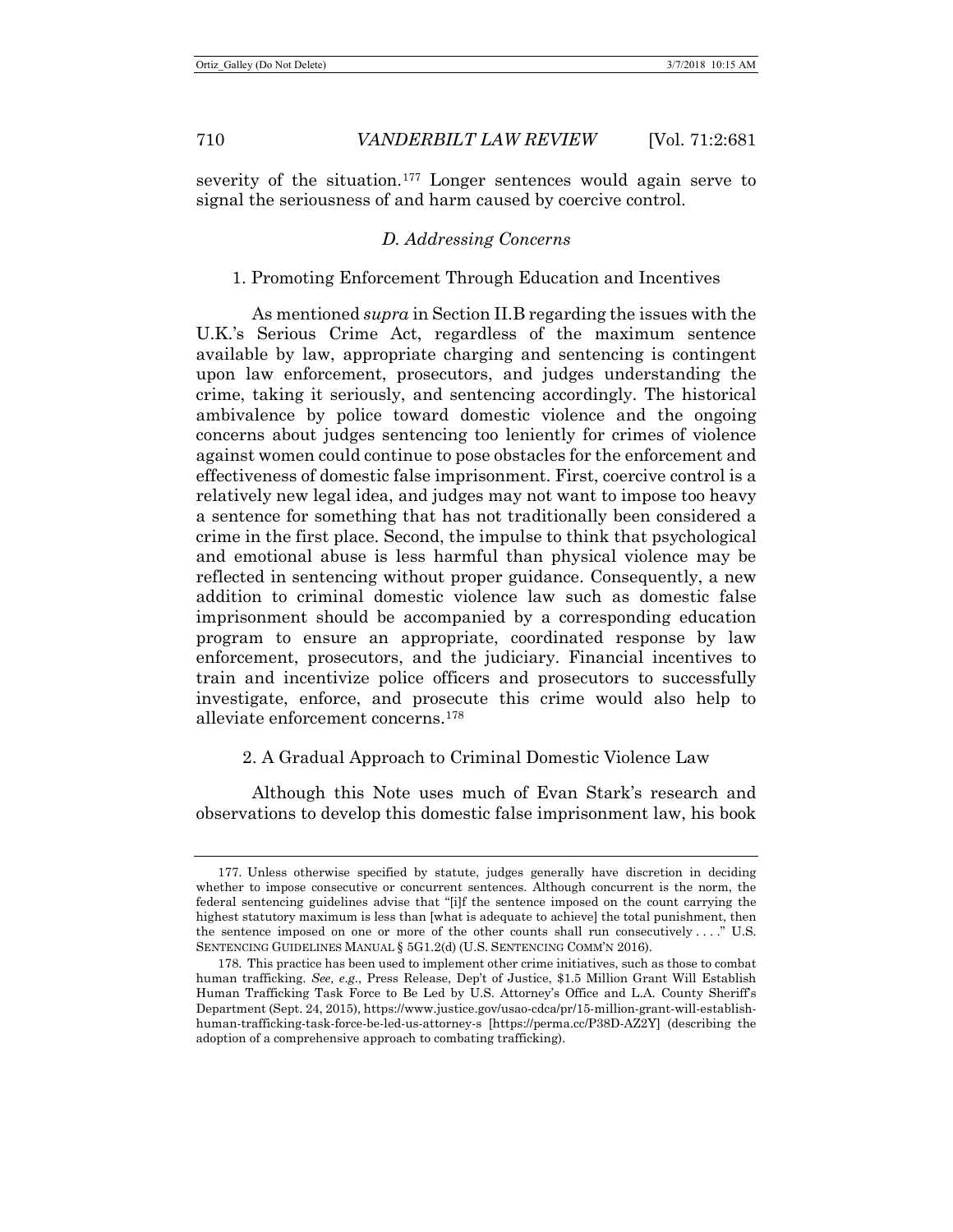argues for a "single coordinated strategy" rather than a combination of separate domestic violence charges.[179](#page-30-0) Additionally, he reasons that the "particularity of coercive control also makes [subsuming it under existing course of conduct crimes] less desirable."[180](#page-30-1) In line with those suggestions, this Note advocates for one "coercive control" crime as opposed to using an amalgamation of crimes like harassment, stalking, and assault, and creates a new course of conduct crime modeled after false imprisonment rather than "subsuming" it in a preexisting law. However, Stark's suggested approach is more akin to completely reimagining domestic violence law as we know it, and it is in this respect that this Note deviates. This deviation may lead some to argue that this Note's approach does not go far enough.

Stark's vision is an admirable and ambitious one. However, the fact that we have not seen such sweeping reforms of criminal domestic violence laws in the ten years since he published his book speaks to the difficulty of, and perhaps resistance to, such a large-scale undertaking, at least in this country. While perhaps not the most effective way to criminalize coercive control once and for all, gradually changing preexisting laws to point in that direction lays a preliminary foundation and allows law enforcement and society to develop a firm understanding of the concept as a crime. This gradual approach also allows states time to test new methods of targeting domestic violence to determine what is ultimately the most effective.

#### 3. More Crimes and Higher Sentences in a State of Mass Incarceration

At a time when many are calling for criminal justice reform in the United States, primarily as a result of our country's rate of mass incarceration, proposing further criminal penalties or the imposition of higher sentences for crimes can be an unpopular notion. However, domestic abuse, unlike other crimes such as the minor drug offenses typically characterized as carrying unfairly harsh sentences, is neither victimless nor nonviolent. The main purposes of criminal law and criminal punishments are retribution, deterrence, incapacitation, and rehabilitation.[181](#page-30-2) The wisdom of retribution in a state of mass incarceration is debatable. However, at a time when violence against women is still a serious problem, and when our own president wants to

<sup>179.</sup> STARK, *supra* note [14,](#page-4-8) at 383.

<sup>180</sup>*. Id.*

<span id="page-30-2"></span><span id="page-30-1"></span><span id="page-30-0"></span><sup>181</sup>*. See* Hugo Adam Bedau & Erin Kelly, *Punishment*, *in* THE STANFORD ENCYCLOPEDIA OF PHILOSOPHY (Edward N. Zalta ed., 2010), https://plato.stanford.edu/archives/spr2010/entries/ punishment/ [https://perma.cc/9PXD-22Z2].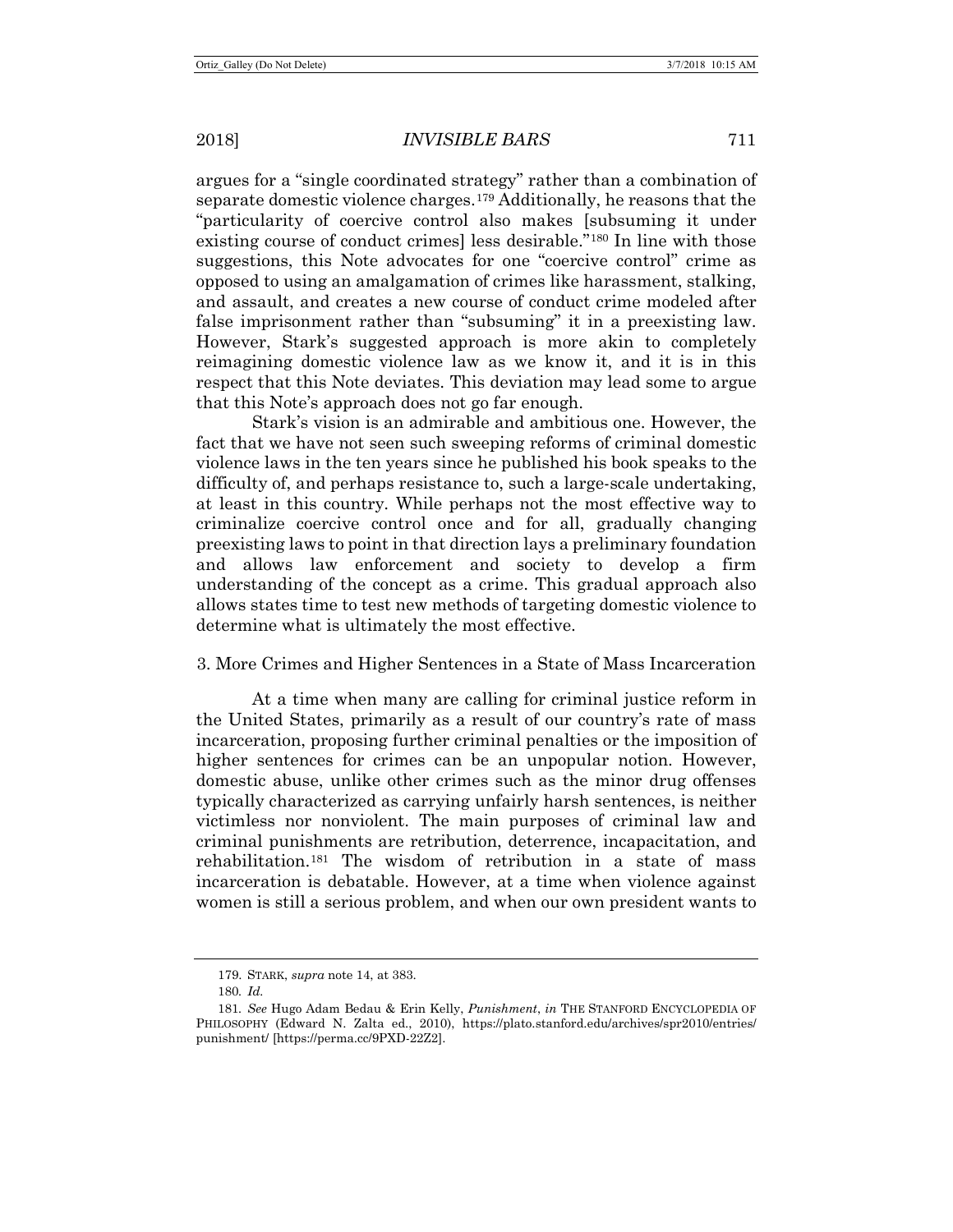cut funding from the Violence Against Women Act,[182](#page-31-1) appropriate retribution for such crimes would continue to send a signal to society that such crimes are not to be tolerated.

If one accepts deterrence as a legitimate justification for punishment, the public safety benefits of general deterrence of violence against women are obvious. Similarly, few would likely object to the individual incapacitation of violent offenders to prevent them from continuing their current abuse, reoffending against other women, or worse, escalating their abuse to murder. Because domestic violence by its nature is cyclical and repetitive—marked by continued violence by the same offender—these concerns are perhaps more relevant in the domestic violence context than many other crimes, making the case for incarceration in this context particularly strong.[183](#page-31-2) Incarceration also allows a victim adequate time to escape safely, both physically and mentally. In short, incarceration is the best way to ensure that the abuse stops, contributing significantly to the goal of saving women's lives.<sup>[184](#page-31-3)</sup>

<span id="page-31-0"></span>As for rehabilitation, there has been some debate about the effectiveness of rehabilitative efforts for domestic abusers such as anger management classes or batterer intervention programs.[185](#page-31-4) On the one hand, studies by the National Institute of Justice indicate that domestic violence intervention programs have "little to no impact on reoffending," "do not change batterers' attitudes," and in some cases "actually seem to make abusers more likely to abuse."[186](#page-31-5) However,

<span id="page-31-3"></span>184*. See supra* note[s 40](#page-7-7)[–42](#page-8-10) and accompanying text (detailing the violence rates of abusers who remain free).

<span id="page-31-4"></span>185*. See Effectiveness of Batterer's Intervention Programs*, *supra* not[e 128](#page-19-5) (explaining that "the extent of behavioural change brought about by such programmes is modest").

<span id="page-31-6"></span><span id="page-31-1"></span><sup>182</sup>*. See* Melanie Carlson, *How Will President Trump Handle Violence Against Women?*, HILL (Jan. 21, 2017, 8:00 AM), http://thehill.com/blogs/pundits-blog/the-administration/315427-howwill-president-trump-handle-violence-against-women [https://perma.cc/AUY9-5X4C] (noting that cuts to Violence Against Women Act ("VAWA") grants were highlighted as part of a reduction in federal spending).

<span id="page-31-2"></span><sup>183</sup>*. See* CAROL E. JORDAN, VIOLENCE AGAINST WOMEN IN KENTUCKY: A HISTORY OF U.S. AND STATE LEGISLATIVE REFORM 115–16 (2014) (noting that "domestic violence is a crime of pattern and recidivism"); STARK, *supra* note [14,](#page-4-8) at 367 ("[T]he fact that [domestic violence] entails the repeated use of violence against a single person gives it a cumulative significance that justifies treating it more seriously . . . .").

<span id="page-31-5"></span><sup>186.</sup> Tony Dokoupil, *Why Domestic Violence Prevention Programs Don't Work*, NBC NEWS (Oct. 4, 2014, 6:47 PM), http://www.nbcnews.com/storyline/nfl-controversy/why-domestic-violenceprevention-programs-dont-work-n217346 [https://perma.cc/8SUK-JPLZ] (quoting the director of the nation's first reform program for abusive men as saying, "Jail takes a bigger bite out of recidivism than even the good batterers intervention programs do"); *see also* SHELLY JACKSON ET AL., U.S. DEP'T OF JUSTICE, NCJ 195079, BATTERER INTERVENTION PROGRAMS: WHERE DO WE GO FROM HERE? 20 (2003), https://www.ncjrs.gov/pdffiles1/nij/195079.pdf [https://perma.cc/VE7R-U79H] (recognizing that the study results do not indicate that treatment leads to lasting changes in behavior).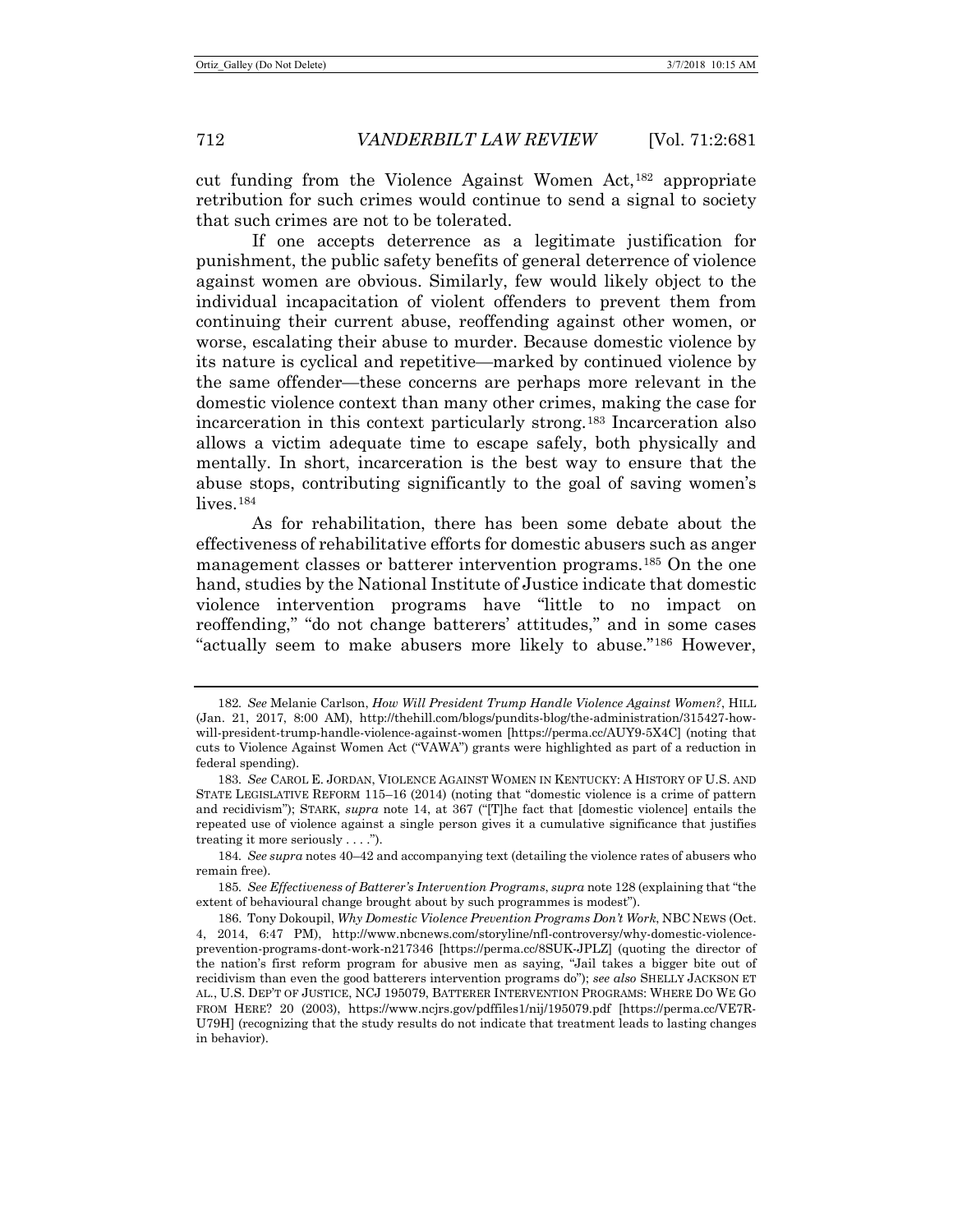2018] *INVISIBLE BARS* 713

programs that *have* claimed to be effective often involve a combination of rehabilitative efforts and criminal sanctions.[187](#page-32-0) For example, The Duluth Model approach to domestic abuse intervention claims that "68% of men who pass through the criminal justice system response and are sent to [their] men's nonviolence classes have not reappeared in the criminal justice system over a course of eight years."[188](#page-32-1) Its proponents note, however, that "[t]he criminal justice system is the first step in holding men who batter accountable," and that their classes "continue the accountability while offering the opportunity for men who batter to examine and change the beliefs they hold that allow them to be violent or controlling of their partners."[189](#page-32-2) Additionally, part of the recognized problem with such programs is that many batterers fail to complete the course.[190](#page-32-3) As such, combining incarceration with a program could increase the rehabilitative effect by ensuring batterers' participation and reinforcing the batterer's accountability for his actions.[191](#page-32-4)

#### **CONCLUSION**

Given the number of women still dying at the hands of their intimate partners every day in the United States and around the world,[192](#page-32-5) improvements to domestic violence laws are clearly required. Criminalizing coercive control would recognize abuse before it turns violent, and bring the law in line with our current understanding of the

<span id="page-32-5"></span>192*. See supra* notes [40](#page-7-7)[–41](#page-8-11) and accompanying text (estimating that three or more women are murdered by a male intimate partner in the United States every day).

<span id="page-32-1"></span><span id="page-32-0"></span><sup>187</sup>*. See Frequently Asked Questions*, *supra* note [128](#page-19-5) (explaining that a consistent criminal justice system response combined with men's nonviolence classes has shown great success).

<sup>188</sup>*. Id.*

<sup>189</sup>*. Id.*

<span id="page-32-3"></span><span id="page-32-2"></span><sup>190</sup>*. See, e.g.*, JACKSON ET AL., *supra* note [186,](#page-31-6) at 23 ("Those who continue to batter are not likely to participate in intervention programs; if they participate in the beginning, they are likely to drop out.").

<span id="page-32-4"></span><sup>191.</sup> I recognize the potential tension between a coercive control crime as formulated in this Note and certain religious practices that seek to enforce traditional gender roles upon women. On the one hand, the First Amendment guarantees that "Congress shall make no law respecting an establishment of religion." U.S. CONST. amend. I. On the other hand, U.S. law prohibits a variety of practices, such as child marriage and female genital mutilation, that are sometimes done in the name of religion. Furthermore, the Religious Freedom Restoration Act ("RFRA") provides that the federal government "may substantially burden a person's free exercise of religion only if it demonstrates that application of the burden to the person (1) is in furtherance of a compelling governmental interest; and (2) is the least restrictive means of furthering that compelling governmental interest." 42 U.S.C. § 2000bb-1 (2012), *invalidated by* City of Boerne v. Flores, 521 U.S. 507 (1997) (holding the RFRA unconstitutional as applied to state and local governments). A number of states have enacted similar laws. *See, e.g.*, IND. CODE § 34-13-9-8(b) (2017). How this and similar state provisions could apply to the potential tension between a state coercive control crime and religious practices is an important and interesting issue, but is beyond the scope of this Note.